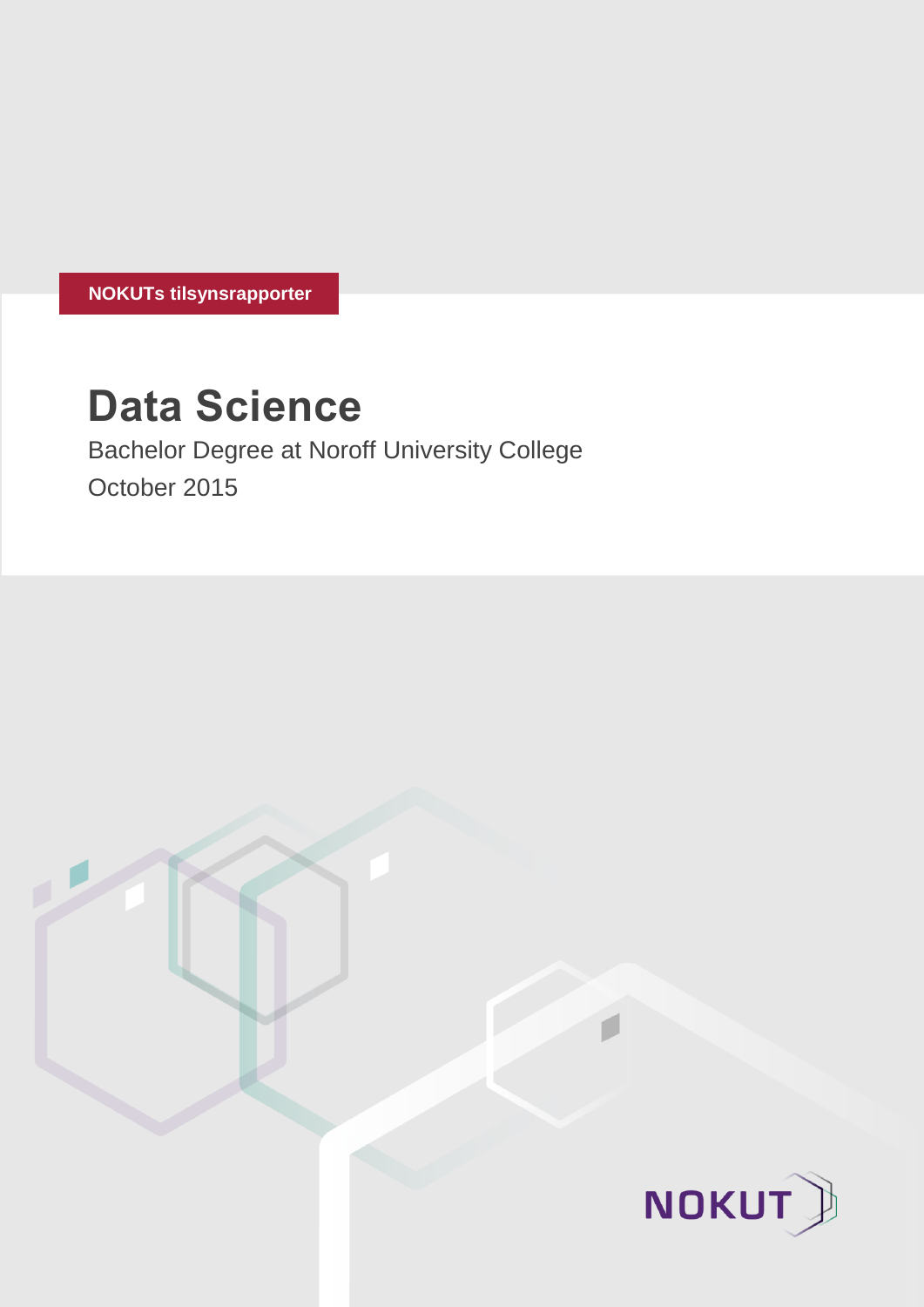NOKUT (Norwegian Agency for Quality Assurance in Education) is the controlling authority for educational activity at all Norwegian higher educational institutions. This is achieved, among other, through accreditation of new study programs. Institutions that provide higher education have different authorization to create new study programs. If an institution want to create a provision outside of its field of authorization, it must apply to NOKUT for accreditation.

| <b>Institution:</b>               | <b>Noroff University College</b>                                                                                                                               |
|-----------------------------------|----------------------------------------------------------------------------------------------------------------------------------------------------------------|
| Name of educational<br>provision: | Data Science                                                                                                                                                   |
| <b>Degree/Credits (ECTS)</b>      | Bachelor Degree (180 ECTS)                                                                                                                                     |
| Mode of delivery                  | Campus/on-line, full time/part time                                                                                                                            |
| <b>Expert Committee:</b>          | Associate professor Ragnhild Kobro Runde, Universitetet i Oslo<br>Associate professor Anne Cathrine Elster, Norges teknisk-<br>naturvitenskapelige universitet |
| Date of decision:                 | 12.10.2015                                                                                                                                                     |
| <b>Archive number</b>             | 15/48                                                                                                                                                          |

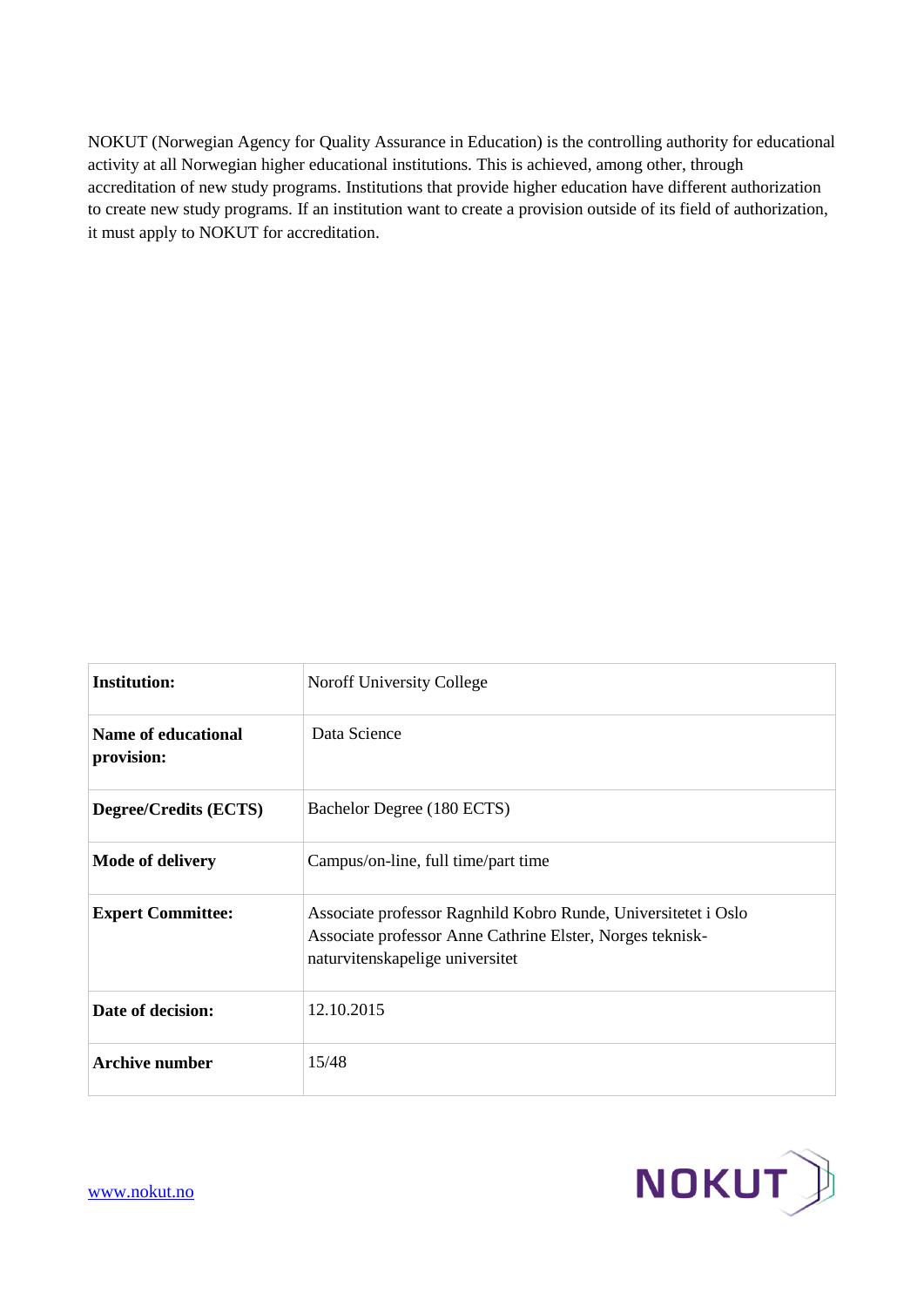# **Introduction**

The external quality assurance performed by NOKUT consists of evaluating the institution's quality assurance systems, accreditation of new provisions and revision of accredited provisions. Universities and university colleges have different self-accrediting powers. For an institution without selfaccrediting powers to establish a provision in a certain cycle an application must be made to NOKUT.

Hereby NOKUT presents the accreditation report of Bachelor Degree in Data Science at Noroff University College. The expert evaluation in this report is part of the accreditation process following Noroff University College's application for accreditation of Bachelor Degree in Data Science submitted before the application deadline on 1<sup>st</sup> of February 2015. This report clearly indicates the extensive evaluation performed to ensure the educational quality of the planned educational provision.

Bachelor Degree in Data Science at Noroff University College does not fulfil the conditions for accreditation in the *Regulation concerning NOKUT's supervision and control of the quality in Norwegian higher education*.

Oslo, 12<sup>th</sup> October 2015

TejiMeter

Terje Mørland Director general

Information on accreditation of educational provisions (in Norwegian):

[http://www.nokut.no/no/Norsk-utdanning/Universitet-og-hogskole/Akkreditering-av](http://www.nokut.no/no/Norsk-utdanning/Universitet-og-hogskole/Akkreditering-av-studietilbod/Korleis-sokje-akkreditering/)[studietilbod/Korleis-sokje-akkreditering/](http://www.nokut.no/no/Norsk-utdanning/Universitet-og-hogskole/Akkreditering-av-studietilbod/Korleis-sokje-akkreditering/)

All of NOKUT's assessment are public and this assessment along with similar quality assurance reports are available electronically on our web pages [www.nokut.no/NOKUTs-publikasjoner](http://www.nokut.no/NOKUTs-publikasjoner)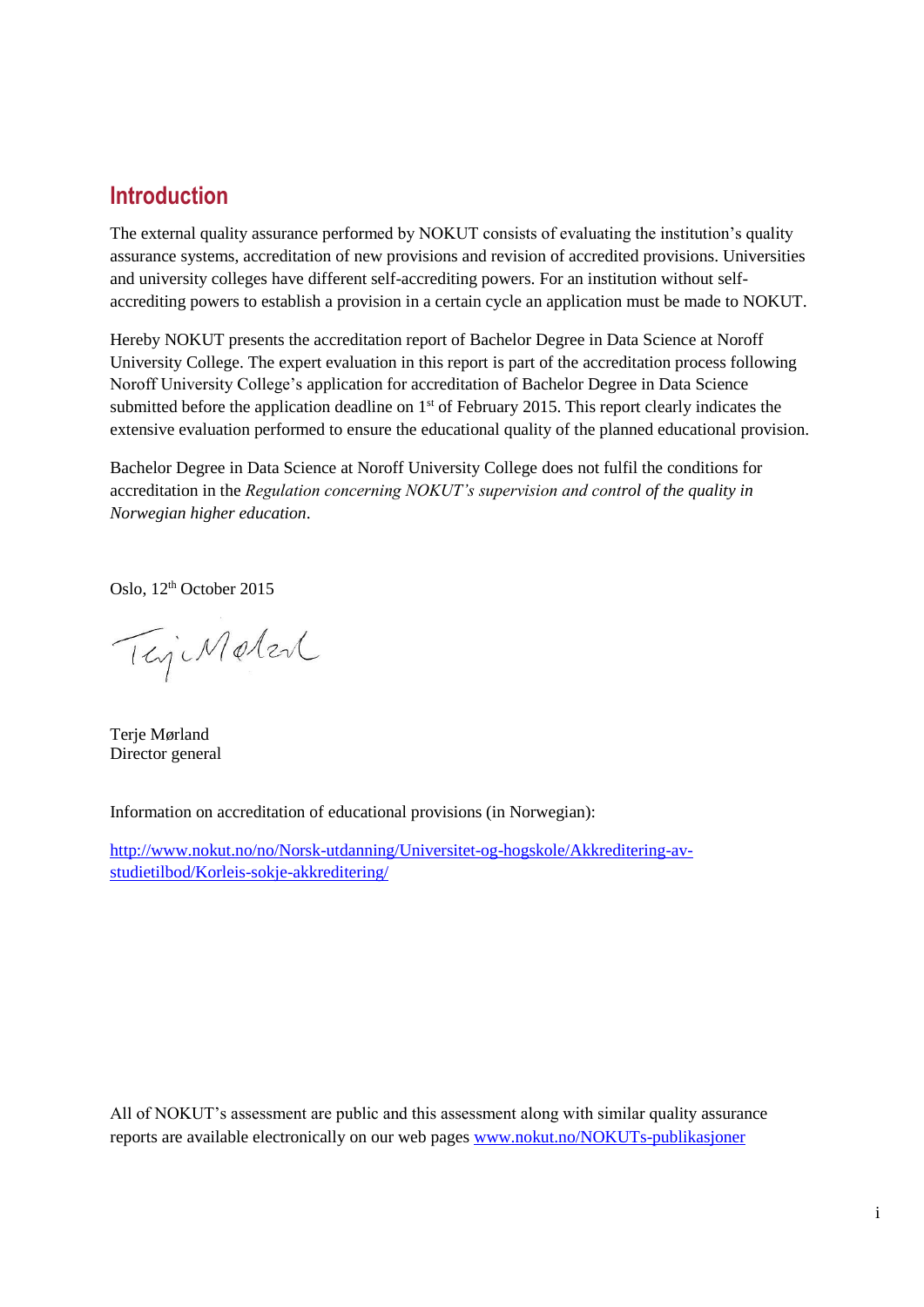# **Content**

| 1                |     |  |  |
|------------------|-----|--|--|
| $\boldsymbol{2}$ |     |  |  |
| 3                |     |  |  |
|                  | 3.1 |  |  |
|                  | 3.2 |  |  |
|                  | 3.3 |  |  |
|                  | 3.4 |  |  |
| 4                |     |  |  |
| 5                |     |  |  |
| 6                |     |  |  |
|                  | 6.1 |  |  |
|                  | 6.2 |  |  |
|                  | 6.3 |  |  |
|                  | 6.4 |  |  |
|                  | 7   |  |  |
| 8                |     |  |  |
| 9                |     |  |  |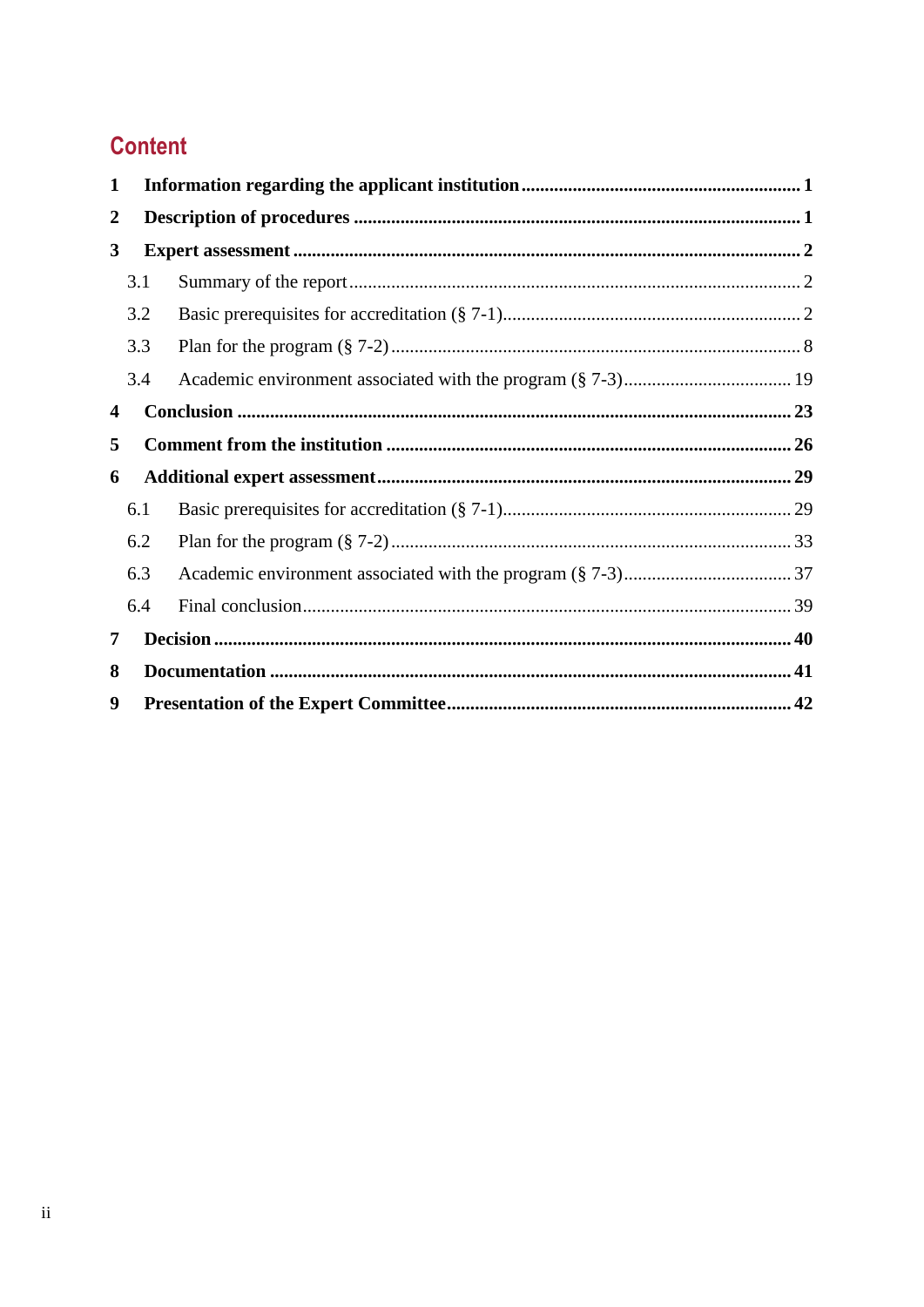# <span id="page-4-0"></span>**1 Information regarding the applicant institution**

Noroff is one of Norway's largest private educational institutions. The institution consists of a university college, vocational schools, online studies and secondary schools. Noroff University College (NUC) is situated in Kristiansand and shares locations with a number of vocational studies, Noroff Secondary School and the central administration office.

NUC is a university college with accredited study programs. NUC must apply to NOKUT for accreditation of study programs of all cycles.

NUC has the following accredited study programs:

- Bachelor in Interactive Media (campus program) (180 credits), 2012
- Bachelor in Interactive Media (on-line program) (180 credits), 2012
- Bachelor in Digital forensics (campus program) (180 credits), 2012
- Bachelor in Digital forensics (on-line program) (180 credits), 2012

# <span id="page-4-1"></span>**2 Description of procedures**

NOKUT makes an administrative assessment to ensure that all basic conditions for accreditation are fulfilled as expressed in the Regulation concerning NOKUT's supervision and control of the quality in Norwegian higher education.<sup>1</sup> (Hereafter referred to as the Quality Assurance Regulation on Higher Education.) For applications that have been approved administratively, NOKUT appoints external experts for the evaluation of the application. The external experts have declared that they are legally competent to perform an independent evaluation, and carry out their assignment in accordance with the mandate for expert assessment passed by NOKUT's board, and in accordance with the requirements for educational quality as determined by the Quality Assurance Regulation on Higher Education.

Following their assessment, the expert committee shall conclude either with a yes or no as to whether the quality of the educational provision complies with the requirements in the Quality Assurance Regulation on Higher Education. NOKUT also requests that the expert committee advise on further improvements of the educational provision. All criteria must be satisfactorily met before NOKUT accredits an educational provision.

If the conclusion reached by the expert committee is negative, the report is sent to the applicant institution, which is then given three weeks to comment. Thereafter NOKUT decides whether the comments should be sent to the committee for additional consideration. The committee is given two weeks to submit the revised assessment. The director general then reaches a final decision about accreditation.

 $\overline{a}$ <sup>1</sup> <http://www.lovdata.no/cgi-wift/ldles?doc=/sf/sf/sf-20110127-0297.html>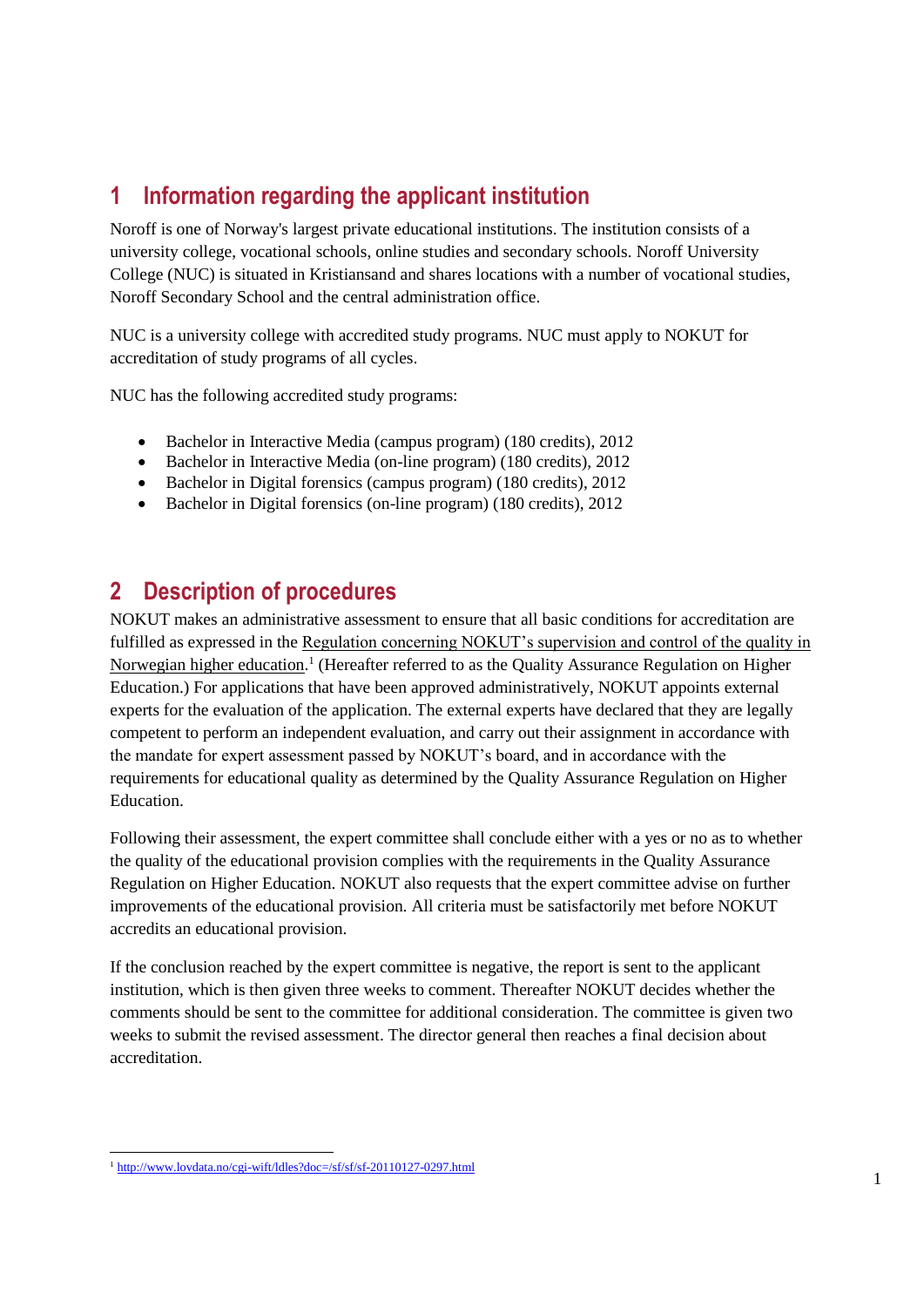# <span id="page-5-0"></span>**3 Expert assessment**

This chapter is the expert committee's assessment. The term "we" refers to the expert committee as such.

### <span id="page-5-1"></span>*3.1 Summary of the report*

Overall, the application lacks structured organization and details that can convince the reviewers that this will be a satisfactory Bachelor program in Data Science.

With regards to the application format, the application lacks the general introduction as described on page 7 in "søkerveiledningen". This is not strictly required, but would have made it easier to understand the context and content of the application. In particular, it would have been useful with a description of the relationship between the different applications from NUC. In addition, this could have been a suitable location for an overall description of the various modes (campus/online and full/part-time).

Several parts of the application are repetitive and also a bit cut and paste from the guideline rather than providing detailed insight regarding accomplishing the goals. The application also lacks sufficient justification for many of the choices made.

The learning outcomes are largely taken directly from the National Qualifications Framework, instead of elaborating on what learning outcomes are actually expected for this particular program. This needs to be improved, and consequently also the other parts of the application dependent on the learning outcomes (e.g. the content and structure of the program, teaching and learning methods, and methods for assessment). In addition, recruitment and retention of students to satisfy a suitable learning environment as well as staffing issues are major concerns.

Note that it is not that this application is not lengthy enough, but an applications has to address the central issues, and preferably in a much more succinct and precise manner (quality over quantity).

We do not recommend accreditation of this program. The application should be thoroughly revised to correct all the issues raised in this report. We strongly suggest that NUC spend more time developing the study program, and hand in a new, revised application for approval at a later stage.

## <span id="page-5-2"></span>*3.2 Basic prerequisites for accreditation (§ 7-1)*

### **3.2.1 Requirements assessed by NOKUT**

§ 7-1 (1) The following requirements laid down in the Universities and Colleges Act shall be assessed for accreditation:

- a) Internal regulations and governance
- b) Appeals committee
- c) Learning environment committee
- d) Education plan
- e) Diplomas and Diploma Supplement
- f) Quality assurance system.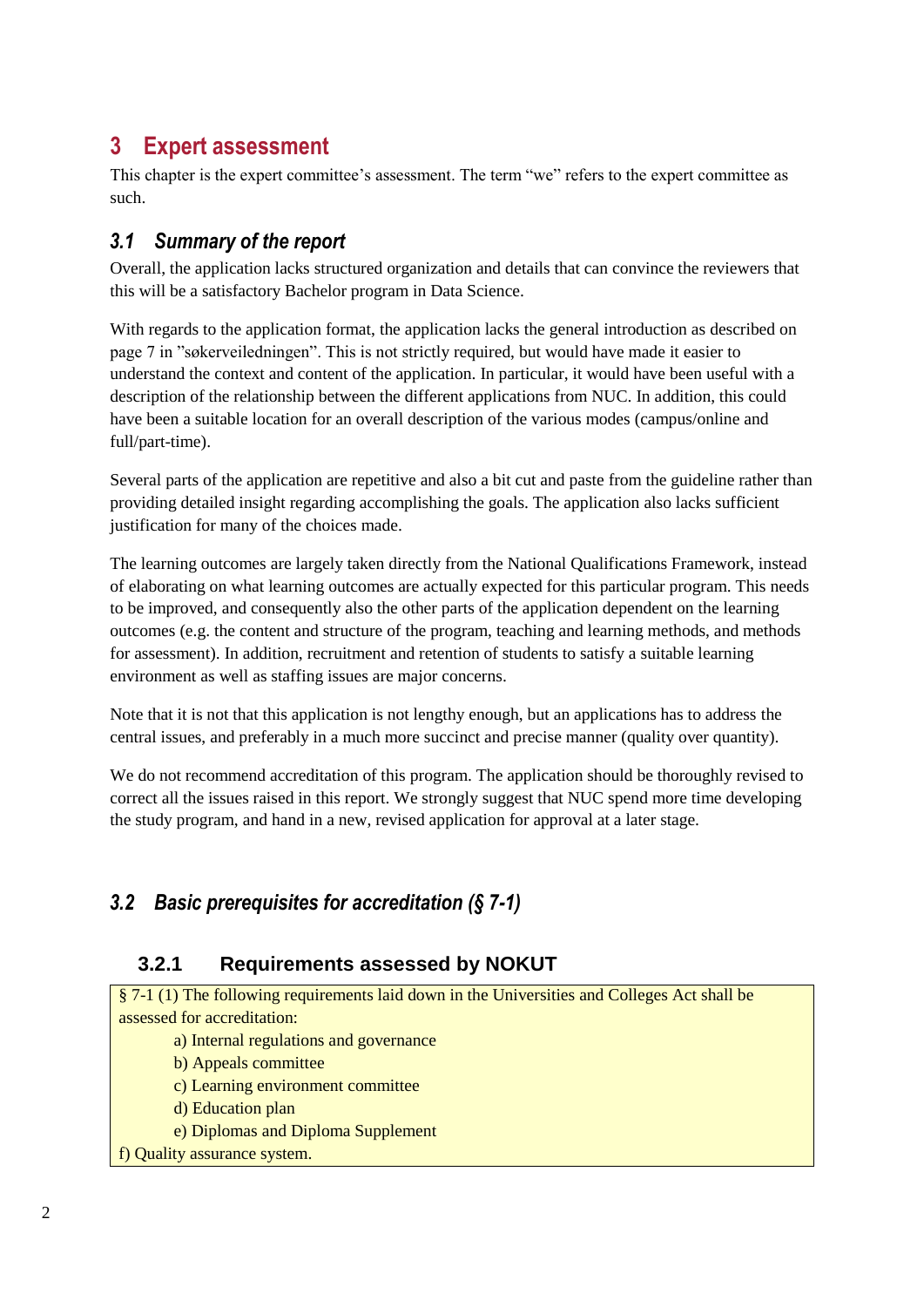Noroff University College (NUC) is regulated by bylaws, by instructions for the board and by regulations (general regulations and specific regulations for both the learning environment committee and the complaints committee); all dated January 2013. NUC's regulations are in accordance with the act relating to universities and university colleges of 1 April 2005 (hereafter "the Act"), except for the matters discussed below.

#### a) Internal regulations and governance

The following stipulations relating to NUC's board are not in accordance with the Act:

- According to the Act  $\S$  8-1, the board is the highest executive body and this needs to be stipulated in the bylaws (not in the instructions for the board). In addition, the board cannot be overruled by the general assembly; regulations of the Act precede company law. NUC's bylaws need to be amended accordingly.
- According to the Act § 8-1, representatives from students and staff are full members of the board with equal rights e.g. voting rights. Their rights cannot be limited to attend board meetings, speak and make proposals. NUC's bylaws paragraph 5 need to be amended accordingly.

#### b) Appeals Committee

The following stipulations relating to NUC's complaints committee are not in accordance with the Act:

• According to the Act § 5-1 (7) cf. §§ 4-7 (3), 4-8 (10), 4-9 (5) and 4-10 (4) and the regulation of 10 October 2005 on a national appeals body for appeals according to the Act, the national appeals body is the only body competent to process complaints on expulsion and exclusion, complaints on annulment of examinations or tests and complaints on cheating (as a second instance organ).

The NUC complaints committee is the only competent organ to process the abovementioned procedures as a *first* instance organ according to the same regulations. NUC's regulations on the complaints committee paragraph 3 need to be altered accordingly.

It is correctly stipulated that NUC's complaints committee is competent to process appeals as a second instance organ on other matters such as complaints on local admission, complaints on decisions regarding exemption from examination, complaints on approval of courses, complaints on procedural errors in exams and other matters the board refers to the complaints committee.

The complaints committee regulations paragraph 2 on the power of the administration to decide on appeals, constitutes in essence a reversal of a previous decision. Regarding the abovementioned matters, where NUC's complaints committee is the only competent body according to the Act to decide as a first instance organ (and the national appeals body as a second instance organ); there is logically no possibility for NUC's administration to reverse a decision. NUC's regulations on the complaints committee paragraph 2 need to be amended accordingly.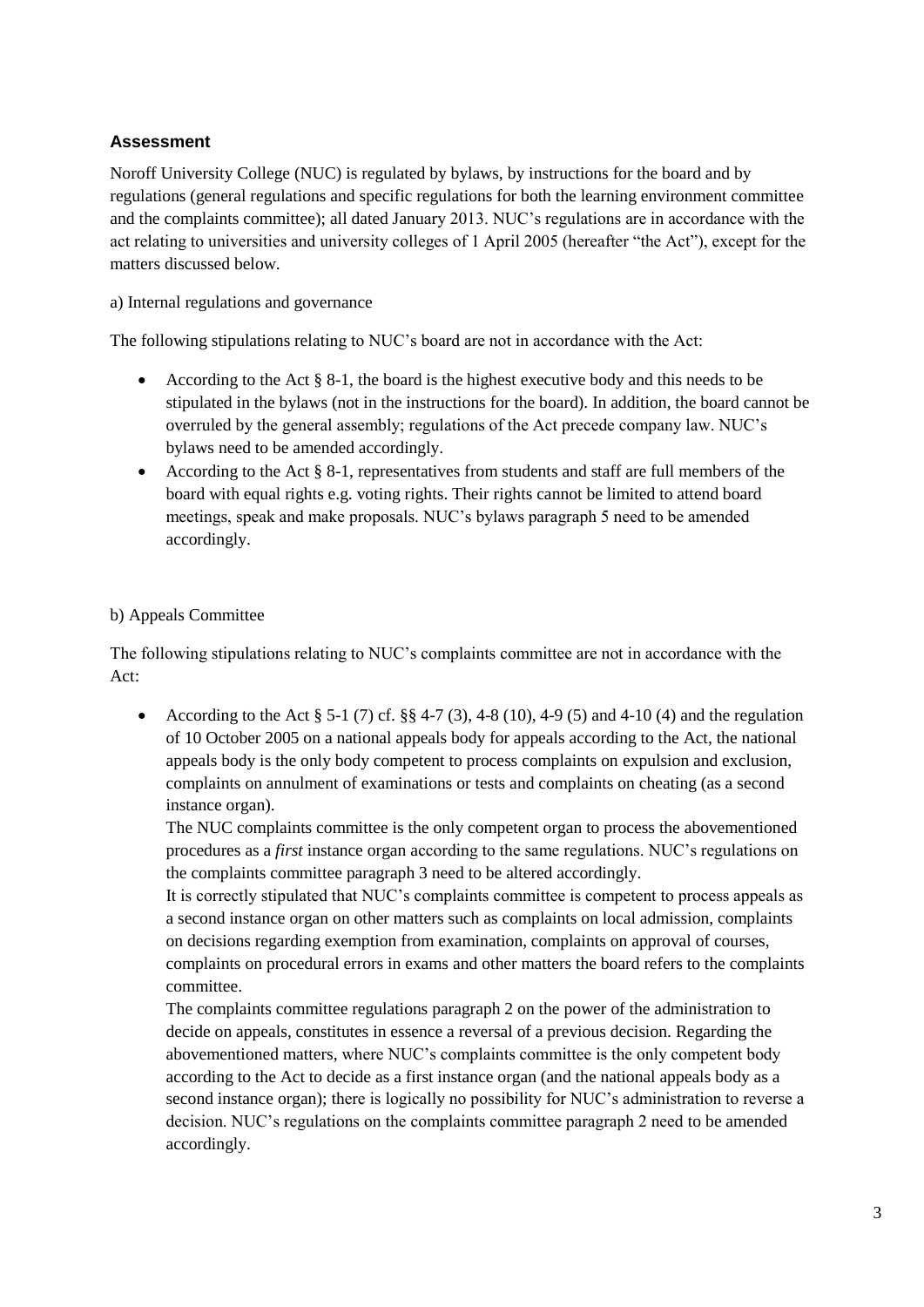#### c) Learning Environment Committee

The mandate for NUC's learning environment committee and its composition are correctly described in NUC's regulations paragraphs 13 and 44.

#### d) Education plan

As NUC has accredited studies on bachelor level and has not made any changes to their education plan in these applications, this criteria is not assessed here,

e) Diplomas and Diploma Supplement:

The diploma has a simple design, and includes the elements recommended by UHR. It also includes the student number, which seems irrelevant to have on a diploma.

The transcript of Records lacks information as to when the course was taken (semester + year). The transcript should only include the courses actually taken by the students. Currently, all courses at the program is listed, with N/A instead of grade for the courses not taken by the student. This is confusing, and can be misinterpreted as a course with the result "pass".

Part 3.3 of the diploma supplement states that the access requirements are "General Norwegian matriculation standards with specific requirements for mathematics (see section 8)". However, section 8 does not contain any information on the mathematics requirements.

Part 4.2 of the diploma supplement should be updated with the revised learning outcomes (see separate section).

f) Quality assurance system

NUC is in the process of having their quality assurance system evaluated by NOKUT during autumn 2015. Thus, the quality assurance system is not assessed as part of this accreditation process.

#### **Conclusion**

No, the criterion is not fulfilled in any of the three applications. NUC must:

- Amend NUC's bylaws according to the Act § 8-1, so that NUC's board is the highest executive body and cannot be overruled by the general assembly.
- Alter NUC's bylaws paragraph 5 according to the Act  $\S$  8-1, so that student and staff representatives are full board members (with voting rights).
- Alter NUC's complaints committee regulation paragraph 3 according to the Act  $\S$  5-1 (7) cf. §§ 4-7 (3), 4-8 (10), 4-9 (5) and 4-10 (4) and the regulation of 10 October 2005 on a national appeals body for appeals according to the Act so that the mandate is in accordance with these regulations.
- Amend NUC's complaints committee regulation paragraph 2 according to the Act  $\S$  5-1 (7) cf. §§ 4-7 (3), 4-8 (10), 4-9 (5) and 4-10 (4) so that the administrations competence to reverse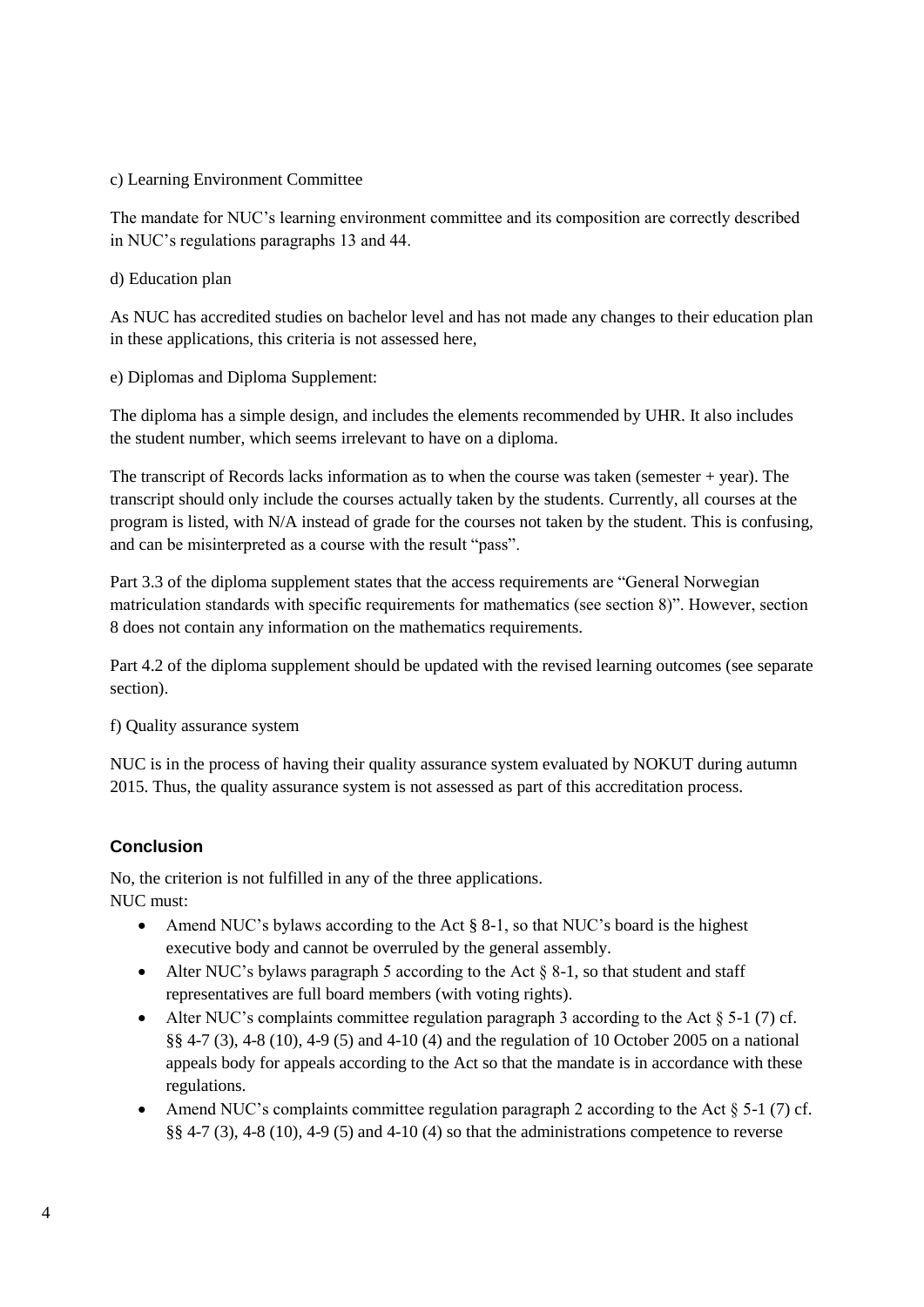previous decisions is limited to those matters where NUC's complaints committee is a second instance appeals body.

Revise Diplomas and Diploma Supplement.

### **3.2.2 Requirements in applicable regulations and curricula**

§ 7-1 (2) Requirements of applicable regulations and curricula set by the Ministry of Education and Research must be satisfied.

#### **Assessment**

*Admission requirements:*

The admissions requirements must comply with the Norwegian admission regulations as dictated in "opptaksforskriften". Admission to the provision refers to "opptaksforskriften", and the main entry requirements are as follows:

1) Norwegian certificate of upper secondary education (generell studiekompetanse) with the added qualification criteria of specialization in natural science math (R1) or social science math (S1+ S2) . In addition, foreign students have to document English language proficiency equivalent to 140 hours of English from upper secondary education.

2) Applicants that are 23 or older with minimum 5 years of employment/education

In addition, 2-year vocational education or prior learning consisting of education, vocational experience or other qualifications may grant admission.

According to the applicant, ranking of the students will be done automatically through the FS GENS ranking rule.

The mathematics requirement of R1 or S1+S2 is in accordance with "opptaksforskriften", and suitable for this program of study. The general admission requirements are also in accordance with "opptaksforskriften", but NUC should elaborate on how they rank students and how the quota for firsttime applicants (førstegangsvitnemålskvote) is distributed.

The applicant states that there will be two intakes per year, but does not address the practical consequences that follows, e.g. the minimum and maximum number of students admitted in each of the intakes. In addition, it is not clear if all courses will be given both semesters, or if the students starting in January will have a modified study plan. NUC initially estimated to recruit 15-20 students "typically divided between on-line and campus students", but do not set a lower minimum bound for campus students that would ensure a satisfactory learning environment (e.g. at least five on-campus students).

The intake in July is part of the SO admission system, but it is not described whether NUC intend to offer secondary admissions "etterfyllingsopptak" in the case of available student slots.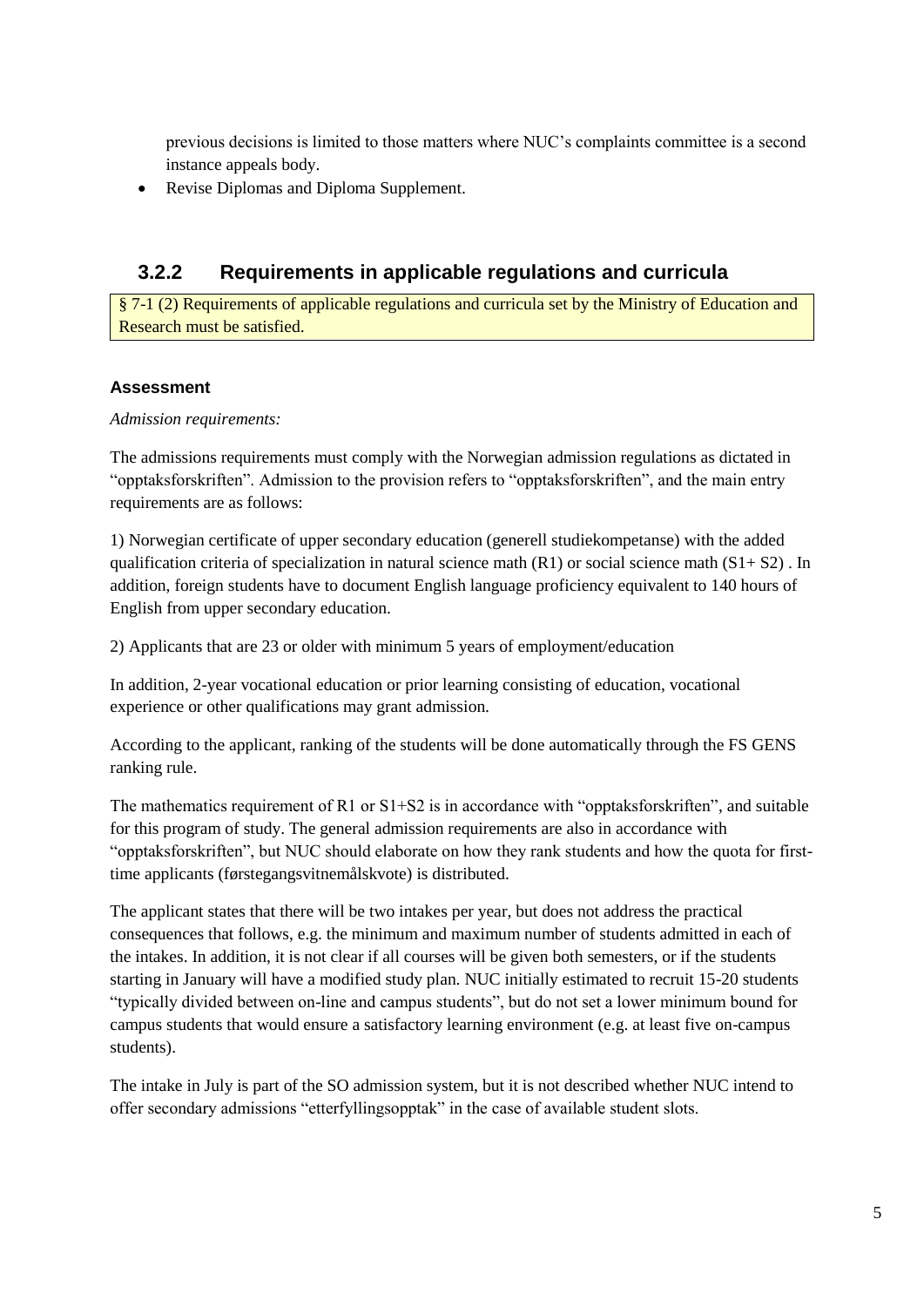### **Conclusion**

No the requirements are not satisfactory met.

NUC must:

- Justify how the admission requirement is in accordance with "opptaksforskriften", specifically how applicants are ranked and how the quota for first-time applicants is distributed.
- Include a description of how they will organize and structure the program for those that start in January.

NUC should:

 Consider whether to offer local secondary admissions in August or not, if any students many be admitted after the SO admission.

### **3.2.3 Recruitment of students**

§ 7-1 (3) The recruitment of students to the program should be large enough to enable the institution to establish and maintain a satisfactory learning environment and a stable program.

#### **Assessment**

NUC has estimated that an intake of 20-25 students per year will be sufficient both for financial reasons and for providing the students with a good learning environment. This number is said to be equally divided between online and campus students. In addition, as mentioned in the assessment in section 3.3.3 below, the number of electives that the students can choose from the third year poses a challenge: it is not clear if a student intake of 20-25 per year will be enough to maintain a satisfactory learning environment on each course.

Student retention is an issue for most institutions and programs of study. NUC presents the tuition fees as an argument in favor of students committing to the study. While this may be true for a given semester/year, the same is not necessarily the case for commitment to the three-year study as a whole. Or is NUC requiring a financial commitment for the full three years? If so, can this be justified? How will NUC then handle unforeseen circumstances such as sickness etc.? The tuition fee may very well have the opposite effect, and motivate students to transfer to public institutions. NUC also describes how the flexible learning environment and being a small institution can promote retention. However, NUC has not provided any documentation of their current dropout rates, or how the stability is ensured for the remaining students.

NUC states that during the first year, the students will study a common set of foundation courses alongside program specific subjects, so that they can easily change to a related program of study. This seems to be a good idea, but the detailed study plan does not indicate which subjects are foundation courses and which are program specific, and it is not clear if the change can be done without losing time (or taking more than 30 credits in one or more semesters). The possibility to change between programs also poses a challenge to the stability and the learning environment for the remaining data science students if many students change to others programs.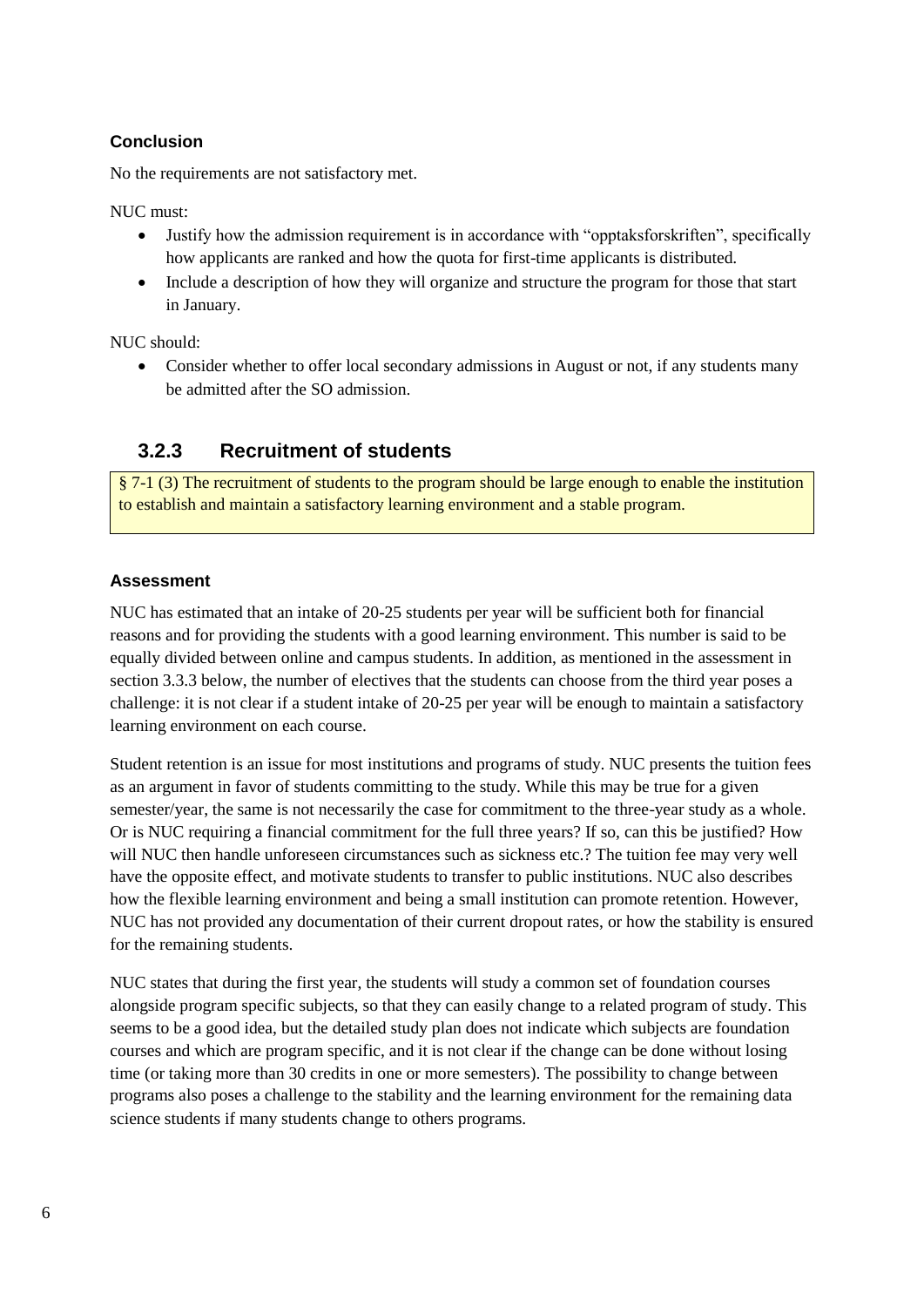Although there are several positive elements, NUC has not justified that retention will be sufficient to ensure stability and a good learning environment for both online and campus students. Initial intake of 20-25 students seems to be too close to the normal class size of 20 and breakeven estimate of 15 to ensure that the students will be able to complete all three years of their degree study.

The learning environment for part-time students is not explicitly addressed in the application. For online students, it is positive that they are able to participate both in ordinary tutorial and studio sessions via the learning management system, and also in discussions in forums, blogs etc. However, on-line studying will always be more demanding of students with respect to e.g. self-discipline, and NUC should describe how they advise student to select between campus and on-line studies. In addition, for on-line students studying part-time, many of the positive elements described above are not applicable, if they are studying at a different pace that what is needed to follow that ordinary teaching sessions and hence with few other students to discuss with.

The description of student recruitment focuses primarily on companies and organizations, in addition to students attending other universities. There is little doubt that these are relevant markets, but probably more with respect to supplemental continuing education rather than complete degrees. Having a mix of students with different backgrounds and different motivation and goals for their studies can be a challenge, but also result in a stimulating environment as argued in the application. However, while this creates a good learning environment for each particular course, it does not necessarily give a stable learning environment for students studying for a complete bachelor degree.

#### **Conclusion**

No, the requirements are not satisfactory met.

NUC must:

- Describe and justify how the study program and study environment will remain stable enough despite possible drop-outs and especially that the drop-out rate does not become so high that they will have problems delivering what was promised to the students already admitted.
- Justify how the learning environment in year three is satisfactory given the large number of electives compared to the total student number.
- Explain how to recruit students to this Bachelor program in particular, not just NUC in general, or to certain courses.
- Explain how the part-time and/or on-line students can be guaranteed a satisfactory study environment.

NUC should:

- Consider setting a minimal limit not only for the program as a whole, but also with respect to number of on-campus students in each course, in order to ensure a satisfactory learning environment.
- Consider measures to ensure the students get a feeling of belonging and class-cohesion, especially in the common subjects that are taken across study program and/or by many parttime/single subject continuing education students.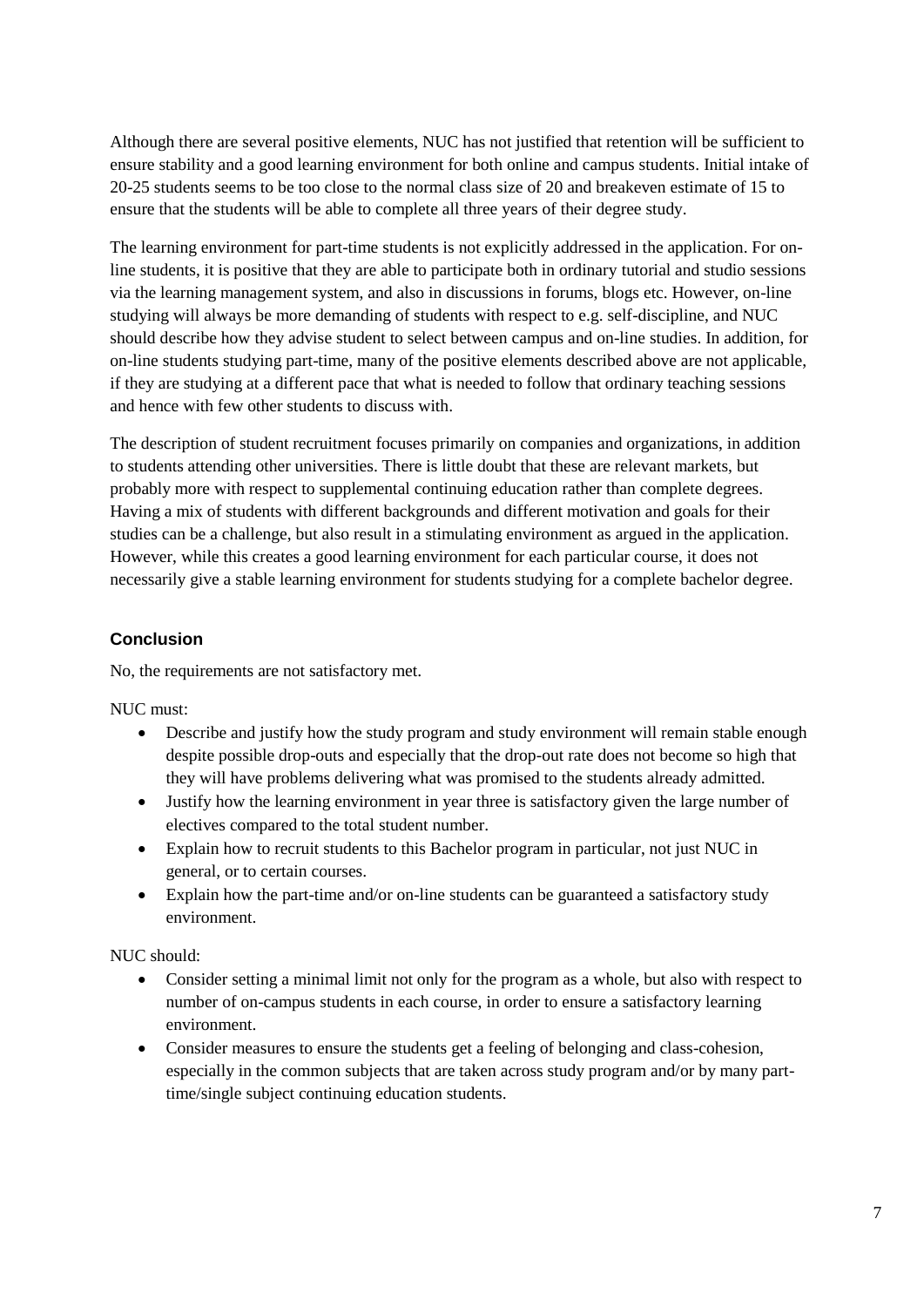### **3.2.4 Agreements regarding professional training**

§ 7-1 (4) For programs including professional training, there must be adequate agreements regulating material issues of importance to the students.

#### **Assessment**

External practice or study is not part of this degree program.

### <span id="page-11-0"></span>*3.3 Plan for the program (§ 7-2)*

### **3.3.1 Program name**

§ 7-2 (1) The program must have an appropriate title.

#### **Assessment**

The cover page states "Application for 180 ETCS in Data Science/Datavitenskap"

«Bachelor in Data Science» is an appropriate name for the program of study, covering the basics of computer science with a specialization in data science. However, the Norwegian name "Bachelor i Datavitenskap" is not appropriate.

"Datavitenskap" is not commonly used in Norwegian, but implies a broader field and possibly a more theoretical focus than what seems to be proposed here. "Data Science" more clearly implies a specific sub-discipline of computer science.

As Data Science is an emerging field, there is yet no established translation to Norwegian. We hence suggest using "Data Science" also in Norwegian since it is used in Norway as a concept within computer science, describing the area of study that concerns "Håndtering av Store Datamengder".

Although the applicant compares their program to the Data Sciences program offered by the University of Bergen (page 15), the program as specified by this application is not exactly comparable as the program offered in Bergen is much more comprehensive with a strong academic bent. The program proposed by NUC is much narrower and more applied.

NUC argues well that the Data Science name communicates to potential employers and to some extent to society as a whole, regarding what the study entails. However, it does not say anything regarding how this study program name communicates what this study program entails to student.

#### **Conclusion**

No, the study programs name is not sufficiently descriptive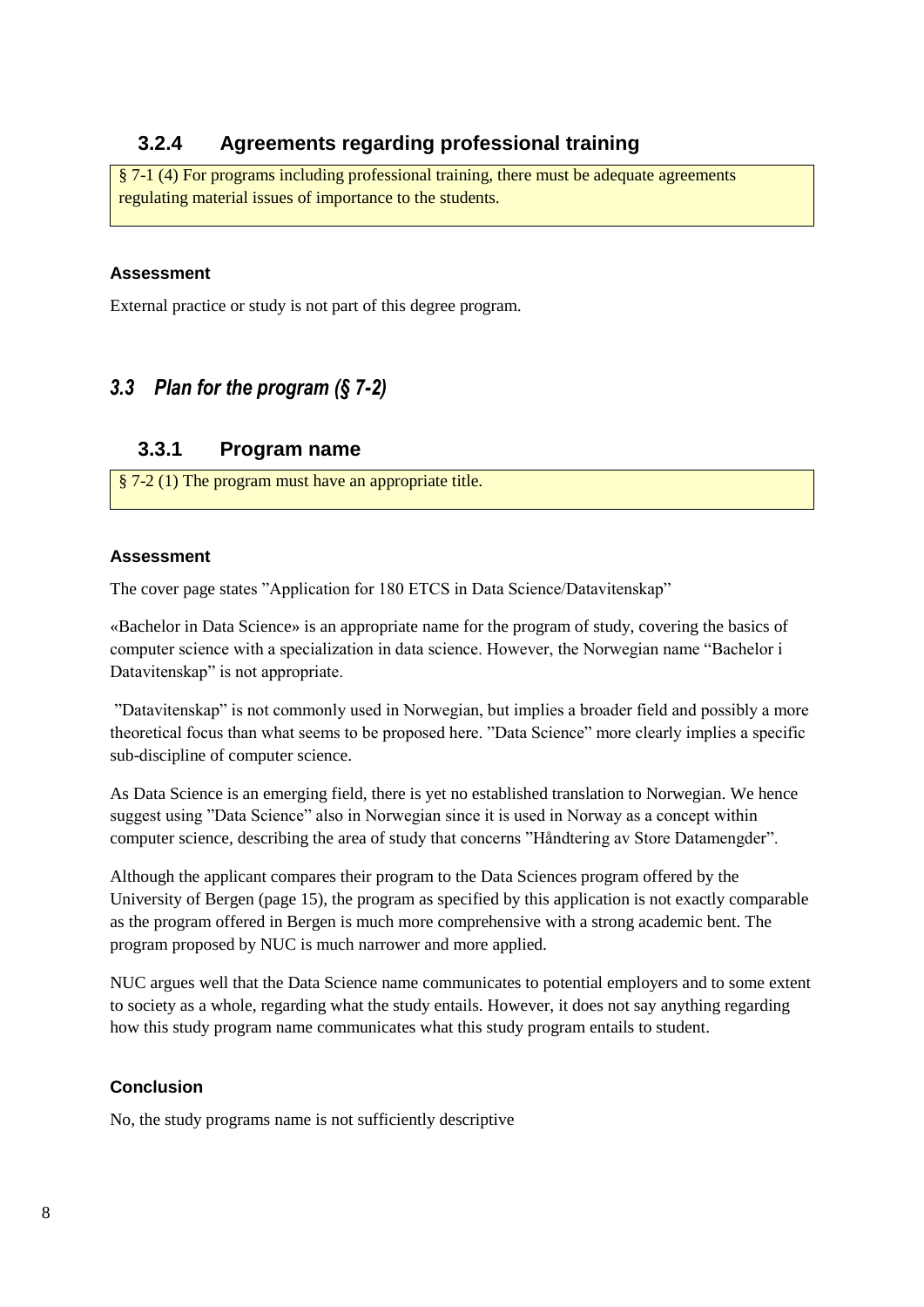NUC must:

- Find a better Norwegian name, or use the term "Data Science" also in Norwegian
- Justify how the name of the study program communicates the content of the program to potential students. This should be seen in context with recruitment measures for this specific study (see Section 3.2.3 of this report).

NUC should:

Consider if "Applied Data Science" is a more appropriate title of the program

### **3.3.2 Overall learning outcome**

§ 7-2 (2) The program must be described with reference to learning outcomes, cf. National Qualification Framework for Lifelong Learning. The overall learning outcome for each program, defined in knowledge, skills and general competence, shall be described.

The overall learning outcome as presented in the application is as follows:

Overall learning outcome:

#### **Knowledge**

An understanding of theories, facts, principles, procedures in the subject area of data science

- K1 Knowledge of important topics, theories, issues, processes, tools and methods within the fields of computing and data science
- K2 Demonstrate familiarity with current research and development work in the general computing domain and in data science
- K3 Knowledge of the key principles, theories, tools and techniques in the area of data science, ability to evaluate these tools and techniques, and to apply them in a variety of situations
- K4 Demonstrate ability to update his/her knowledge in the area of data science and computing, both through academic study and professional development
- K5 Knowledge of the history, traditions, and distinctive character of data science and its place in, and potential impact on society
- K6 Understand the legal and ethical issues relating to obtaining and analysing data, and presenting the results to stakeholders
- K<sub>7</sub> Knowledge of applying data science principles, tools and techniques within complex scientific and industrial fields

#### **Skills**

The ability to utilise knowledge to solve problems or tasks (cognitive, practical, creative and communication skills)

 S1 Demonstrate the ability to apply academic knowledge and relevant results of research and development work to practical and theoretical data science problems, and make well--‐ founded, informed and justified decisions and choices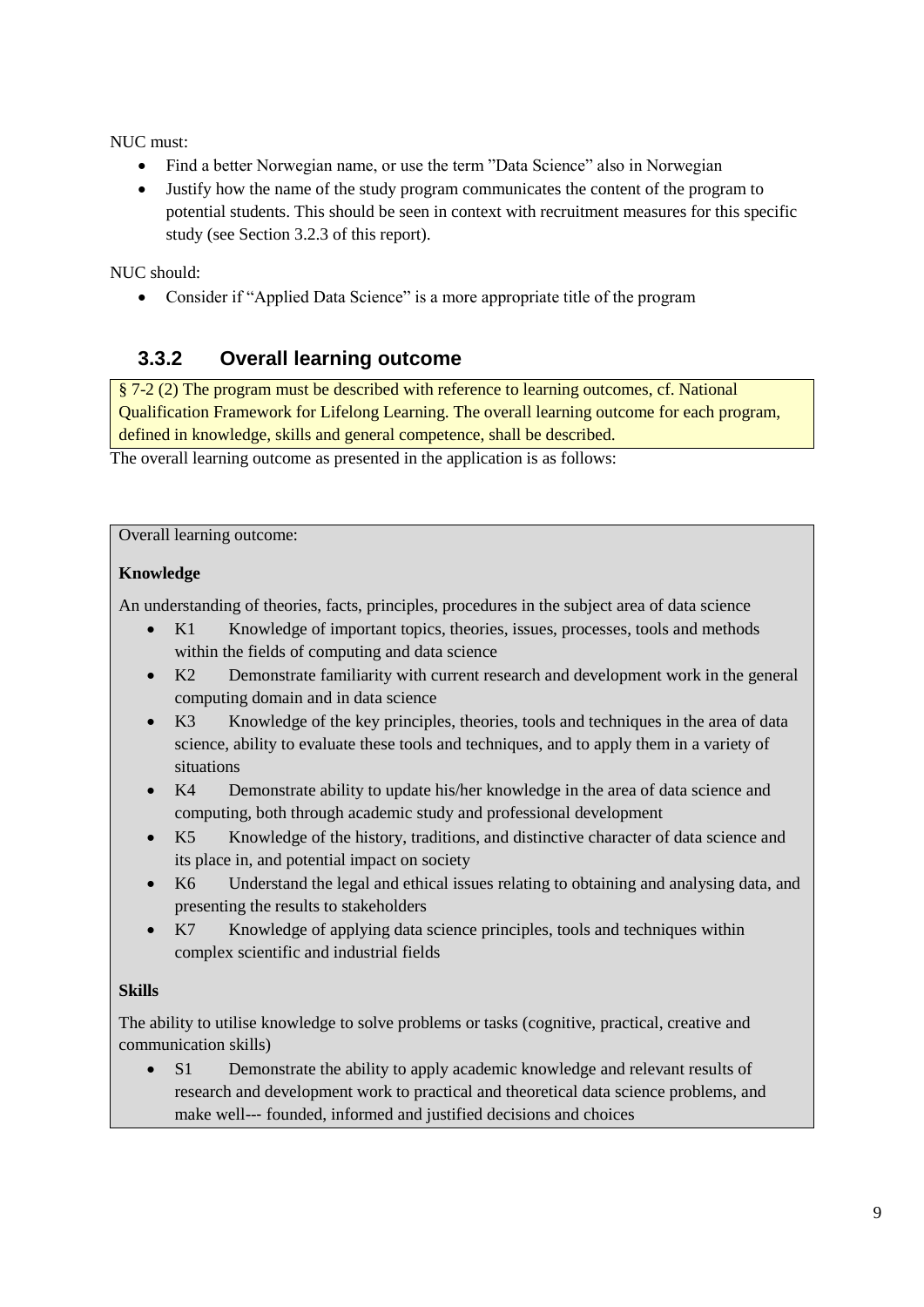- S2 Demonstrate ability to reflect upon own academic practice and professional development, identify areas for improvement, and to adapt to future tools, techniques and technology
- S3 Demonstrate ability to find, evaluate and refer to information and scholarly subject matter and present it in a manner that sheds light on the problem
- S4 Demonstrate ability to appropriately and effectively find and analyse large heterogeneous data sets, and present the results of analysis in an appropriate form in a manner that sheds light on the problem
- S5 Demonstrate ability to select and use the primary tools and techniques for managing, manipulating and visualizing data in an appropriate and professional manor
- S6 To critically select and apply a range of analytical and methodological problem solving techniques, based on research, and to be able to interpret the solutions and present results appropriately.
- S7 The ability to identify appropriate stakeholders and communicate, network and collaborate with these stakeholders at an appropriate level.

#### **General Competence**

The ability to utilise knowledge and skills in an independent manner in different situations

- G1 Identify and appropriately act on complex ethical issues arising within academic and professional practice within the specialist field of data science, and the broader context of a computing professional
- G2 Plan, execute and manage a variety of assignments and projects over time, alone or as part of a group, to successful conclusion and in accordance with ethical requirements and principles
- G3 Communicate effectively using appropriate forms of communication electronically, orally and written, being able to present problems, solutions, theories and academic arguments in a professional manner.
- G4 Communicate and exchange opinions, ideas and other subject matters such as theories, problems and solutions, with others with background and/or experience in data science, through the selection and application of appropriate methods of communication, thereby contributing to the development of good practice within the data science community of practice
- G5 Demonstrate the ability for self---reflection as part of a lifelong learning strategy
- G6 Familiarity with current and new thinking and trends within the field of data science, and innovations in the field

### **Assessment**

The learning outcomes described in Tables 2A, 2B and 2C are too general and nearly identical to a selection of bullet points from the bachelor descriptions in National Qualification Framework (NKR). Learning outcomes K6, K7, S4 and S5 are the most specific, while most of the other learning outcomes can be valid for almost any study by replacing "data science" with another field of study. The learning outcomes should be described much more specific for this particular program in data science.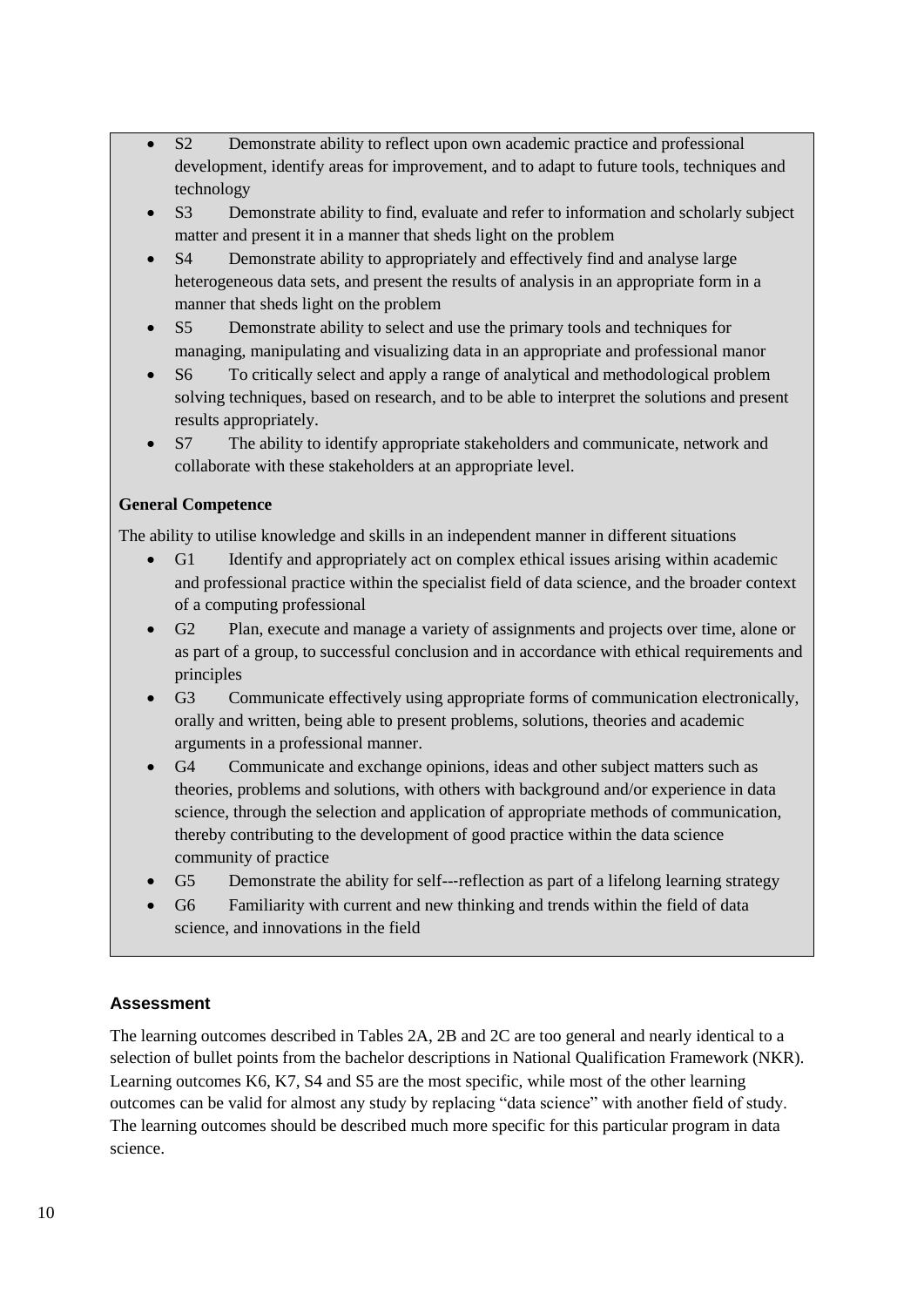A good starting point for developing more specific learning outcomes, is the overall descriptions of data science given at other places in the application, e.g. on page 14, page 16, page 30. In particular, something similar to the list "What is a data scientist" from IBM, given on pages 33 and 61, should be reflected in the learning outcomes. For instance, NKR should be used to describe the kind and level of knowledge and skills the students should get with respect to "Collecting organizing and managing data". Another example is ethical issues, which on page 16 is focused on personal privacy. This particular focus could e.g. be integrated into the formulation of a revised version of G1 ("Identify and appropriately act on complex ethical issues […] within the specialist field of data science").

Defining appropriate and useful learning outcomes is a challenging task, and should be given careful consideration. However, once defined, more specific learning outcomes have the potential to make it easier for potential students to decide whether to apply for the program or not, and to make it easier for NUC to use the learning outcomes as a guide for developing the content of the program (and for the committee to evaluate if the content of the study is aligned with the learning outcomes for the program).

#### **Conclusion**

No, learning outcomes are not satisfactory described.

NUC must:

 Make the description of learning outcomes more specific with respect to Data Science. It is not about filling in more details, but start from the overall descriptions, which are elsewhere in this application, and formulate them according to NKR.

### **3.3.3 Content and structure of program**

§ 7-2 (3) The following conditions shall correspond with and be adapted to the description of the learning outcome so that the learning outcome is achieved: a) Content and structure of the program.

#### **Assessment**

The overall course structure of the program is fairly classical in that the first year starts with introduction to programming and other foundation courses, followed by an object-oriented programming class and algorithms and data structures the second year and more specialized program courses the third year. The overall study plan indicates that NUC will be offering 12 new courses (including the basic Computer Science course on algorithms).

The program of study includes two electives chosen from six possible courses. The electives are said to be grouped in two, so that the students will have to select one from each group. The grouping is not clear from the application, but the committee has assumed that one group consists of the courses in Smart Societies/Technologies/Industries, while the other group consists of Cryptography, Incident Management, and Natural Language Processing.

As mentioned above under section 3.2.3 - with an initial intake of 20-25 students and some expected drop-outs before the final term - when dividing the class in potentially three different groups based on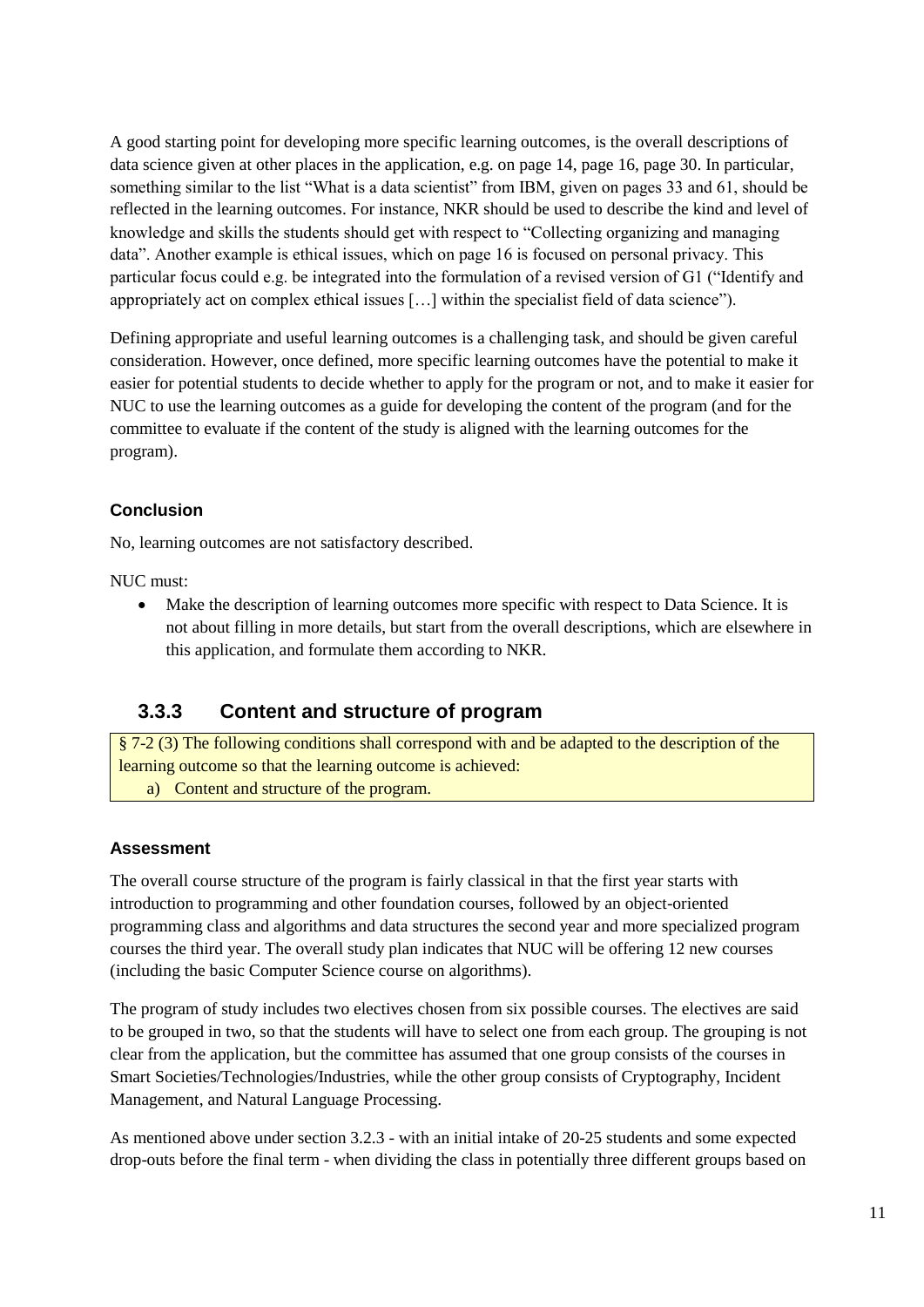choice of electives, it is neither clear if this will be enough to maintain a satisfactory learning environment on each course, nor if NUC has the financial resources to offer all electives. NUC should carefully consider how many electives they offer, and the consequences of their choices.

It is positive that NUC has included courses on Problem-based Learning and Research Methodologies and "Professional Aspect of Computing". However, these courses need to be tied closer together with the other course offerings, including having the other courses refer back to aspects from these more general courses. Especially the Professional Aspect of Computing course needs a more significant two-way tie-in to the Information Security course and maybe also the database course.

In the course UC1PR1101: PRG1 – Introduction to Programming, there is a mismatch between the objectives/learning outcomes which focuses solely on pseudo-code, and the content description which states that the students will learn simple programming in C, including memory management and the use of libraries. For an introductory course in programming, NUC should consider using another language than C. As a first language, it is much more common to use Java or Python, or an educational language such as Scratch or Processing. Alternatively, the choice of C should be justified.

The Discrete Math course does not include expected topics such as recursion and induction, which are central concepts in basic computer science, including Data Science. Moreover, the total course content is not only limited in respect to the concepts covered but also with respect to the depth of which the selected topics are covered, yet the students are given a full 10-study point credit for this course.

Introduction to Information Security is only five credits. It could advantageously be merged in with "Professional Aspects of Computing" to ensure tighter integration. This is particularly relevant as the content of "Professional Aspects of Computing" is also quite security focused.

The courses Smart Societies/Technologies/Industries have on page 44 the identical learning outcome description except «the potential impact of Big Data on [Society/the technology sector/Industry]. This indicates that it should be one course with three different projects assignments. This would also be a good choice with respect to resources needed. The learning goals «Identifying, obtaining, analyzing and evaluating appropriate social media data» is too narrow. For all Data Sciences areas other types of data than what you find on social media is more relevant. Moreover, also here the ethical aspects are largely tied to privacy and not more general ethical issues related to how to exploit technology in important societal areas.

Full-time students are expected to take 4-5 courses per semester. NUC uses a block-like course structure where students take several individual courses, but need to complete a given course before starting the next course that builds on it, in addition to the studio/project courses that run throughout the academic year. This is not very well structured for part-time students. Even though NUC has this structure for each course in their course descriptions, there are no study plans or flow charts showing how part-time students can follow the program – both with respect to the fact that part-timers rarely can use 100% of their time for weeks at a time, and with respect to how it is possible to create a reasonable study plan where students at all times have enough prior knowledge. Or is NUC implying that part-time students do not sign up for the full bachelor program, but rather take one or more individual courses?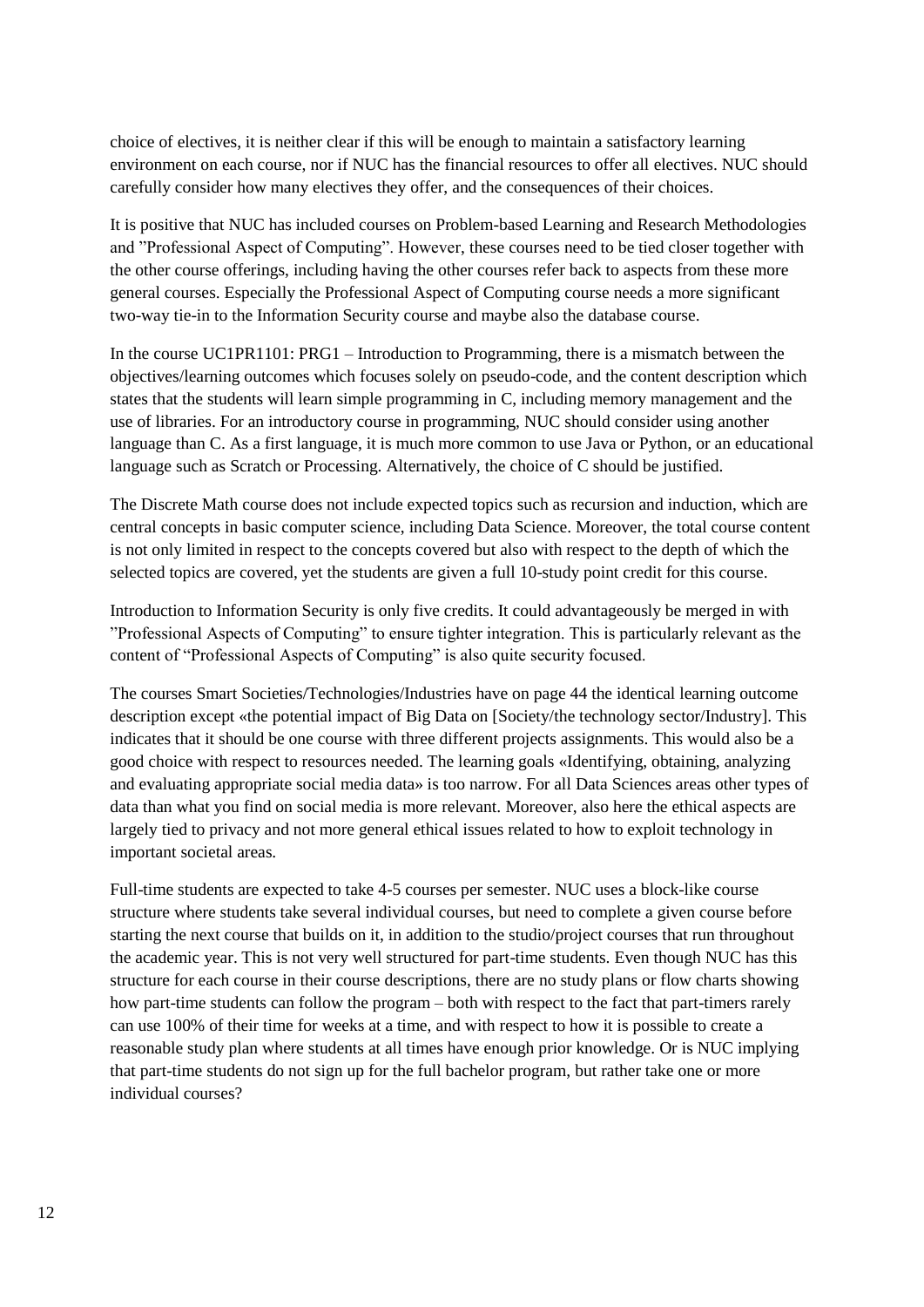The existing description of learning outcomes as assessed above is too general to be able to make a good assessment regarding whether the content and structure of the study program is in agreement with the learning outcomes.

Overall, there seems to be many issues concerning how the various courses in the program are organized, their contents and their specific learning outcomes. A more detailed plan regarding learning outcomes needs to be developed. The above courses are just examples of the issues we are pointing out. A similar review needs to be done for almost all courses.

We do want to mention that the idea of Studio courses is really nice, as long as they are tied sufficiently to the rest of the program and the learning outcomes for the given semester. Although most courses seem to be significantly lighter than comparable courses at the major Norwegian Universities, this could be compensated by more thorough reflections and papers written as part of the corresponding studio courses. However, a lot of the quality then depends on how well this is implemented.

### **Conclusion**

No, the study program's content and structure is not satisfactory with respect to learning outcomes as it is described in the plan submitted.

NUC must:

- State clearly which electives are grouped together in that students may choose one from each groups.
- Describe whether NUC count on being able to offer all the courses described, or whether it would depend on sign-up/drop-out.
- Show an example of a realistic study program for the part-time students.
- After making more specific learning outcomes, describe and explain how the study program's structure and content agrees with it so that that the learning outcomes are achieved.
- Change the course description of UC1PR1101 (PRG1 Introduction to programming) so that there is a match between learning outcomes and course contents.

NUC should:

- Consider if the courses societies/technologies/industries should be one common course rather than three separate, alternatively it should be considerable overlap in awarded study credits between the courses.
- Design a strategy to ensure that valuable aspects from the courses with focus on general/professional competence are integrated in the consecutive courses.
- Consider using another language than C in the first programming course; alternatively justify the choice of C.

### **3.3.4 Work and teaching methods**

§ 7-2 (4) The following conditions shall correspond with and be adapted to the description of the learning outcome so that the learning outcome is achieved:

b) Work and teaching methods.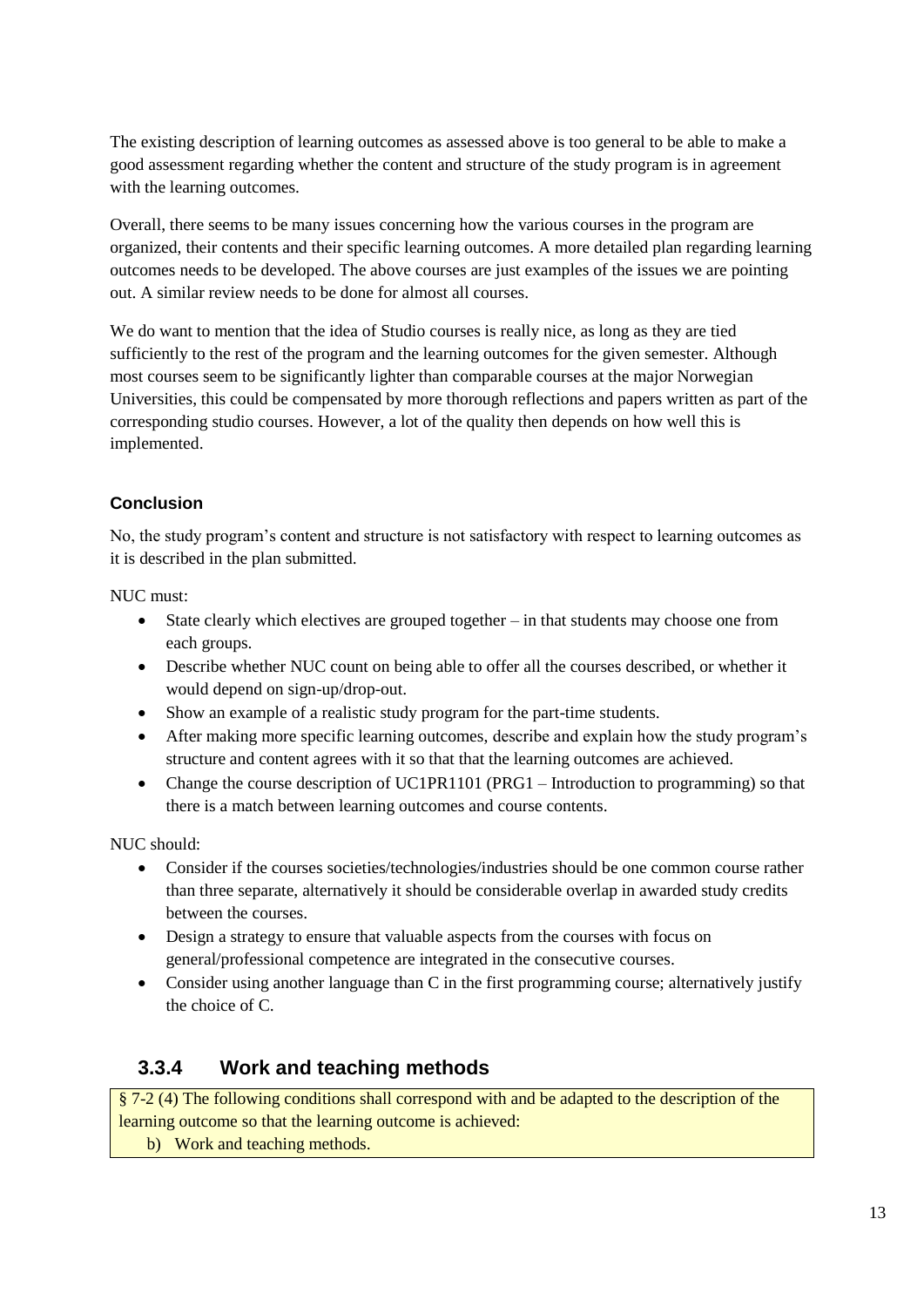Except from the studio-courses, all courses seem to follow the same structure with 9 hours of lectures, 27 hours of tutorials and supported study, 56 hours of self-study coursework and 33 hours on assessment for a 5 ECTS course (and the double for a 10 ECTS course). For a 6-7 week course of 10 ECTS, this gives a total of 10-12 hours per week of organized teaching, which is less than many comparable studies, particularly for first-year students. NUC argues that from experience, this is sufficient due to the use of the learning management system with online support material for each course. However, it is not obvious that the same teaching and learning methods are appropriate for all (non-studio) courses regardless of the learning outcomes and year of study.

For a majority of the courses, the course description states "Teaching will be based on problem based learning, where students will interact with peer reviews, in addition to tutor support." It is not clear from the application whether NUC uses the term "problem based learning" as the specific pedagogical approach PBL, or as a more general term. Other courses, including the course "Problem Based Learning and Research Methodologies" does not use problem based learning, but instead state that "Teaching activities will be mainly instructor lead, with a number of problem solving exercises." It is not clear whether these two sentences describe the same or different teaching methods, and in the latter case, the application lacks a justification (with respect to the learning outcomes) as to why the chosen method is the appropriate one for each course.

It is a bit unclear how much of the coursework will be offered in-class or if larger portions of the coursework will be done through on-line teaching only. If mostly on-line teaching, it is not entirely clear whether NUC can show sufficient proof of learning outcomes achieved given all the recent issues with MOOCs. For example, being able to communicate orally is part of the learning outcome G3. The application does not state how this is achieved through the teaching and learning methods, in particular for online and part-time online students.

#### **Conclusion**

No, the study program's work format and teaching methodology is not suitable with respect to achieving the learning outcome according to the plan

NUC must:

- After making more specific learning outcomes, describe and explain how the chosen teaching and learning methods are appropriate for achieving the learning outcomes.
- Make explicit what they mean by "problem based learning".

### **3.3.5 Examination and other types of evaluation**

§ 7-2 (5) The following conditions shall correspond with and be adapted to the description of the learning outcome so that the learning outcome is achieved:

c) Examination and other types of evaluation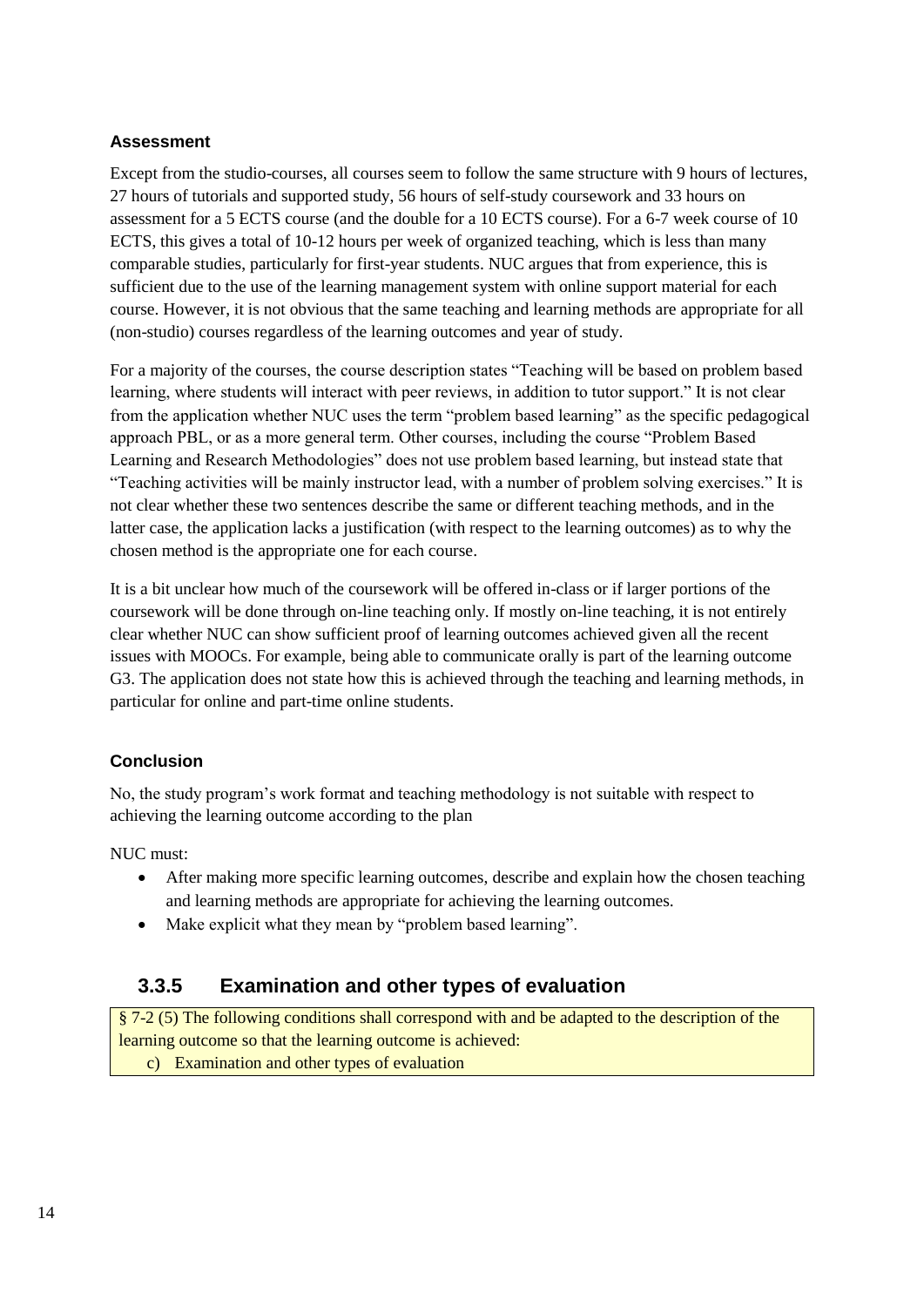Most courses rely on two term papers for assessment and a reflective blog. It is positive that NUC uses non-traditional assessment methods, but some courses should also use traditional oral or written exams. Compared to NUCs general principles of assessment on page 51, choosing mainly term papers and blogs, seems too narrow for the whole degree program.

The application includes the marking and assessment criteria for blog assessments, which is a good example of how such rubrics can be used for non-traditional assessment methods, as a guide to both examiners and students.

For the term papers, the applications provide few details regarding what these term papers are covering with respect to learning outcomes. Since NUC rely so heavily on term papers, it would also be prudent to question how they intend to ensure the students do their own work, and how NUC can ensure that the term papers reflect whether the student truly achieved the expected learning outcomes.

The examinations and evaluations should also for at least a significant number of basic computer science courses, such as algorithms and data structures, test whether the students truly achieved the learning outcomes expected for a bachelor's program in computer science through written examinations. In order to perform their tasks successfully in the lines of work indicated in the application, the candidates should be able to demonstrate certain basic skills in for example mathematics, statistics and choice of methodology off-hand without consulting textbooks or other means of aid.

Basing the evaluation on term papers only and no formal final exams, is also questionable with respect to ensuring consistent quality across programs. At a minimum, there needs to be a description of how external graders are involved. There needs to be at least some external grading done for quality control.

#### **Conclusion**

No, the study program's examinations and evaluation procedures described in the plan are not suitable for achieving the learning outcomes.

NUC must:

 Show that they will provide exam and evaluation systems that ensure that the students achieve the learning outcomes.

NUC should:

Consider written examinations with external graders (censors) for quality control.

### **3.3.6 Relevance of program**

§ 7-2 (6) The program must have a clear academic relevance for employment and/or further studies.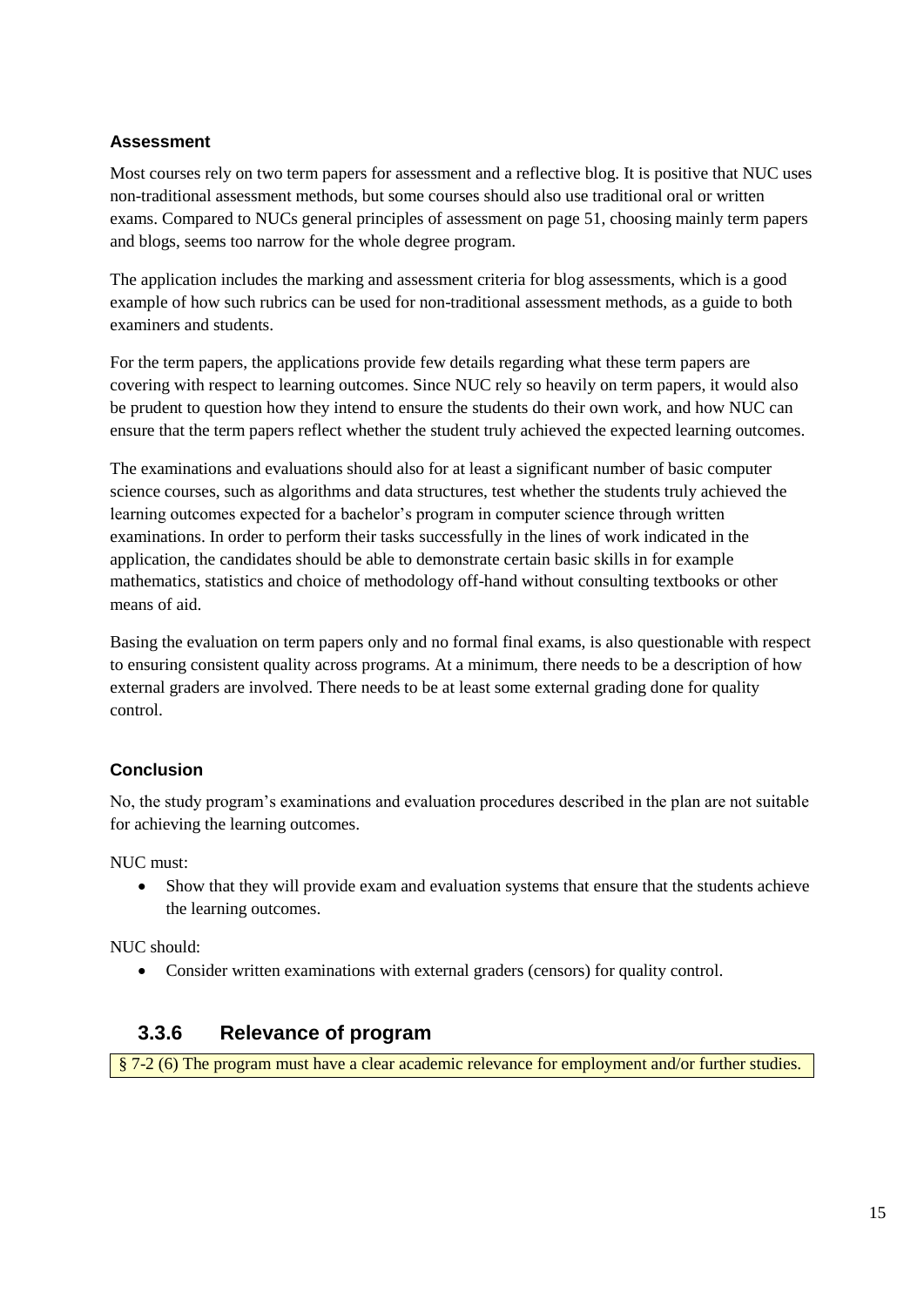On pages 61-62, NUC refers to possible relevant master programs for further studies, none of which are national. However, statements regarding whether it has been checked that the students with degrees from NUC would satisfy (the current) requirements of these master programs is missing. The students should also qualify for regular master's program in informatics (which we believe they may), and NUC should provide examples of such. Specifically, regarding the four study programs that are mentioned:

- NUY, USA: It does not seem that NUC students would qualify for this program. According <http://cds.nyu.edu/academics/admission-requirements/> requirements include Calculus 1, linear algebra and "one of calculus 2, probability, statistics, or an advanced physics, engineering, or econometrics course with heavy mathematical content".
- University of Amsterdam: The expert committee is unsure whether the students fulfill the requirement regarding "a solid quantitative background". Three years of relevant employment is also required.
- Danube University, Austria: This program does not seem to be comparable to a Norwegian master's degree program based on a data science bachelor degree, but a master's degree that is based on a bachelor's degree from any degree program with only a computer requirement of "good knowledge of the internet". For example, this master's degree program contains a Module 1 course that is called "Data Literacy" (10 ECTS). It is therefore not an applicable example of further studies.
- The MSc program in Big Data and Text Analytics at the University in Essex, UK, is a 1-year master's program. Regarding requirements, all that is listed is "Our applicants should have a 1st, 2:1 or high 2:2 degree, or equivalent, in computer science, electronic engineering or a related discipline." It is not evident from the study plan or the application that the candidates of this program would qualify for this master's degree program given the above requirements.
- The admission requirements for the integrated master/Ph.D. program in Edinburgh is not explicitly stated on the university's home page. It is therefore not possible for the expert committee to judge if NUC-candidates would be eligible for admission.

When arguing for the relevance for employment, the application provides examples from other countries, in particular USA and UK. NUC should also provide relevant examples from Norway, preferably from both public and private sector.

#### **Conclusion**

No, this study program does not have a clear relevance for employment and/or further studies.

NUC must:

- Provide a clearer case for how this Bachelor program will satisfy admissions criteria for Master programs in Data Science - both nationally and internationally.
- Provide examples of relevant Norwegian job opportunities.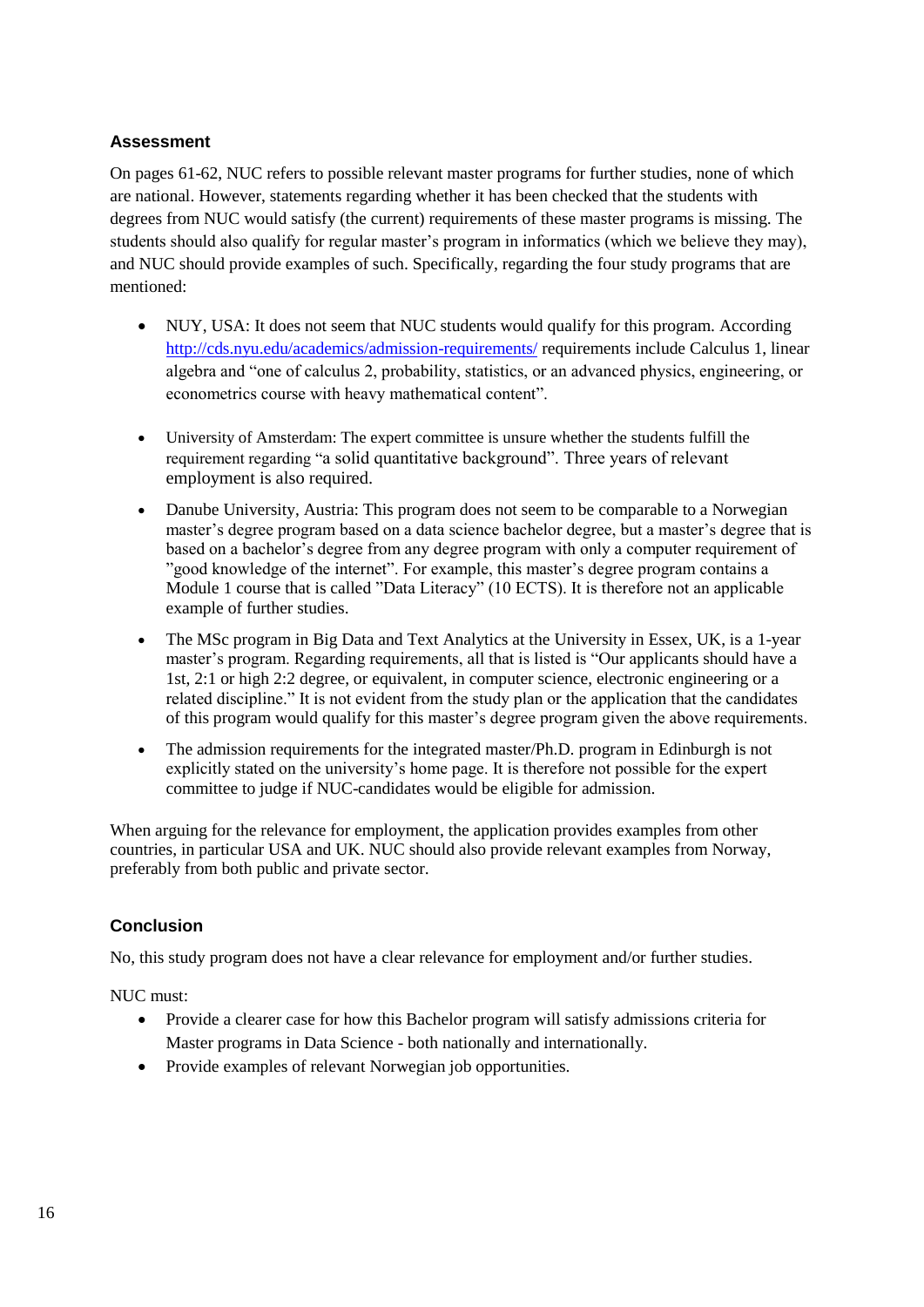### **3.3.7 Links to research, academic- and artistic development**

§ 7-2 (7) The program must have satisfactory links to research and academic and/or artistic development work, adapted to its level, scope and other characteristics.

#### **Assessment**

The application contains a very short description of the program's links to research. Most of the research that the relevant faculty members have been doing is on digital forensics, a very narrow part of Data Science and linked to another study program at NUC. It is not clear that, say Big Data analytics will be satisfactory covered as a R&D field at NUC.

The application states on page 62 that "All courses will include a review of a recent journal paper to highlight the importance of remaining current in the subject area." Although this is a good idea for some of the courses, it is too categorical and unrealistic to require this for all courses, e.g. the introductory courses in programming and information security, the studio courses and the methodology courses in mathematics and statistics. NUC should select some courses where reading research is a suitable way of achieving the learning outcomes, and describe that as part of the teaching and/or assessment methods for those courses.

#### **Conclusion**

No, the study program does not have an adequate link to research or development work related to data science

NUC must:

• Provide evidence of satisfactory links to research and academic and/or artistic development work, adapted to its level, scope and other characteristics.

NUC should:

- Have their main educators doing active research in the central themes of data science.
- Select a subset of courses where reading research is a part of the course in order to reach the desired learning outcomes of that course and the complete program.

### **3.3.8 Student exchange and internationalization**

§ 7-2 (8) The program must have student exchange and internationalization agreements, adapted to its level, scope and other characteristics.

#### **Assessment**

There is an agreement for one exchange student to go to Teesside University, but this agreement is not signed. Although this exchange agreement is relevant for the program, the contract is not signed by either party and is therefore not valid. It is not clear at what point of time in the study program that the students may be able to take courses at Teesside University instead of at NUC and at the same time still achieve the relevant learning outcomes.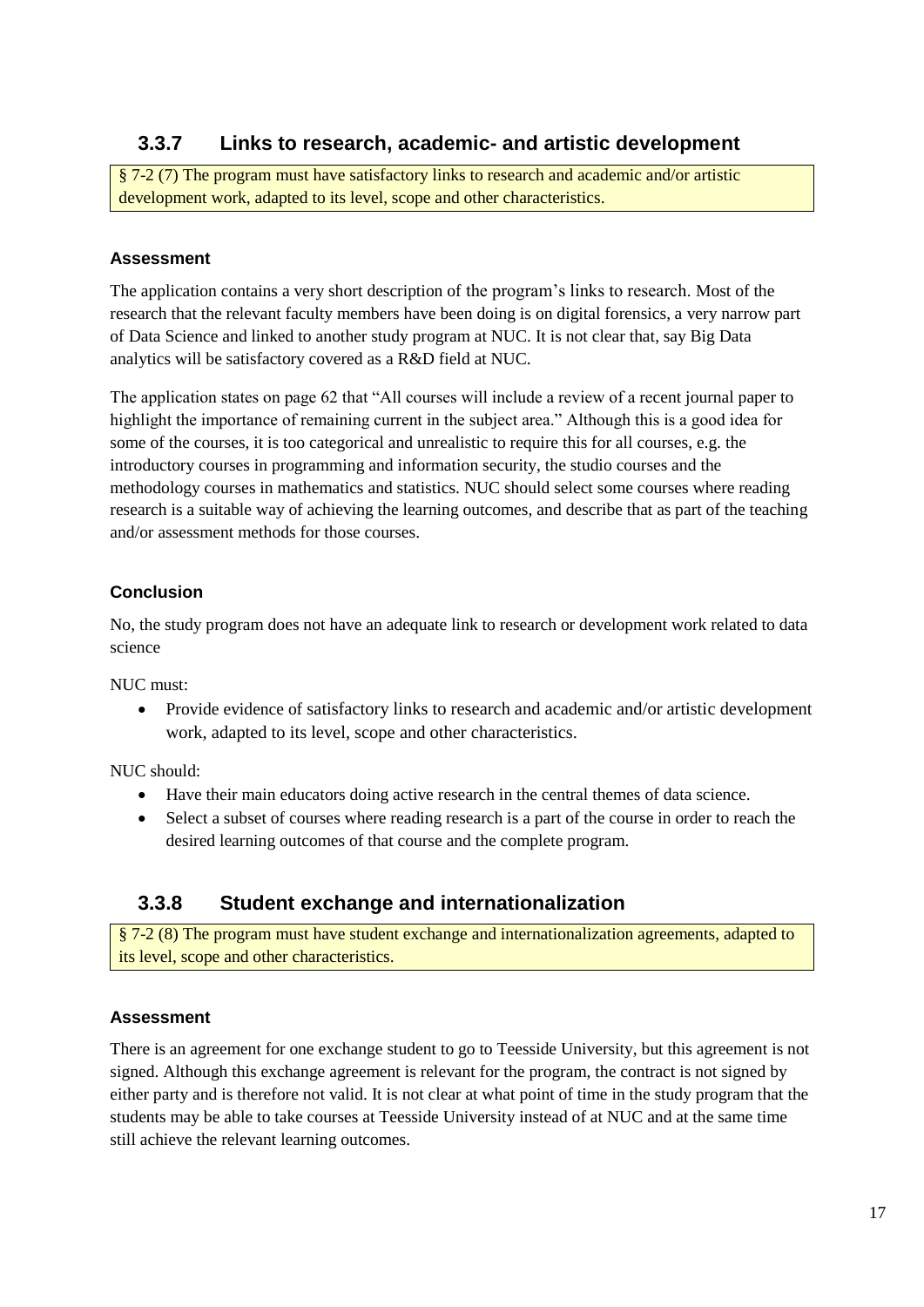The rest of the contracts shown are for course development and research collaborations. These MoUs are very general, and at best refer to the field of computer science as a whole. It is therefore not clear if these collaborations are of relevance to the bachelor degree program in Data Science.

#### **Conclusion**

No, the program does not have satisfactory student exchange and internationalization agreements, adapted to its level, scope and other characteristics

NUC must:

- Provide at least one valid and legally binding exchange agreement relevant for the program, including a justification for how the student(s) still achieve the relevant learning outcomes and when during the program the exchange is possible.
- Show that the program has internationalization arrangements, adapted to its level, scope and other characteristics.

### **3.3.9 Infrastructure**

§ 7-2 (9) The institution must have facilities, library services, administrative and technical services, ICT resources and working conditions for the students, which are adapted to the program.

#### **Assessment**

The application contains a general description of the facilities offered by NUC, but it is not related to the bachelor degree program in Data Science. A contract for renting a property in Kristiansand is enclosed. How much of this property will be used by this program, and how much is allocated others needs to be addressed. In particular, the application does not address the eventuality that all five applications for accreditation that NUC has presently in the NOKUT-system will be granted. This will have a major impact on the total student number (a potential increase of almost 200 students). It is unclear whether the library facilities sufficient. The application only states that they subscribe to a "subset of ACM journals", but it is unclear which and whether they are the most relevant for this program.

Since so much of the teaching is internet bases via LMS, how much user support is provided for students that us their own laptops? In addition, what if they have general MS Windows issues, not just issues related to LMS?

#### **Conclusion**

No, the institution does not have infrastructure that is adapted to the program.

NUC must:

 Justify that the institution has facilities, library services, administrative and technical services, ICT resources and working conditions for the students, which are adapted to the program, and that can accommodate the potential large number of new students.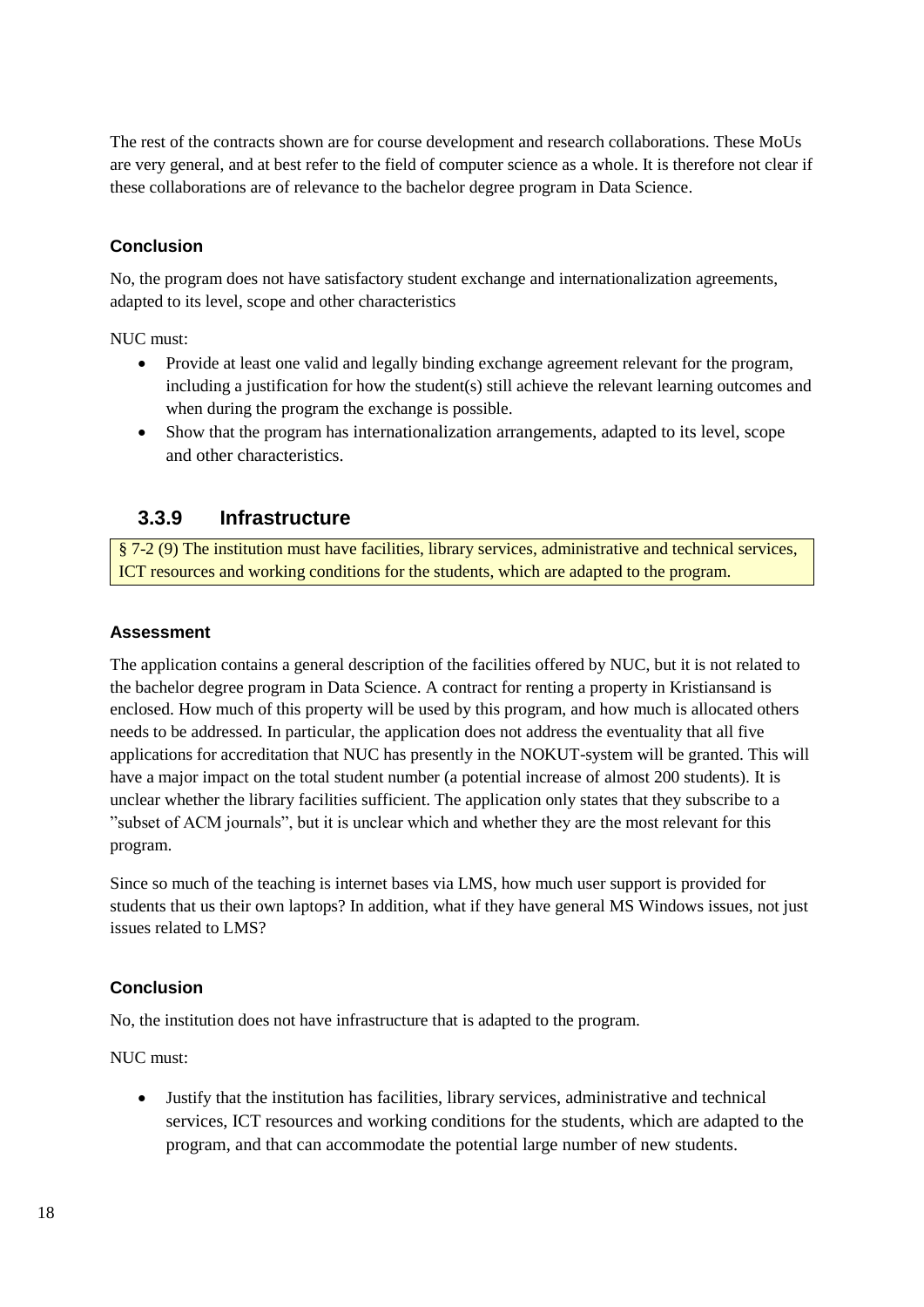### <span id="page-22-0"></span>*3.4 Academic environment associated with the program (§ 7-3)*

### **3.4.1 The composition, size and competence of the academic environment**

§ 7-3 (1) The composition, size and collective competence of the relevant academic environment must be adapted to the program as described by the program description and also adequate for conducting relevant research and academic or artistic development work.

### **Assessment**

The application gives a short description of the faculty staff involved in the program, and how these cover the core elements of the study program.

Overall, the expert committee finds the faculty staff involved in the teaching of this program to be oversubscribed, especially since most of the people listed in this application are also listed for several of the other application submitted by NUC and/or are heavily involved in currently running programs. For example, one of the main figures in this application is set to contribute 0,6 full time equivalent (FTEs) to this program. However, the expert committee notes that she is also set to contribute in the other four programs that NUC is applying for accreditation of: 0,4 FTEs in the Computer Science program and 0,2 FTEs in each of the three engineering programs – that is 1,0 FTEs in total before her contribution to the Data Science program is accounted for. The committee asks for a justification of how this person's time will be distributed between the five programs and the realism of this plan. In addition, as noted in section 3.3.3, given the ambitious number of new courses, we would like to see how NUC intend to offer all these courses with their current teaching resources.

In addition, a whole 1,0 FTE is allotted to a yet to be employed Associate Professor. According to the application, the recruitment process of this new staff member is dependent on NOKUT's accreditation of this study program as the contribution of this person is not essential for the *success of the program*. The expert committee does not find this satisfactory, given the very heavy workload that other staff members are already experiencing. In our experience, a recruitment process can be long and one seldom finds a perfect match. NUC therefore presently runs the risk of starting up this program without the new employee in place and/or with an employee that does not have all the desired competences to match the needed contribution to the study program.

Furthermore, we see no justification of how faculty staff is adequately equipped for conducting relevant research and academic or artistic development work, especially taking into account the fact that several of the staff members are so heavily involved in teaching several courses and programs.

### **Conclusion**

No, the composition, size and collective competence of the relevant academic environment is not adapted to the program and not adequate for conducting relevant research and academic or artistic development work as described by the program description.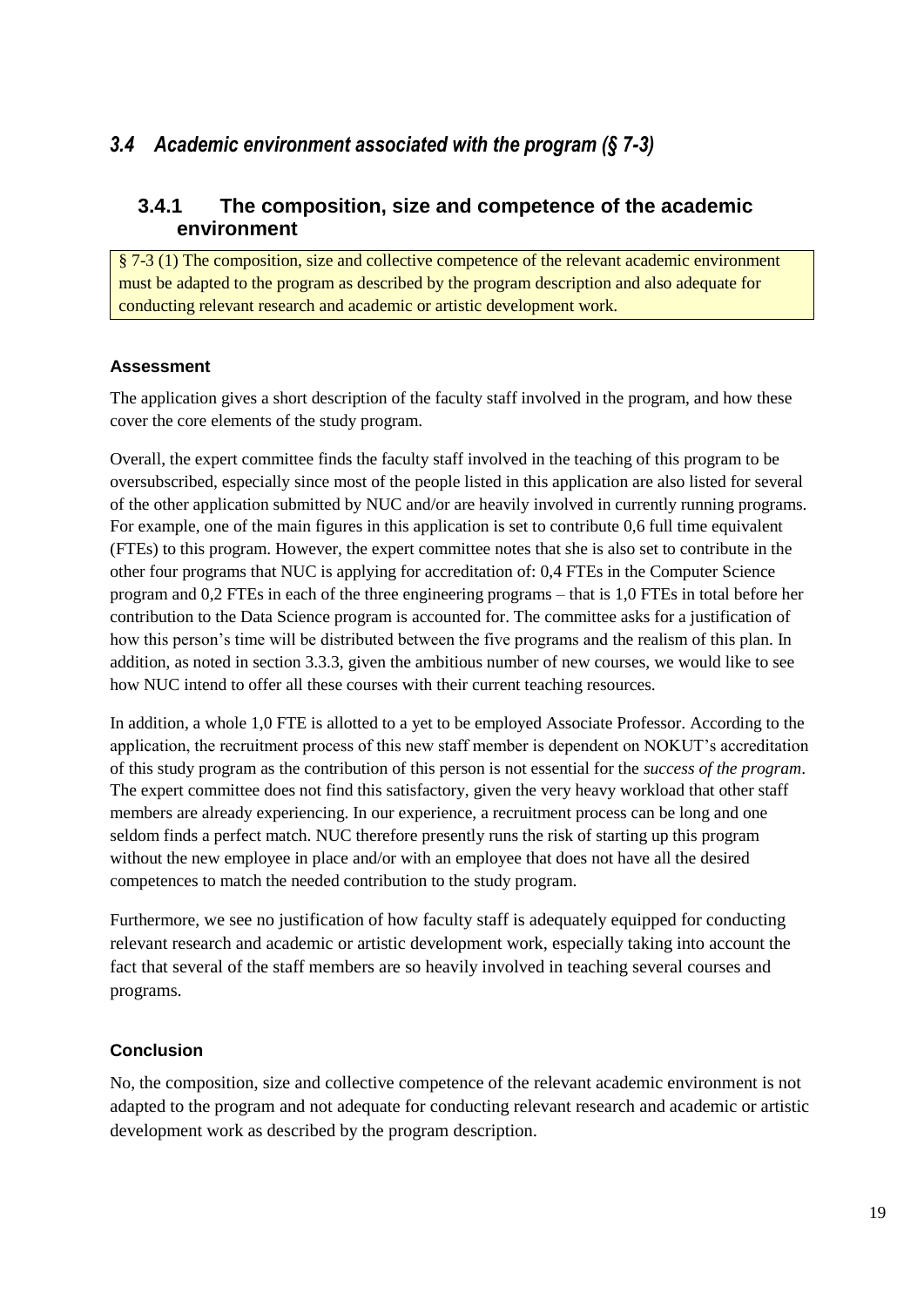NUC must:

- Justify how the faculty staff's time is distributed between different courses and programs, and evaluate the realism of this plan
- Justify how the faculty staff is adequately equipped for conducting relevant research and academic or artistic development work relevant for the study program. Start the recruitment process of a new Associate Professor to cover 1,0 FTEs in the program

### **3.4.2 The academic environment's external participation**

§ 7-3 (2) The academic environment must actively participate in national and international collaborations and networks relevant for the program.

#### **Assessment**

The application gives, again, a short description of the national and international collaborations and networks that the faculty staff engages in, such as GCE NODE, DIGIN IT cluster and Technology Futures Research Institute. In addition, several of the academic staff has taken their Ph.Ds. in the UK and seem to have maintained collaborations with their alma mater. The applicant very poorly describes how these collaborations and networks are relevant for the study program, but the expert committee can verify that at least some of these are relevant by examining the attached CV's and documentations – and that a minimum requirement of national and international participation is fulfilled. We would like to point out, however, that a sober approach to what is defined as active networks and collaborations relevant for the study program should be attempted in future applications. For example, that faculty staff has joined different groups on LinkedIn can hardly be seen as active collaborations/networks. It is also difficult to see how such informal networks can benefit of the study program.

#### **Conclusion**

Yes, the academic environment actively participates in national and international collaborations and networks relevant for the program.

NUC should:

- Expand international relations
- Have a more conscious approach as to how different collaborations and networks can contribute in enhancing the quality of a study program

### **3.4.3 Academic staff and employment**

§ 7-3 (3) At least 50 per cent of the academic FTEs allotted to the program must be staff with their primary employment at the institution. Of these, teachers with competence at the level of at least associate professor must be represented among those who teach the core elements of the program.

For the different cycles, the following additional requirements apply: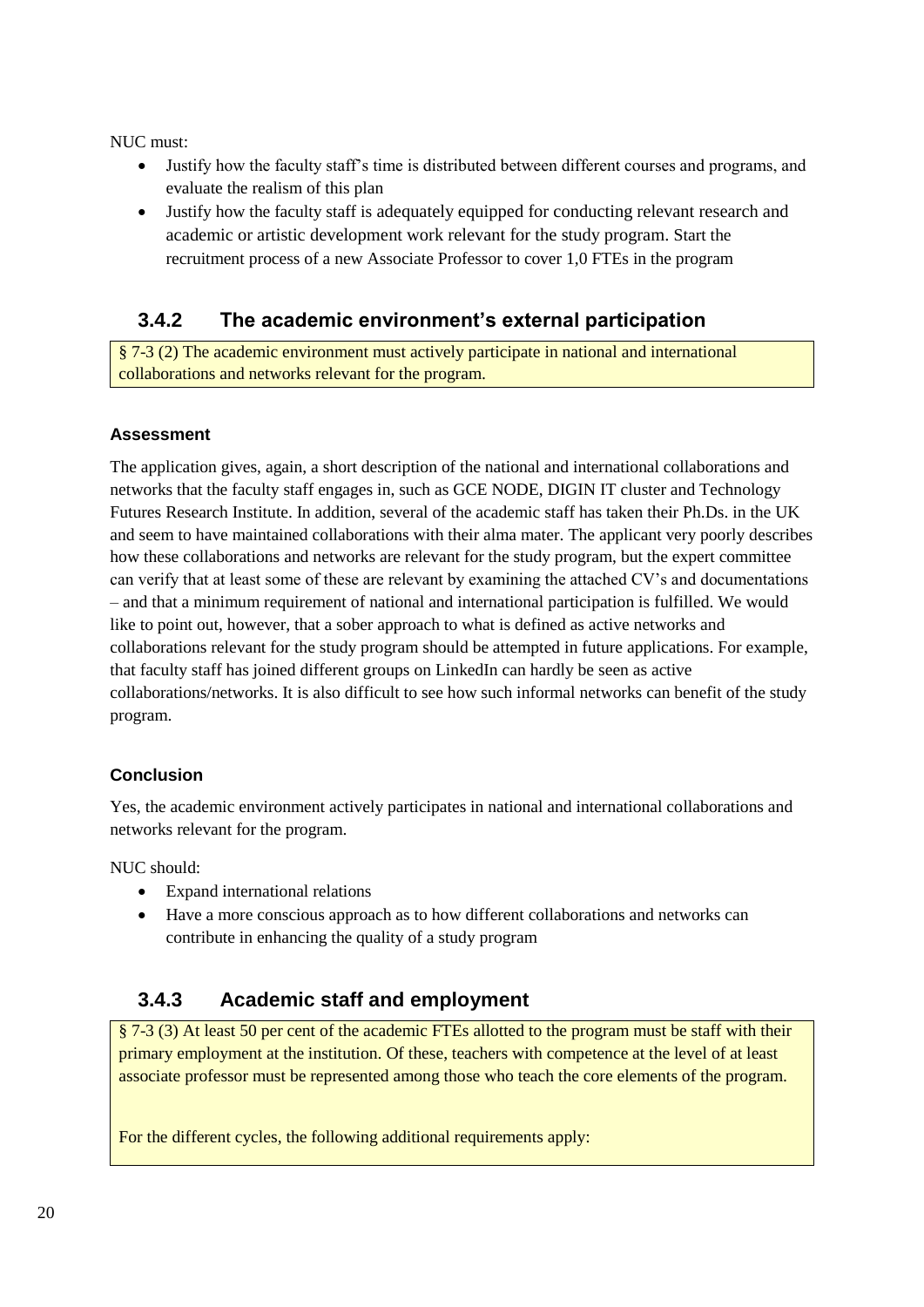a) For first cycle programs, at least 20 per cent of the collective academic environment must have competence at the level of at least associate professor.

b) For second cycle programs, at least 10 per cent of the collective academic environment must be professors or docents, and an additional 40 per cent with competence at the level of at least associate professor.

#### **Assessment**

1,4 of 3 FTEs is occupied by persons who holds a Ph.D. Note that this quantification has been based on faculty staff members that have completed a Ph.D. only. For several of the staff members there is a discrepancy between the title of the positions given in the application and those given in the corresponding CV's. The CV of one staff member (contributing 0,1 FTEs to the study program) is missing. It is therefore not evident if these are hired in a position at least at the level of associate professor or not. 1,9 out of 3 FTEs is occupied by persons that has their main position at NUC. This shows that the minimum quantitative requirements are fulfilled.

NUC is an institution with already accredited study programs and NOKUT therefore presupposes that the institution follows the regulations concerning appointment and promotion to teaching and research posts (forskrift om ansettelse og opprykk i undervisnings- og forskerstillinger, FOR-2006-02-09-129), and that the procedures of the recruitment process are in accordance with this regulation.

According to the application, the core elements of the study program are Big Data Analysis, Data Visualization, Data Management, Data Quality, Machine Learning, Artificial Intelligence, Software Design and Development, Legal, Ethical and Social Issues, Professionalism and Problem Solving and Reflection Skills. We note that Problem Solving and Reflection Skills is covered by faculty staff members that according to table 3 in the application are employed as Assistant Professors, but the CVs states that these are employed as lecturers and/or researchers. It is therefore not evident to the expert committee that faculty staff members with the correct formal competence (at least at the level of associate professor) covers the core elements.

As mentioned above, 1,0 FTEs is allotted to a yet to be employed Associate Professor. This person is set to cover the core elements Artificial Intelligence, Big Data Analysis and Data Visualization. NUC has other competent staff covering these core elements, so in this respect we agree that the employment of this new person is not essential for the accreditation of the study program.

#### **Conclusion**

No, the academic staff does not satisfy the quantified requirements.

NUC must<sup>.</sup>

- Justify that faculty staff with the right formal competence cover all core elements.
- Provide CVs of all relevant faculty staff members, and quality control the content against the application.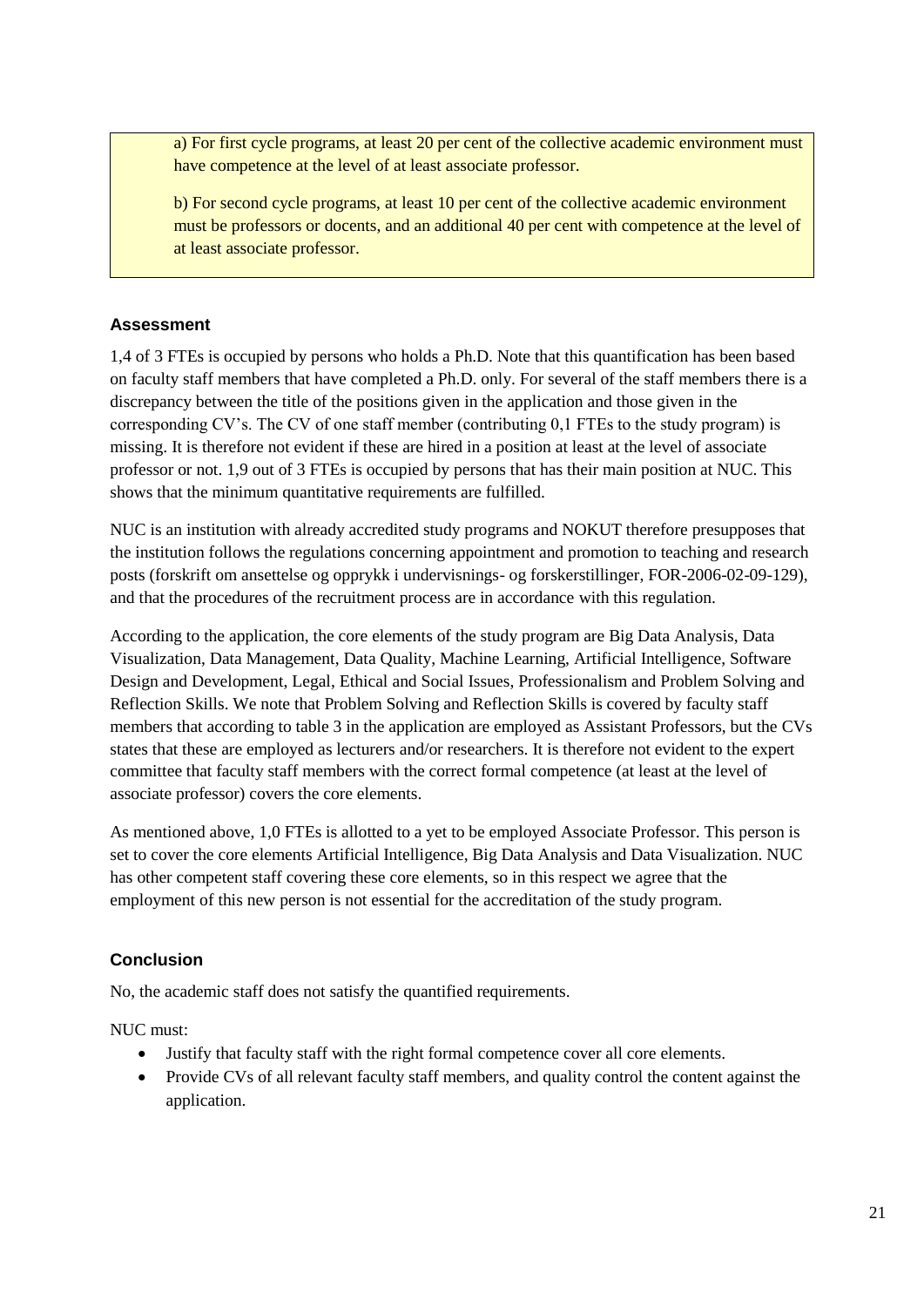### **3.4.4 The academic environment's research and development work**

§ 7-3 (4) The academic environment must be actively engaged in research, academic and/or artistic development work.

For the different cycles, the following additional requirements apply:

a) For first cycle programs, the academic environment must have documented results at a level that is satisfactory in relation to the content and level of the program.

b) For second cycle programs, the academic environment must have documented results at a high international level of quality, with satisfactory academic breadth.

#### **Assessment**

The text under this criterion in the application is much the same as the text under section 3.1. A few recent publications by the faculty staff are added, but none of these target data science in particular. For further information, the reader is referred to NUC's web pages and faculty staff publication lists provided in this application. The web pages contain very little information on research activities, and most of it seems related to music, gaming, e-learning and data forensics. In addition, the publication lists of the academic staff are not updated, and the applicant has not made a relevant selection of publications related to the Data Science program. In our opinion, there are few research articles related to the field of Data Science as such (other than in the area of forensics), but the application contains too little information under this criterion for the expert committee to make a full assessment.

#### **Conclusion**

No, the academic environment's research and development work does not appear to be at a level that is satisfactory given the study programs content and level.

NUC must:

 Provide adequate indication of how they intend to provide research-based teaching across the Data Science field

### **3.4.5 Supervision of professional training**

§ 7-3 (5) For programs with supervised professional training, the academic environment and external mentors must have appropriate experience in the field of practice.

#### **Assessment**

Professional training is not part of this degree program.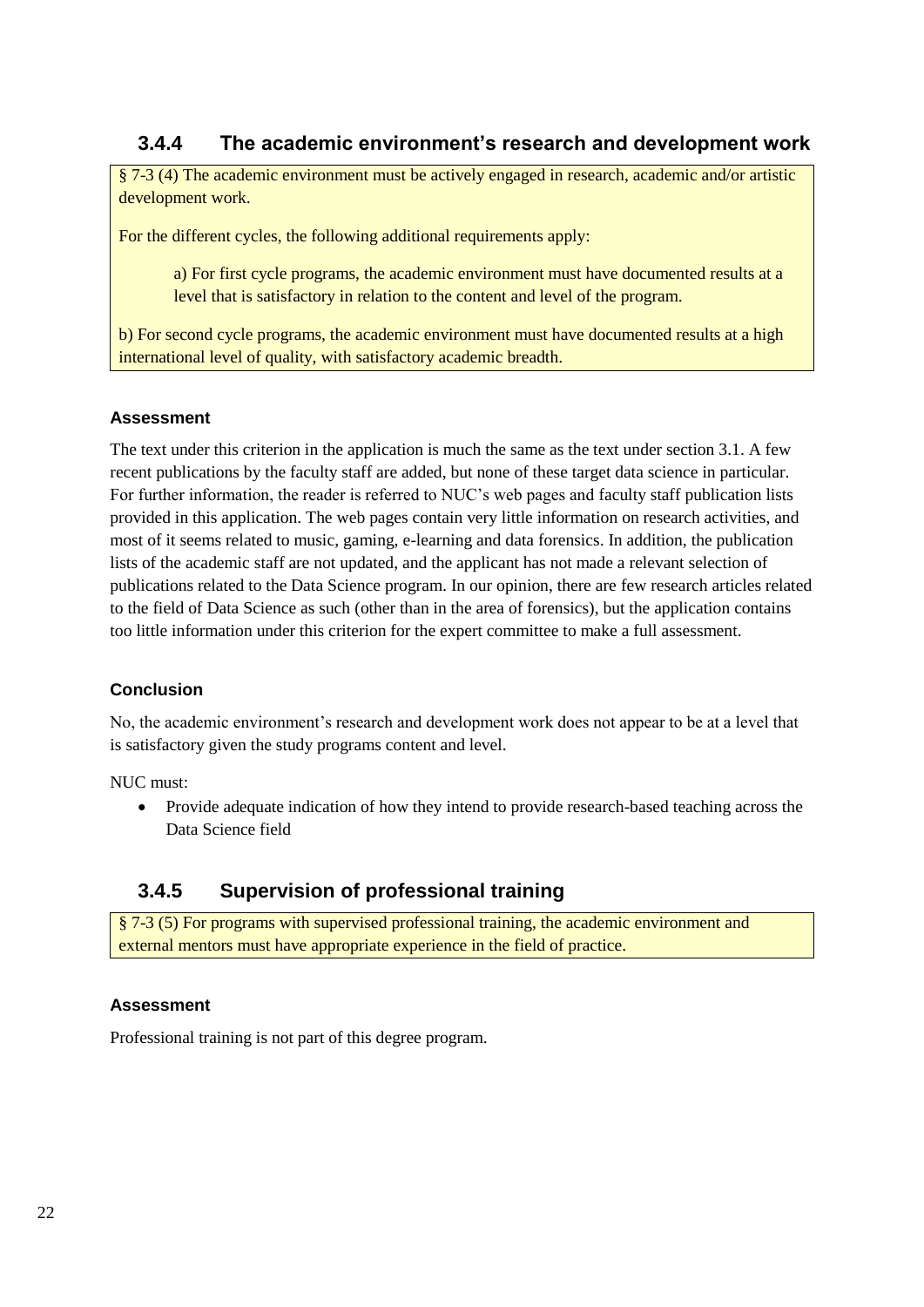# <span id="page-26-0"></span>**4 Conclusion**

Based on the written application with attached documentation, the expert committee concludes the following:

#### **The committee does not recommend accreditation of the Bachelor degree in Data Science at Noroff University College.**

The expert assessment states which demands the institution is required to meet in order to achieve accreditation. In addition, the committee has provided advice for the further development of this study program.

The following requirements are not satisfied:

- §7-1 (1) Demands laid down in the Universities and Colleges Act must be satisfied.
- § 7-1 (2) Requirements of applicable regulations and curricula set by the Ministry of Education and Research must be satisfied.
- § 7-1 (3) The recruitment of students to the program should be large enough to enable the institution to establish and maintain a satisfactory learning environment and a stable program.
- § 7-2 (1) The program must have an appropriate name.
- § 7-2 (2) The program must be described with reference to learning outcomes, cf. National Qualification Framework for Lifelong Learning. The overall learning outcome for each program, defined in knowledge, skills and general competence, shall be described.
- § 7-2 (3) The following conditions shall correspond with and be adapted to the description of the learning outcome so that the learning outcome is achieved: Content and structure of the program.
- § 7-2 (4) The following conditions shall correspond with and be adapted to the description of the learning outcome so that the learning outcome is achieved: Work and teaching methods.
- § 7-2 (5) The following conditions shall correspond with and be adapted to the description of the learning outcome so that the learning outcome is achieved: Examination and other types of evaluation.
- § 7-2 (6) The program must have a clear academic relevance for employment and/or further studies.
- $\frac{8}{3}$  7-2 (7) The program must have satisfactory links to research and academic and/or artistic development work, adapted to its level, scope and other characteristics.
- § 7-2 (8) The program must have student exchange and internationalization agreements, adapted to its level, scope and other characteristics.
- § 7-2 (9) The institution must have facilities, library services, administrative and technical services, ICT resources and working conditions for the students, which are adapted to the program.
- $§ 7-3$  (1) The composition, size and collective competence of the relevant academic environment must be adapted to the program as described by the program description and also adequate for conducting relevant research and academic or artistic development work.
- $\S$  7-3 (3) At least 50 per cent of the academic FTEs allotted to the program must be staff with their primary employment at the institution. Of these, teachers with competence at the level of at least associate professor must be represented among those who teach the core elements of the program.
- § 7-3 (4) The academic environment must be actively engaged in research, academic and/or artistic development work.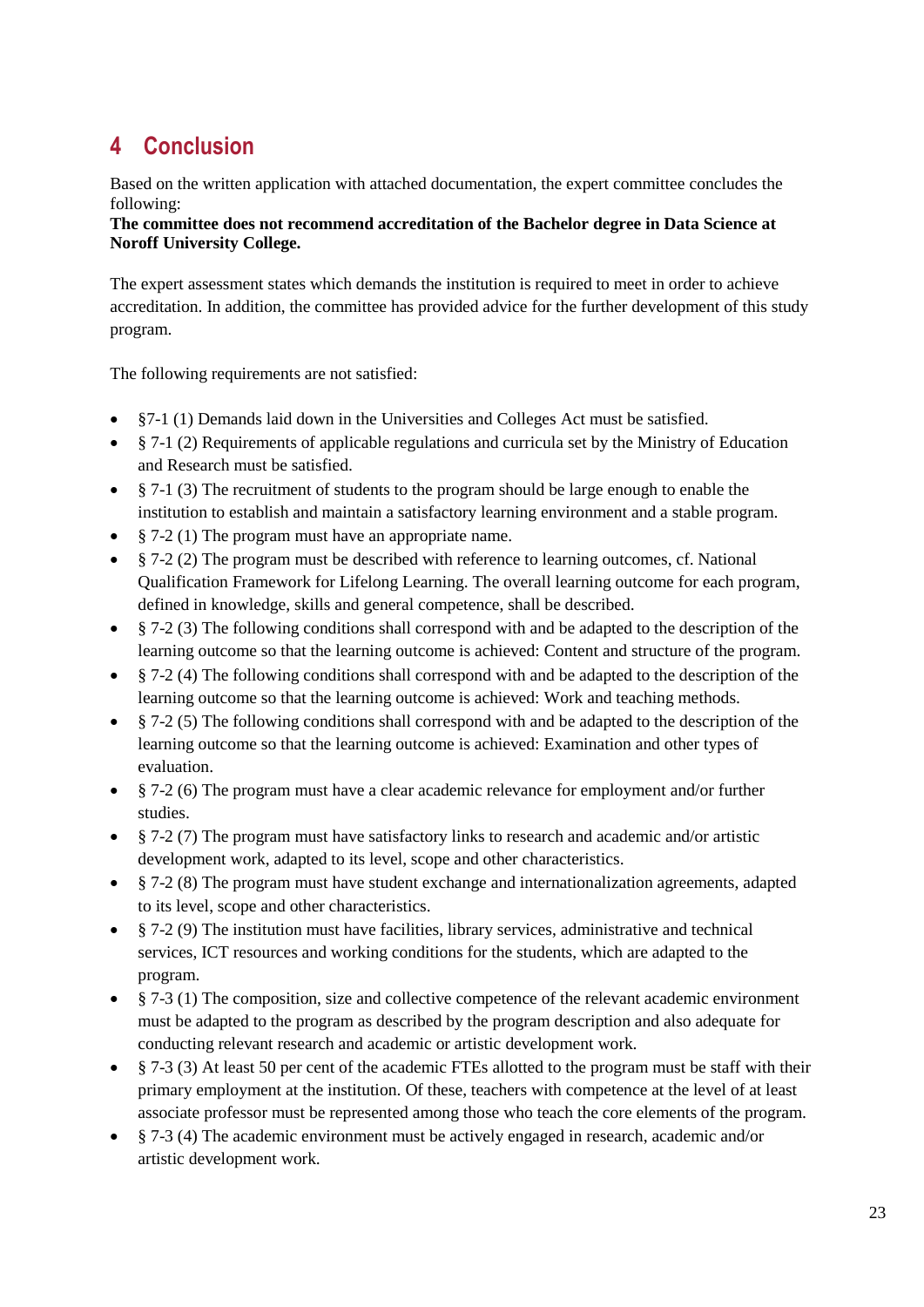#### **The following requirements must be satisfied in order to achieve accreditation:**

- Amend NUC's bylaws according to the Act  $\S 8-1$ , so that NUC's board is the highest executive body and cannot be overruled by the general assembly
- Alter NUC's bylaws paragraph 5 according to the Act  $\&$  8-1, so that student and staff representatives are full board members (with voting rights)
- Alter NUC's complaints committee regulation paragraph 3 according to the Act  $\S$  5-1 (7) cf. §§ 4-7 (3), 4-8 (10), 4-9 (5) and 4-10 (4) and the regulation of 10 October 2005 on a national appeals body for appeals according to the Act so that the mandate is in accordance with these regulations
- Amend NUC's complaints committee regulation paragraph 2 according to the Act  $\S$  5-1 (7) cf. §§ 4-7 (3), 4-8 (10), 4-9 (5) and 4-10 (4) so that the administrations competence to reverse previous decisions is limited to those matters where NUC's complaints committee is a second instance appeals body.
- Revise Diplomas and Diploma Supplement
- Justify how the admission requirement is in accordance with "opptaksforskriften", specifically how applicants are ranked and how the quota for first-time applicants is distributed.
- Include a description of how they will organize and structure the program for those that start in January.
- Describe and justify how the study program and study environment will remain stable enough despite possible drop-outs and especially that the drop-out rate does not become so high that they will have problems delivering what was promised to the students already admitted.
- Justify how the learning environment in year three is satisfactory given the large number of electives compared to the total student number.
- Explain how to recruit students to this Bachelor program in particular, not just NUC in general, or to certain courses.
- Explain how the part-time and/or on-line students can be guaranteed a satisfactory study environment.
- Find a better Norwegian name, or use the term "Data Science" also in Norwegian
- Justify how the name of the study program communicates the content of the program to potential students. This should be seen in context with recruitment measures for this specific study (see Section 3.2.3 of this report).
- Make the description of learning outcomes more specific with respect to Data Science. It is not about filling in more details, but start from the overall descriptions that are elsewhere in this application, and formulate them according to NKR.
- State clearly which electives are grouped together in that students may choose one from each groups.
- Describe whether NUC count on being able to offer all the courses described, or whether it would depend on sign-up/drop-out.
- Show an example of a realistic study program for the part-time students.
- After making more specific learning outcomes, describe and explain how the study program's structure and content agrees with it so that that the learning outcomes are achieved.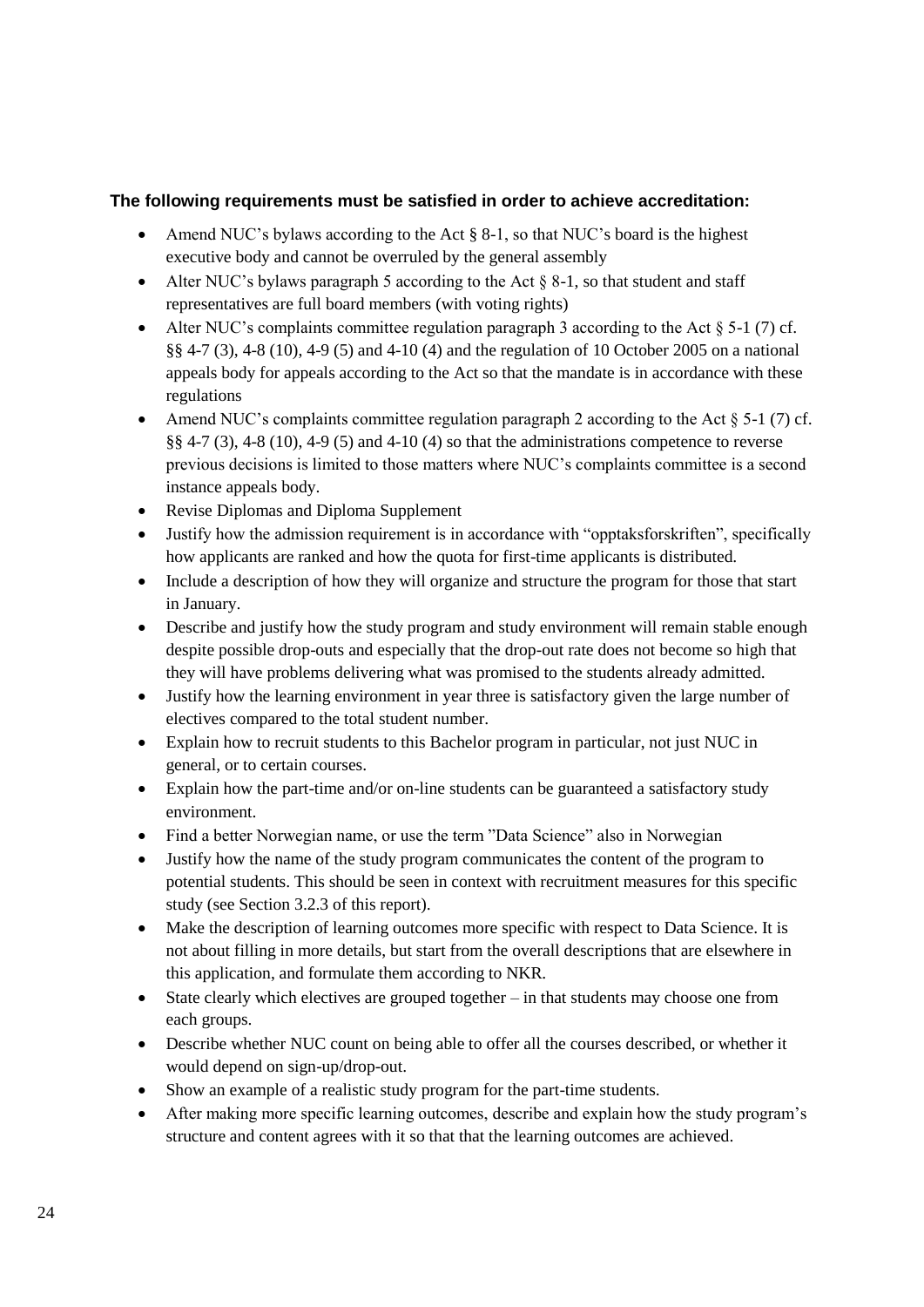- Change the course description of UC1PR1101 (PRG1 Introduction to programming) so that there is a match between learning outcomes and course contents.
- After making more specific learning outcomes, describe and explain how the chosen teaching and learning methods are appropriate for achieving the learning outcomes.
- Make explicit what they mean by "problem based learning".
- Show that they will provide exam and evaluation systems that ensure that the students achieve the learning outcomes.
- Provide a clearer case for how this Bachelor program will satisfy admissions criteria for Master programs in Data Science - both nationally and internationally.
- Provide examples of relevant Norwegian job opportunities.
- Provide evidence of satisfactory links to research and academic and/or artistic development work, adapted to its level, scope and other characteristics.
- Provide at least one valid and legally binding exchange agreement relevant for the program, including a justification for how the student(s) still achieve the relevant learning outcomes and when during the program the exchange is possible.
- Show that the program has internationalization arrangements, adapted to its level, scope and other characteristics.
- Justify that the institution has facilities, library services, administrative and technical services, ICT resources and working conditions for the students, which are adapted to the program, and that can accommodate the potential large number of new students.
- Justify how the faculty staff's time is distributed between different courses and programs, and evaluate the realism of this plan
- Justify how the faculty staff is adequately equipped for conducting relevant research and academic or artistic development work relevant for the study program. Start the recruitment process of a new Associate Professor to cover 1,0 FTEs in the program
- Justify that faculty staff with the right formal competence cover all core elements.
- Provide CVs of all relevant faculty staff members, and quality control the content against the application.
- Provide adequate indication of how they intend to provide research-based teaching across the Data Science field.

#### **The committee offers the following advice to develop the study program further.**

- Consider whether to offer local secondary admissions in August or not, if any students many be admitted after the SO admission.
- Consider setting a minimal limit not only for the program as a whole, but also with respect to number of on-campus students in each course, in order to ensure a satisfactory learning environment.
- Consider measures to ensure the students get a feeling of belonging and class-cohesion, especially in the common subjects that are taken across study program and/or by many parttime/single subject continuing education students.
- Consider if "Applied Data Science" is a more appropriate title of the program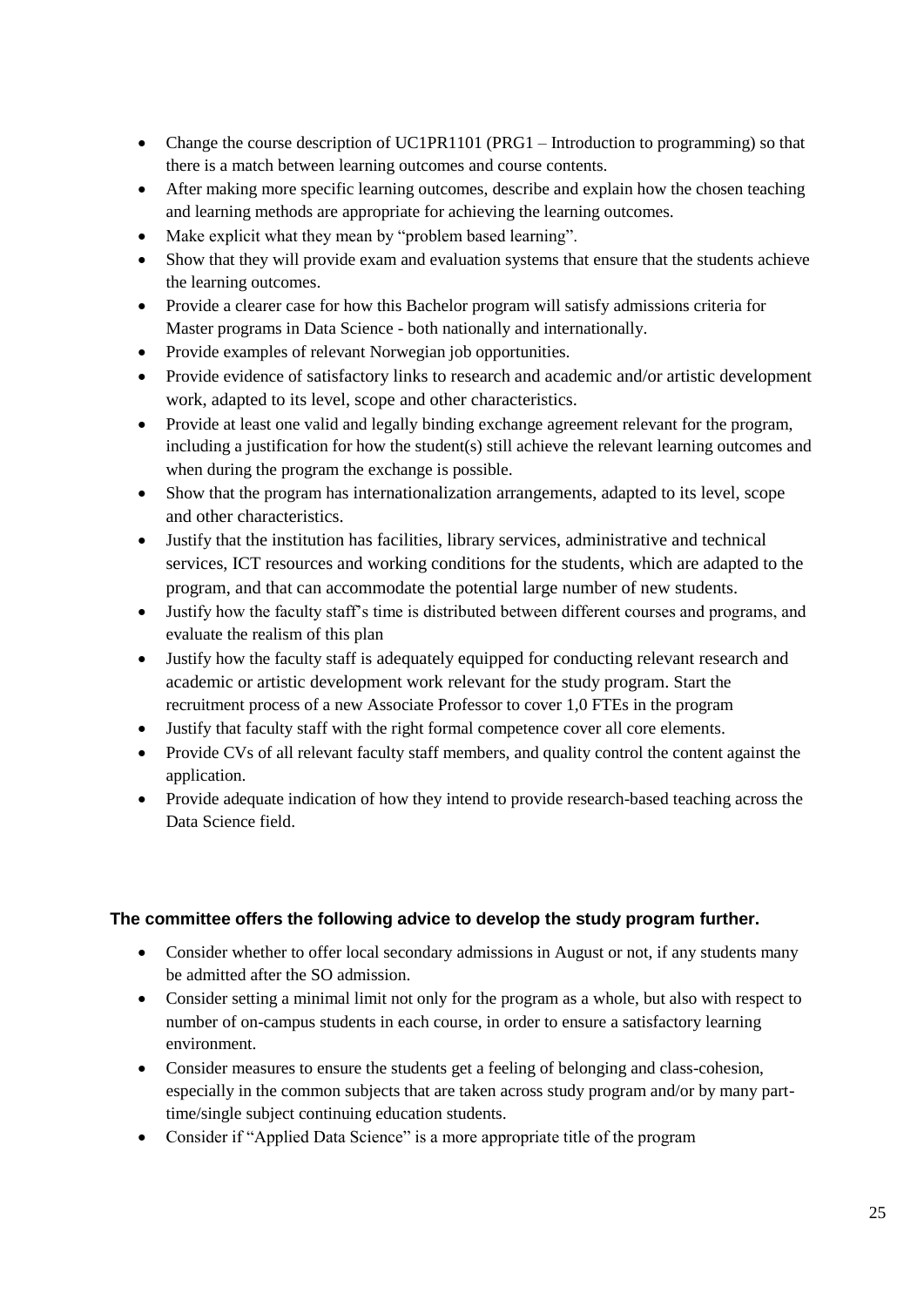- Consider if the courses societies/technologies/industries should be one common course rather than three separate, alternatively it should be considerable overlap in awarded study credits between the courses.
- Design a strategy to ensure that valuable aspects from the courses with focus on general/professional competence are integrated in the consecutive courses.
- Consider using another language than C in the first programming course; alternatively justify the choice of C.
- Consider written examinations with external graders (censors) for quality control.
- Have their main educators doing active research in the central themes of data science.
- Select a subset of courses where reading research is a part of the course in order to reach the desired learning outcomes of that course and the complete program.
- Expand international relations
- Have a more conscious approach as to how different collaborations and networks can contribute in enhancing the quality of a study program.

# <span id="page-29-0"></span>**5 Comment from the institution**

NUC received the report from Nokut in beginning of July and is responding with our comments within the extended time limit of 14 August 2015.

The committee did not recommend accreditation of the Bachelor degree in Applied Data Science at Noroff University College.

NUC has carefully gone through the report and provided justifications and made modifications.

NUC is of the opinion that conditional approval can be granted since the only major outstanding issue is the recruitment of one academic staff. The recruitment process has been started, and information will be submitted to Nokut as soon as the employment contract is signed. As agreed with Nokut in telephone meeting, the detailed response to each point raised from Nokut and the Committee in the joint "tilsynsrapport" are given in appendix 1 to this report. The main reasons for our conclusion are:

- 1. The comments to regulatory documents are considered and have been addressed. The NUC Board has agreed to all the required modifications. This is documented in minutes from the Board.
- 2. NUC comply with "opptaksforskriften" through participation in Samordna Opptak.
- 3. NUC have modified the general learning outcomes to make them more specific but still keeping the close relationship to NKR and the philosophy to harmonize and standardize the learning outcomes as much as possible. NUC have evaluated all detailed learning outcomes to ensure that they comply with the general learning outcomes modified according to the recommendation from the committee. As a result no modifications were required to the detailed learning outcomes. One word in a single course level outcome was modified as a result of changing of C to Python.
- 4. NUC have accommodated modifications to the program structure where appropriate. See appendix 1.
- 5. The recruitment of the missing academic member of staff has started and the present situation should allow conditional approval. Other comments regarding our staffing are considered to be minor and seem partly to be misunderstandings.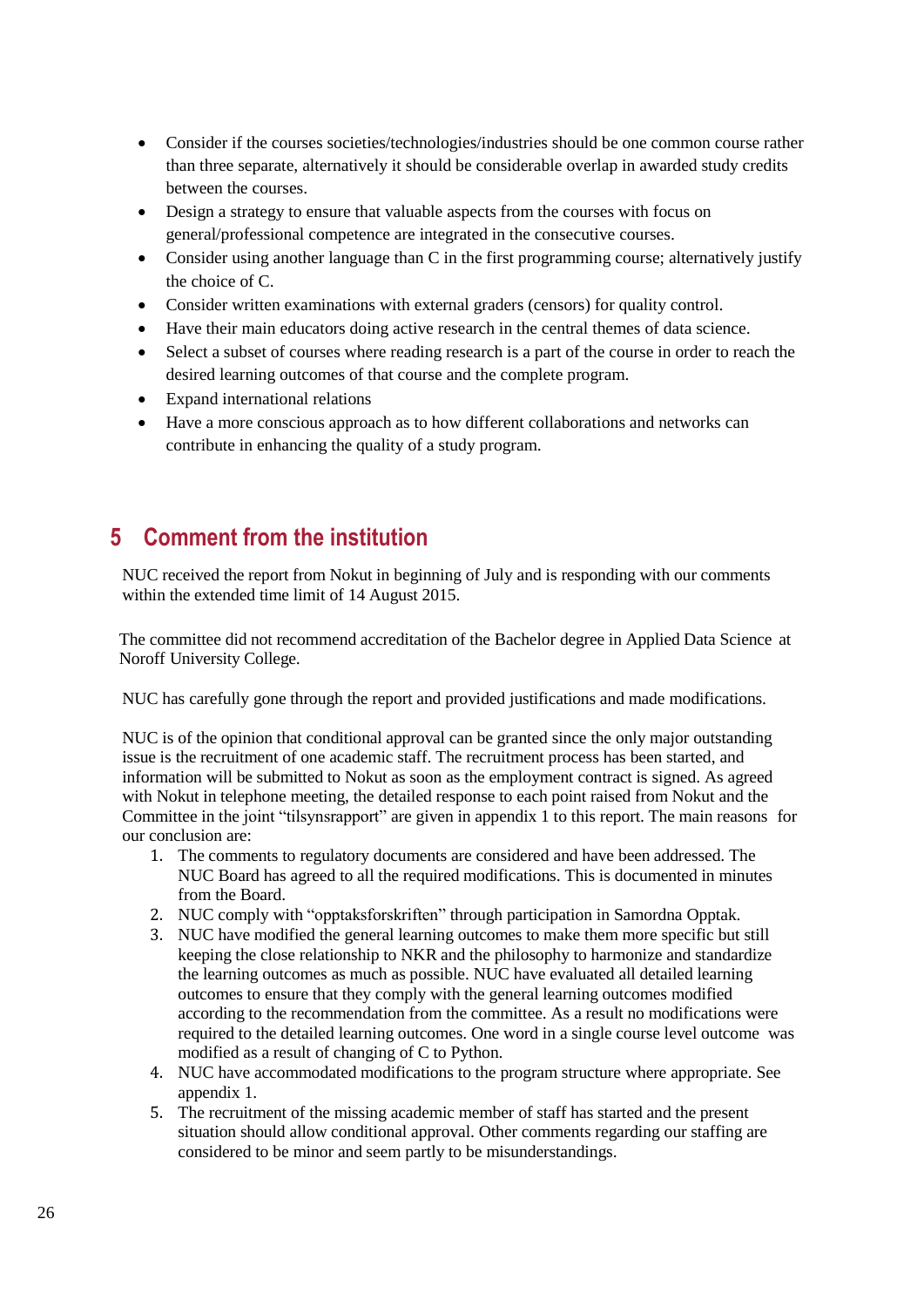- 6. The Committee concerns with NUC part-time delivery are technical and have been covered in attachment 1 and 7. NUC will not introduce part-time studies until experience is gained with full-time offering.
- 7. The committee argues, "Several parts of the application are repetitive and also a bit cut and paste from the guideline rather than providing detailed insight regarding accomplishing the goals". NUC follow the Nokut template closely. This template is based on the use of a huge number of appendixes. Nokut has previously advised NUC that documents (in particular application and study plan) should be so complete that there should be no need to look up other documents while reading it. That can only be achieved with a certain repetition of content across documents.
- 8. The Committee require justification to many issues in our application. NUC emphasis is to give the reasonsfor a solution and then describe the solution. NUC hasin appendix 1 further clarified, explained and given reasons to all the points where the Committee ask for justification.

We have accommodated modifications as required by the committee, provided the appropriate level of information, and given good reasons for our choices so that conditional approval can be granted.

#### Detailed comments

#### **Basic Prerequisites**

The Committee has highlighted issues in our regulatory documents which neither Nokut nor any previous committee has raised concerns over. It has already been decided by our Board to give staff and student representatives full rights and responsibilities and amend bylaws and complain committee documentation. (Our reason for not giving student and staff full rights before has been to protect these representatives from potential financial consequences that board members may face.) We would like an explanation from Nokut on the issue of reversing complaint decisions, which we do not understand, maybe due to that we have not encountered the need for this. We kindly ask if Nokut could provide a sample text that we can and will incorporate in the Complain Committee regulation.

#### **Recruitment of students**

NUC comply with "opptaksforskriften" trough our participation in SO. The Committee problematize our recruitment system and are concerned with NUC's capacity to address the situation where there are too many applications or there are too few students e.g. due to dropout. In educational institutions there will always be challenges related to recruitment. In accordance with Nokut requirements, we have stated our ambition to recruit 10 - 40 students. This is considered a sufficient number to create a working environment where students are able to discuss problems and engage in peer-to-peer learning in tutorial sessions. We have a robust QA system, a competent management and a qualified academic staff that will handle deviations. Up till now, NUC has always been able to offer all qualified applicants a place. Should we come into a situation where we receive more qualified applications than we can handle, the ranking will be based on MATRS (SO term for GSK + Math R1) results in combination with our impression from the interview of each candidate. In the interview we may advise the students to select other study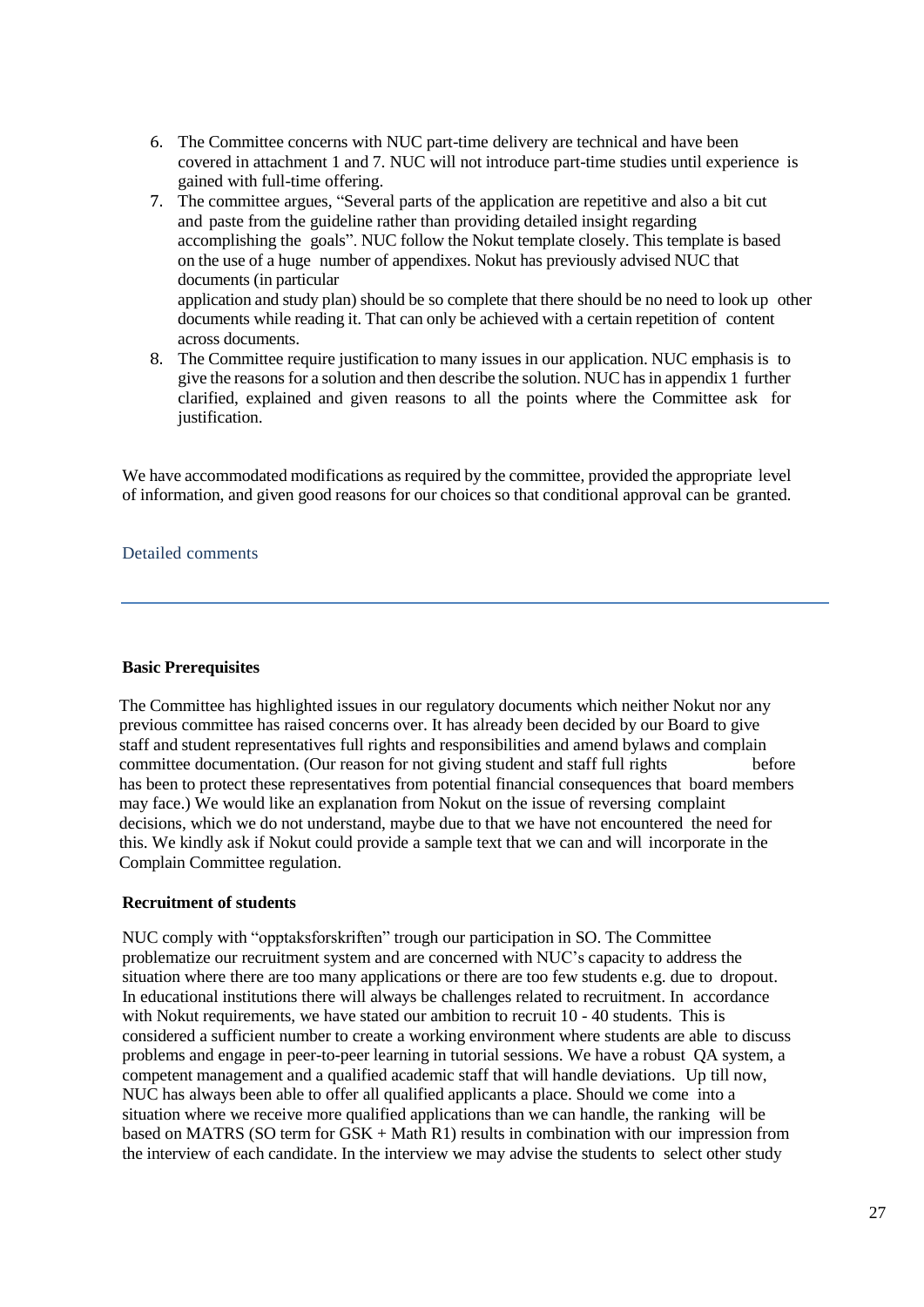programs or consider our vocational school should we find them not suited or qualified.

#### **Comments to the operation**

The Committee asks us to describe and justify a number of issues. These are dropouts; learning environment, marketing, recruitment-process and a new requirement of minimal limit of students. We are aware of these important parts in running an education institution, but consider all these descriptions sufficiently given in the submitted documentation and the appendixes to this report. As part of our QA we are regularly revising and improving on our internal processes, learning environment and delivery. We can document actual dropout after 3 years of operation, which is satisfactory. We can also report from our student surveys that online students are marginally more satisfied than campus based students. NUC is focused on management by objectives (see our QA system) and believe in letting the board and management handle the operations according to laws and regulations.

#### **Overall learning outcome**

The Committee argues that the general learning outcomes are too general. NUC has revised the learning outcomes and made them more specific without changing the general intention. The

learning outcomes are modified to be sufficiently general to communicate the qualifications to industry and society at large and specific enough for the students to understand the direction and content of the program. The general learning outcomes should be seen in relation to the specific learning outcomes given in each course description and the mapping given in the application. We also argue that they are similar in style to comparable courses offered at other Norwegian institutions. We also argue that we try to follow the approach given in National guidelines for engineering education developed by NRT. Here they argue that the learning outcome should as far as possible be standardized independent of institution. We support their argument and have therefore tried to be as close to description in NKR as possible. The strength of this harmonized approach is that industry will recognize them, it will make student transfer between academic institutions easier and make choice of education easier for the students.

#### **Content and structure of program**

We are pleased to see that the Committee has no severe structural comments to our program. NUC has taken note of all the comments from the committee and made changes where it is appropriate. See appendix 1.

#### **Work and teaching methods**

With our modified learning outcomes NUC are in compliance.

#### **Examination and other types of evaluation**

The answers to the committee are found in each course descriptor where the student evaluation of the courses in highlighted.

#### **Relevance of program**

NUC has provided the information that the Committee is requesting. See Appendix 1.

#### **Infrastructure**

NUC has the basic infrastructure in place with options to expand and increase capacity when needed. The infrastructure has proven its functionality over the last 3 years. See appendix 1 for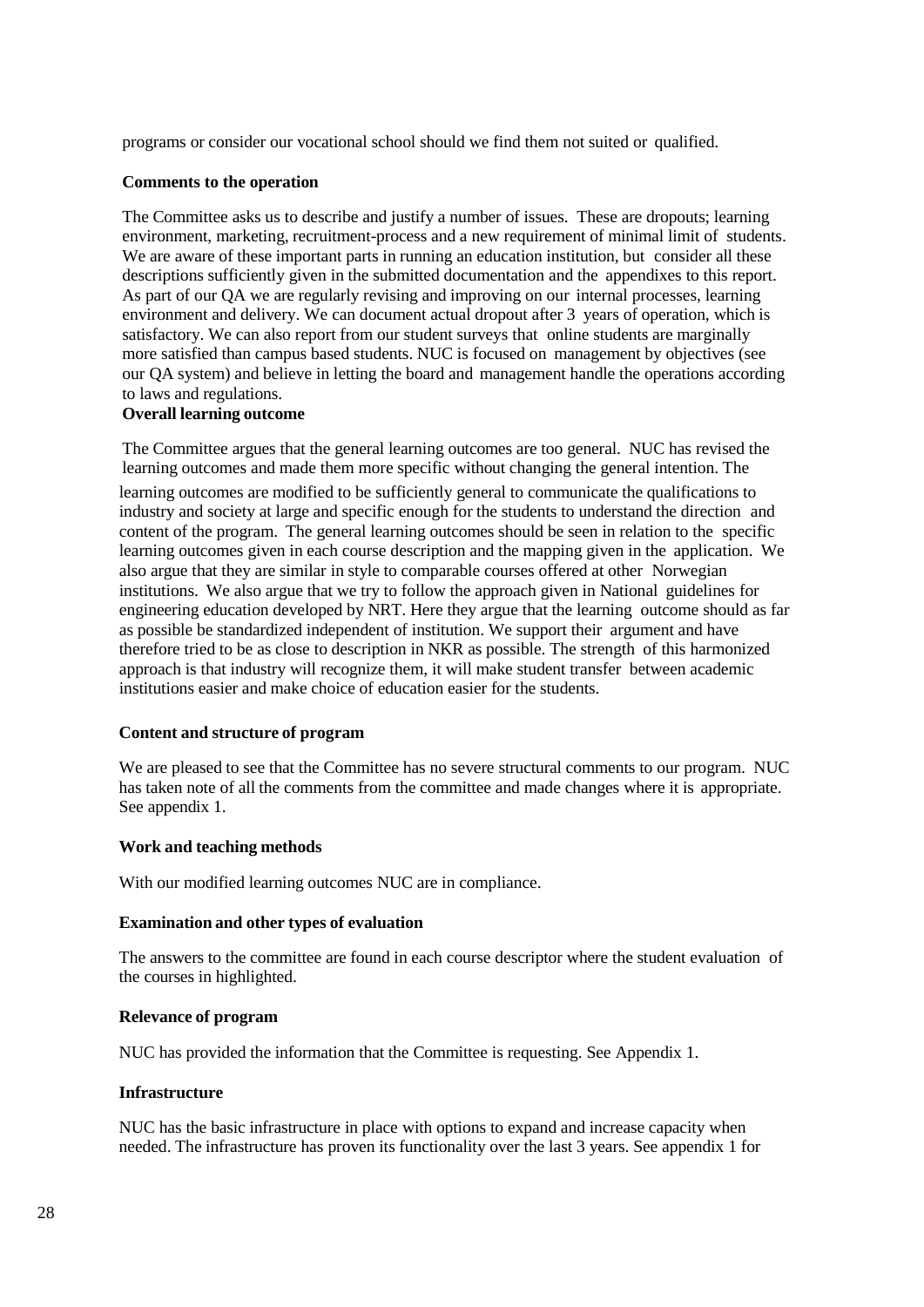details

#### **The composition,size and competence of the academic environment**

The Committee problematize the allocation of staff time, and correctly observes that the same allocation of staff-time is repeated in several programs. The reason for this is that many courses are taught in several programs in parallel in such a way that the tutoring staff, and not the lecturing staff mainly covers the increased workload with large student groups. The committee should also note that lectures are recorded and can be viewed and reviewed at any time.

NUC has used the Nokut template in Table 3 (see appendix 7 for revised table).

NUC is continually working with the staffing issues and the recruitment process of staff is ongoing. The financial reality of private institutions is that the employment of additional staff is at least partially dependent on program approval. An updated staffing table, CV and publication list is attached in appendix 7,8,9.

#### **The academic environment's external participation**

NUC takes note of good advice from the committee and will work to continually strengthen our external collaboration with international partner universities, industry clusters and individual companies. See details in appendix 1.

#### **The academic environment's research and development work**

All teaching is research based in that staff will include their recent work as examples in the lecture sessions. Guest lectures from researchers take place during the year. Current research papers are referenced and discussed in class. Students are involved in research activities and are encouraged to develop ideas and to write papers themselves.

<span id="page-32-0"></span>Kristiansand 14 August 2015 Ernst Sundt, Rector NUC

# **6 Additional expert assessment**

### <span id="page-32-1"></span>*6.1 Basic prerequisites for accreditation (§ 7-1)*

### **6.1.1 Requirements assessed by NOKUT**

§ 7-1 (1) The following requirements laid down in the Universities and Colleges Act shall be assessed for accreditation:

a) Internal regulations and governance

b) Appeals committee

c) Learning environment committee

d) Education plan

e) Diplomas and Diploma Supplement

f) Quality assurance system.

NUC must:

• Amend NUC's bylaws according to the Act  $\S 8-1$ , so that Noroff's board is the highest executive body and cannot be overruled by the general assembly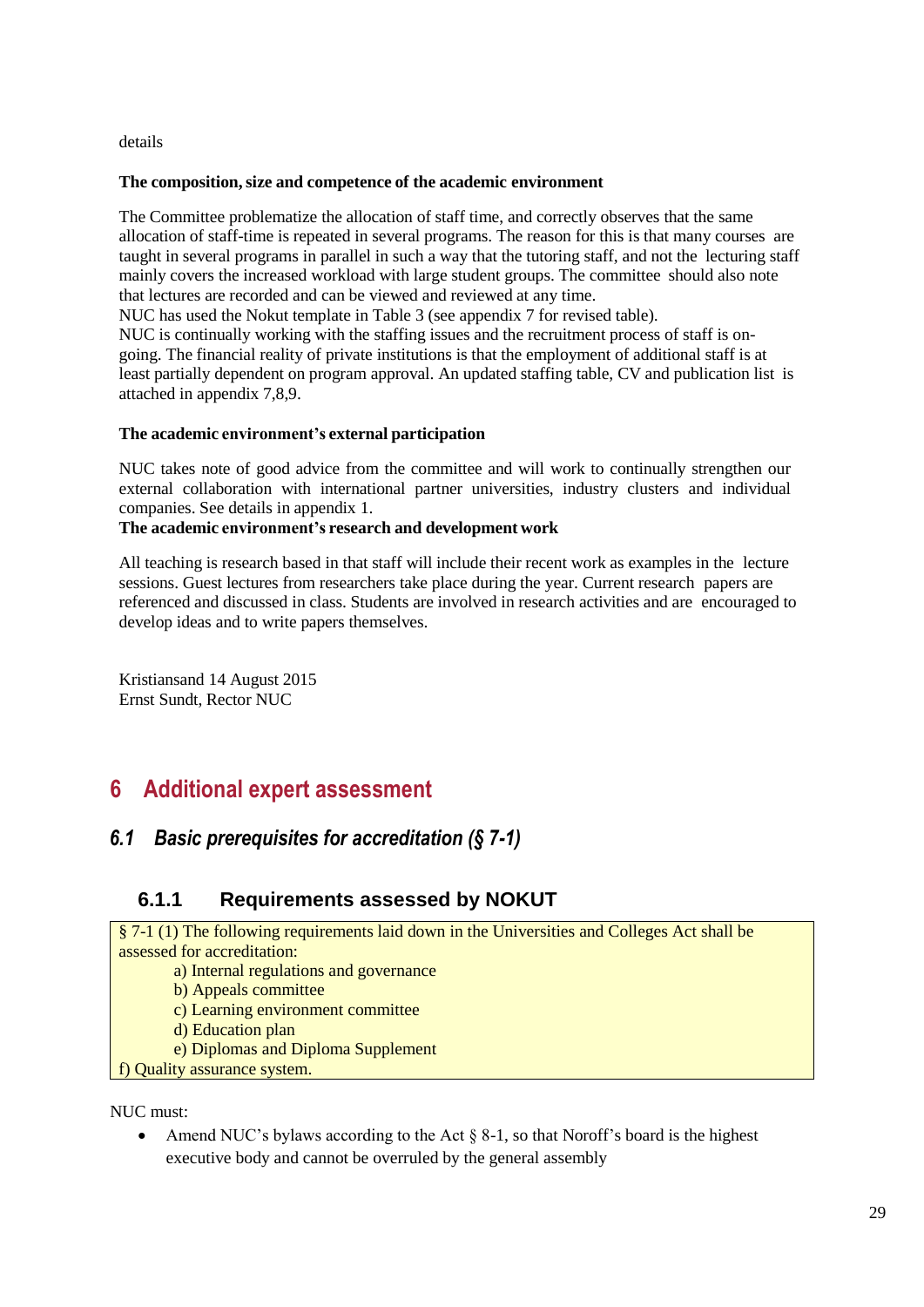- Alter NUC's bylaws paragraph 5 according to the Act  $\S$  8-1, so that student and staff representatives are full board members (with voting rights)
- Alter NUC's complaints committee regulation paragraph 3 according to the Act  $\S$  5-1 (7) cf. §§ 4-7 (3), 4-8 (10), 4-9 (5) and 4-10 (4) and the regulation of 10 October 2005 on a national appeals body for appeals according to the Act so that the mandate is in accordance with these regulations
- Amend NUC's complaints committee regulation paragraph 2 according to the Act  $\S$  5-1 (7) cf. §§ 4-7 (3), 4-8 (10), 4-9 (5) and 4-10 (4) so that the administrations competence to reverse previous decisions is limited to those matters where NUC's complaints committee is a second instance appeals body.
- Revise Diplomas and Diploma Supplement

a) Internal regulations and governance

NUC held an extraordinary board meeting of which the minutes are sent as Appendix 2 to NOKUT.

In this board meeting, the NUC board decided that student and staff representatives are registered as full members of the board, and that the NUC bylaws will be amended so that NUC's board is the highest executive body and cannot be overruled by the general assembly.

However, since NUC AS is a corporation, § 5-18 of the private limited companies act ("aksjeloven" in Norwegian) applies. Accordingly, only NUC's general assembly has the competency to amend NUC's bylaws, not NUC's board. The act relating to universities and university colleges ("the Act") only precedes the private limited companies act on those issues it regulates (e.g. the Act prescribes in § 8-1 that the board is the highest executive body, a stipulation which precedes the private limited companies act). The Act does not regulate the competency of a board to amend a corporation's bylaws, thus § 5-18 of the private limited companies act applies.

For the amendments to NUC's bylaws to be valid, they need to be decided upon by NUC's general assembly.

In addition, NOKUT requires to be presented the amended bylaws, as this is one of the obligatory appendices to an application for accreditation.

b) Appeals Committee

NUC's board decided to alter the complaints committee regulation in accordance with NOKUTs remarks on the legal requirements prescribed by the Act.

NOKUT requires to be presented NUC's amended complaints committee regulation, as this is one of the obligatory appendices to an application for accreditation.

NUC commented in its response to the report that it does not understand the issue of reversing complaint decisions. In the complaints committee regulations paragraph 2, it states: *"If the administration at Noroff has no doubts that a complaint should be upheld, the decision on the complaint can be made by the administration itself. The Administration must inform the Noroff Board about decisions taken in relation to complaints."*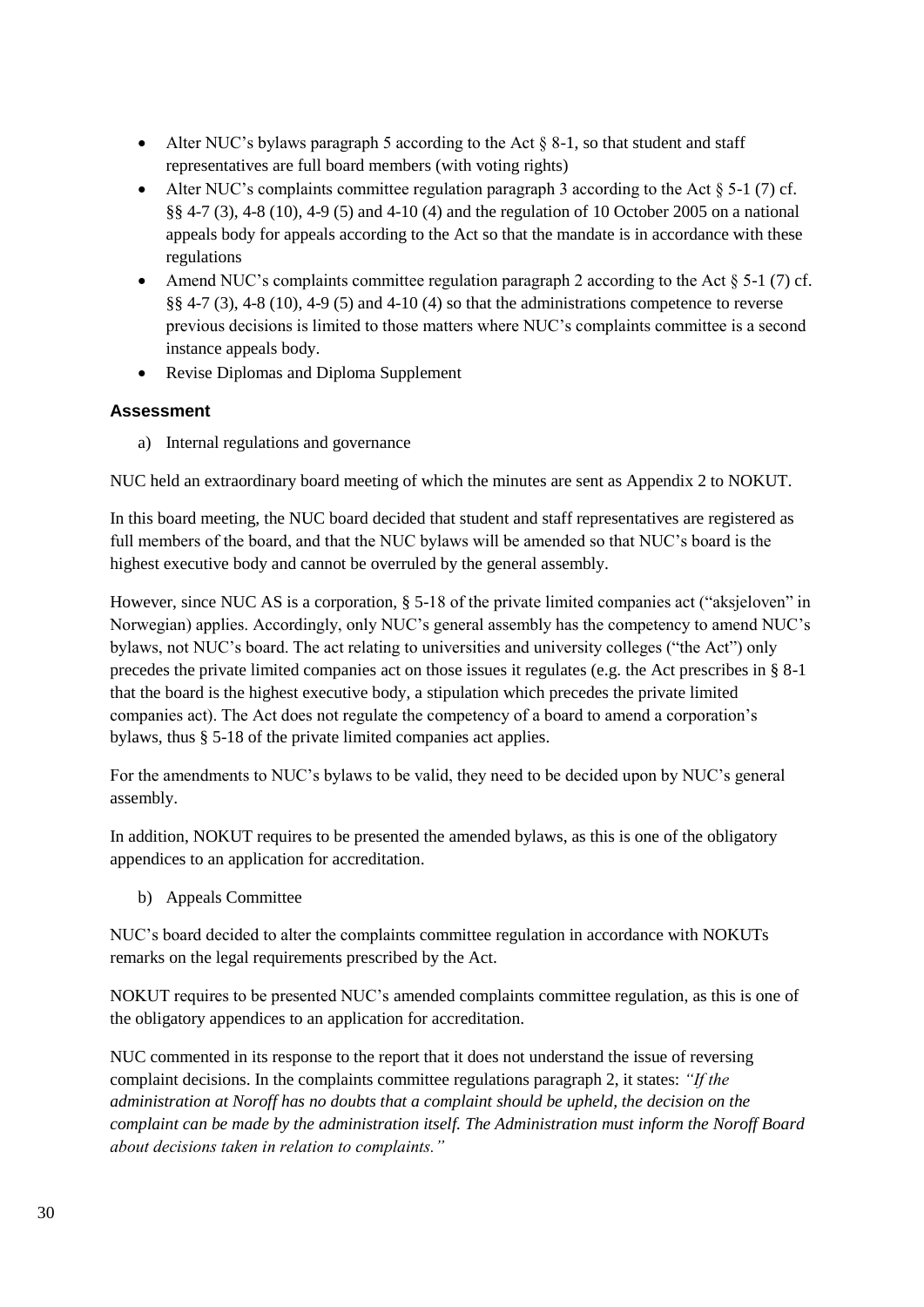However, on those matters where the NUC's complaints committee is the only competent body to decide as a first instance organ according to the Act, it is also the only competent body to reverse ("omgjøre" in Norwegian) its own decisions, according to § 35 of the public administration act ("forvaltningsloven" in Norwegian). Therefore, NUCs administration cannot be accorded the power to decide upon complaints or reverse decisions made by the complaints committee.

e) Diploma and Diploma Supplement

In their comment, NUC states that they have revised the diploma and diploma supplement. However, as NUC has not provided a revised version of these documents we are not able to assess these new versions.

### **Conclusion**

No, the criterion is not fulfilled.

### **6.1.2 Requirements in applicable regulations and curricula**

§ 7-1 (2) Requirements of applicable regulations and curricula set by the Ministry of Education and Research must be satisfied.

NUC must:

- Justify how the admission requirement is in accordance with "opptaksforskriften", specifically how applicants are ranked and how the quota for first-time applicants is distributed.
- Include a description of how they will organize and structure the program for those that start in January.

### **Assessment**

NUC has described that they comply with "opptaksforskriften" with MATRS (mathematics R1) and that their local intake will follow the same procedure. They have adjusted the requirement of "good grades" in mathematics to a passing grade in R1 (or similar), and that the requirement will be the same for all applicants. NUC states that for the time being, they will not offer entry in January. Later, the students starting in January will follow the standard delivery model, but with 6 months delay. However, nothing else in the application or in the response indicates that all courses will be delivered both semesters. If the courses are delivered only once a year, based on students starting in August, it is hard to see that the students starting in January will get an equally good learning environment. This part of the criterion would be fulfilled if NUC *only* offer fall admission. Spring admissions needs a better plan for how to integrate the new students into the existing program, regardless of postponement of start-up.

### **Conclusion**

No, the criterion is not fulfilled.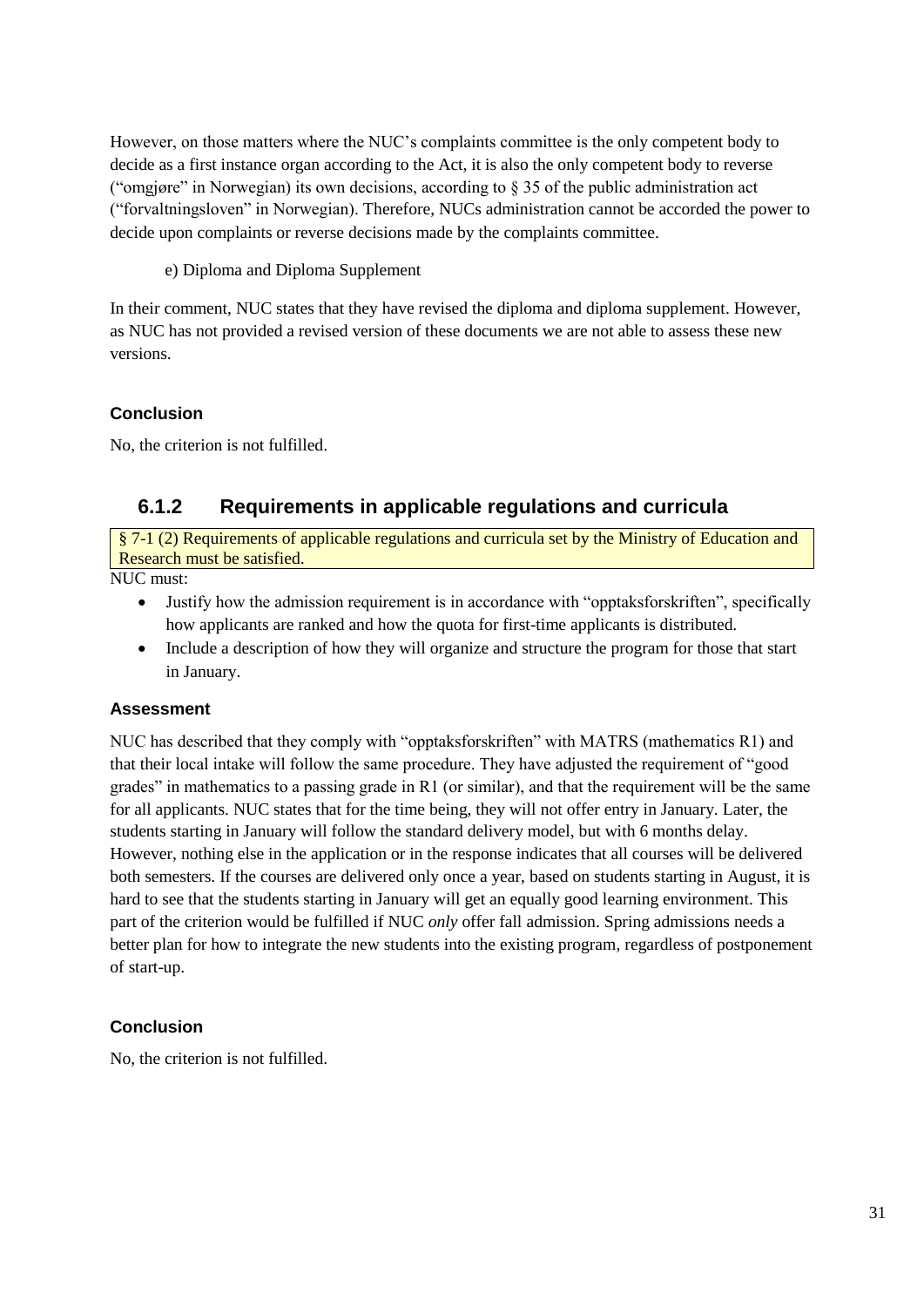### **6.1.3 Recruitment of students**

§ 7-1 (3) The recruitment of students to the program should be large enough to enable the institution to establish and maintain a satisfactory learning environment and a stable program. NUC must:

- Describe and justify how the study program and study environment will remain stable enough despite possible drop-outs and especially that the drop-out rate does not become so high that they will have problems delivering what was promised to the students already admitted.
- Justify how the learning environment in year three is satisfactory given the large number of electives compared to the total student number.
- Explain how to recruit students to this Bachelor program in particular, not just NUC in general, or to certain courses.
- Explain how the part-time and/or on-line students can be guaranteed a satisfactory study environment.

#### **Assessment**

NUC states that once a program is started, they are committed to offer all 3 years of education, and that sharing courses between programs helps secure a robust study environment. However, the issue of a satisfactory learning environment for the specialization courses with a low intake and possible dropouts is not addressed.

NUC has replied that the electives are grouped into two groups of three options, and there will be a maximum of three groups of students. NUC has not addressed the concern that with an initial intake of 20-25 students, if - after dropouts - the number of students in each of the three groups will be sufficient to maintain a satisfactory learning environment in each of the electives.

The bachelor program is said to have its own marketing activities as part of the general marketing plan. The committee agrees that the details of this can be left to NUC, but strongly recommends that NUC has marketing material where the similarities and differences with respect to the other programs at NUC is clearly described.

NUC states that student evaluations show that online students are marginally more satisfied than campus students. NUC do not plan to offer part-time studies until they have experience with full-time students, but provide a plan for 50% part-time studies where all courses are stretched to take twice as much calendar time as for full-time students. This means that for most of the time, part-time students will not be studying together with full-time students, and NUC states that part-time students will typically be on-line students. NUC should be clear in both the application and in marketing material if part-time means on-line or not. Further information of the study environment for part-time students is not provided. As long as NUC plan to offer part-time studies for this program, they must show that students can be guaranteed a satisfactory study environment.

#### **Conclusion**

No, the criterion is not fulfilled.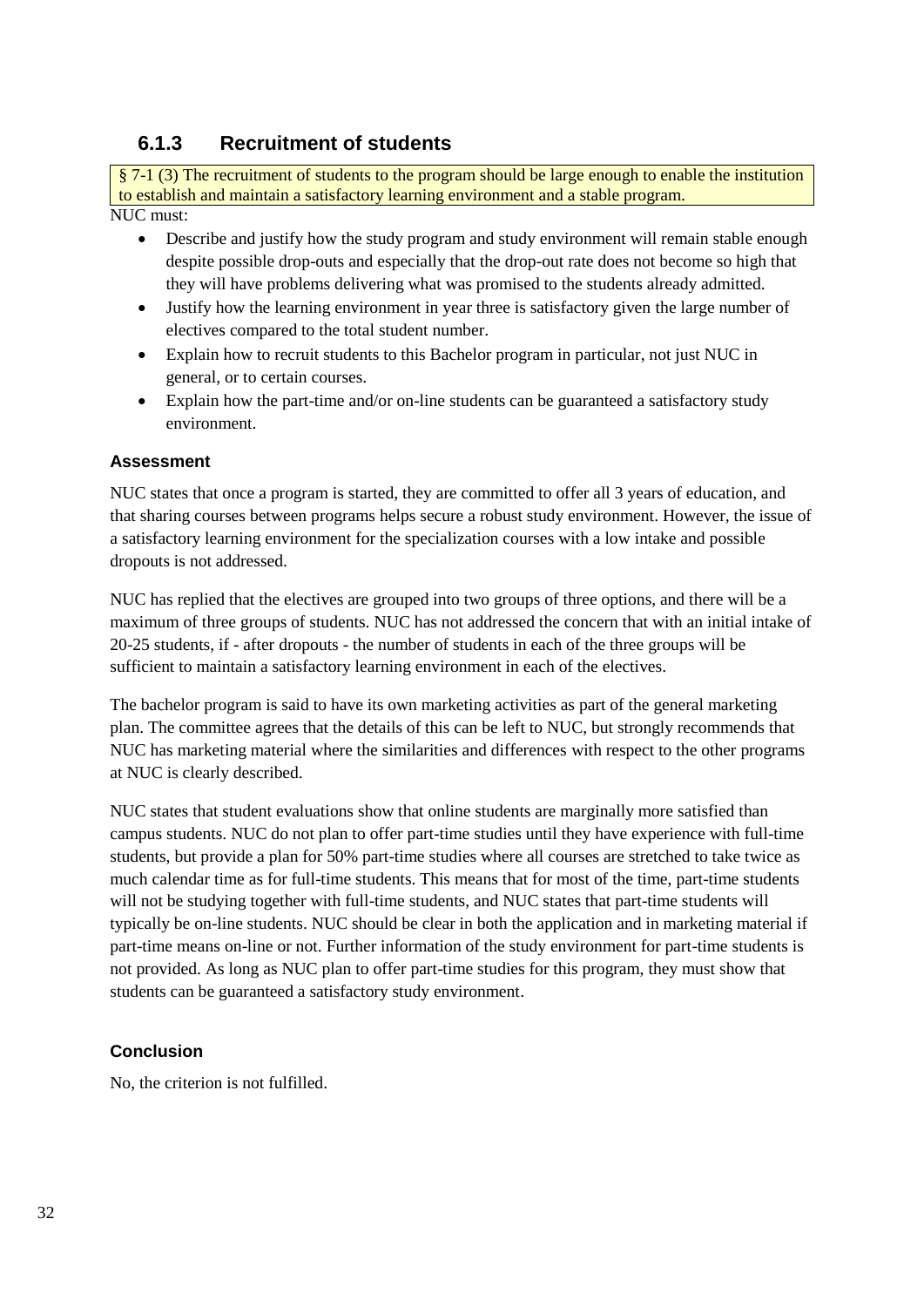### <span id="page-36-0"></span>*6.2 Plan for the program (§ 7-2)*

### **6.2.1 Program name**

§ 7-2 (1) The program must have an appropriate title. NUC must:

- Find a better Norwegian name, or use the term "Data Science" also in Norwegian.
- Justify how the name of the study program communicates the content of the program to potential students. This should be seen in context with recruitment measures for this specific study (see Section 3.2.3 of this report).

#### **Assessment**

The name has been changed to "Applied Data Science" in both English and Norwegian. A short justification is provided.

#### **Conclusion**

Yes, the criterion is fulfilled.

### **6.2.2 Overall learning outcome**

§ 7-2 (2) The program must be described with reference to learning outcomes, cf. National Qualification Framework for Lifelong Learning. The overall learning outcome for each program, defined in knowledge, skills and general competence, shall be described. NUC must:

 Make the description of learning outcomes more specific with respect to Data Science. It is not about filling in more details, but start from the overall descriptions, which are elsewhere in this application, and formulate them according to NKR.

#### **Assessment**

The learning outcomes are improved in that they have been made more specific for data science in general and this program in particular. NUC has not revised the learning outcomes as thoroughly as recommended by the committee. There is still room for improvement, but the revised learning outcomes are found to be satisfactory.

#### **Conclusion**

Yes, the criterion is fulfilled.

### **6.2.3 Content and structure of program**

§ 7-2 (3) The following conditions shall correspond with and be adapted to the description of the learning outcome so that the learning outcome is achieved: d) Content and structure of the program.

NUC must: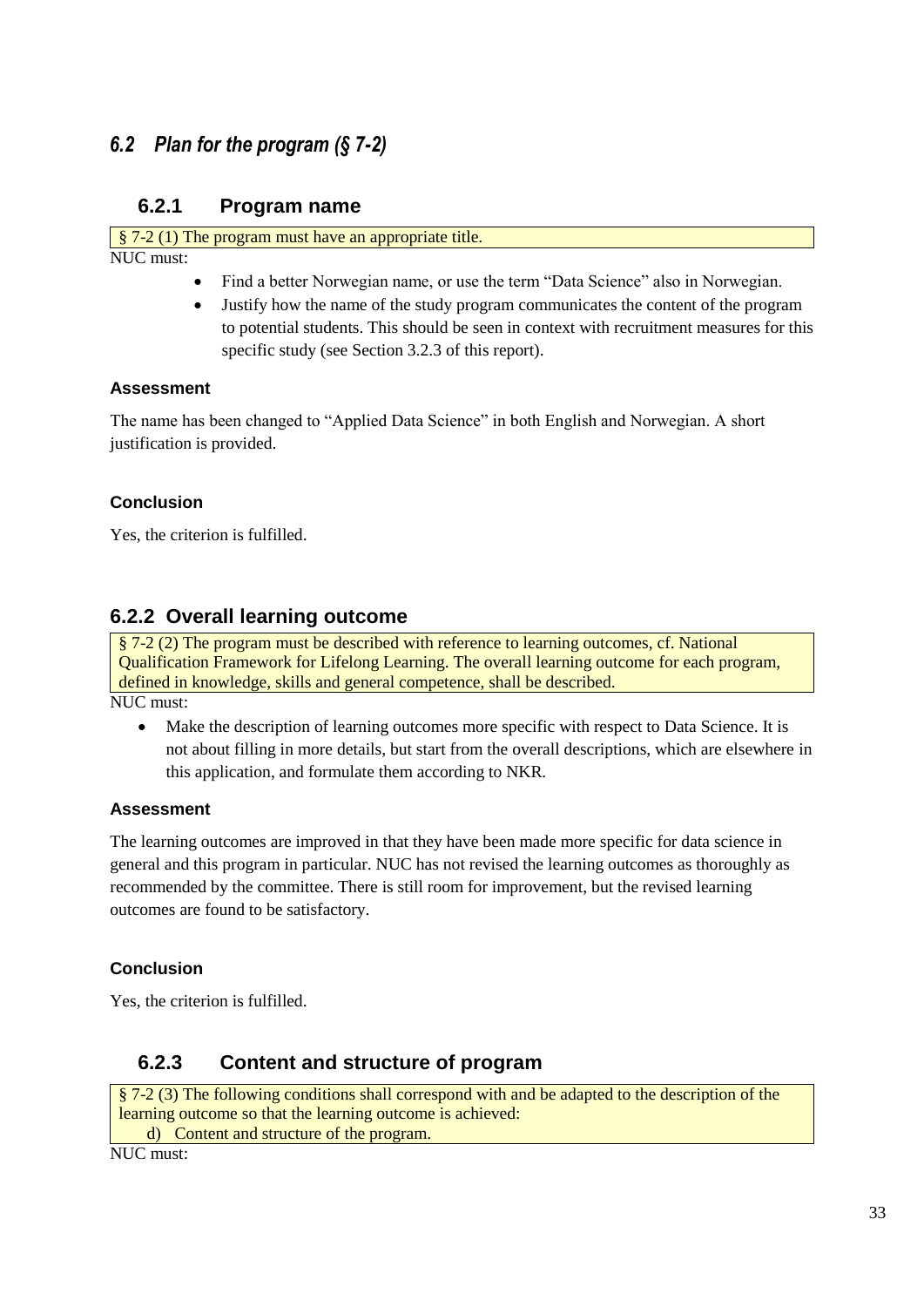- State clearly which electives are grouped together in that students may choose one from each group.
- Describe whether NUC count on being able to offer all the courses described, or whether it would depend on sign-up/drop-out.
- Show an example of a realistic study program for the part-time students.
- After making more specific learning outcomes, describe and explain how the study program's structure and content agrees with it so that that the learning outcomes are achieved.
- Change the course description of UC1PR1101 (PRG1 Introduction to programming) so that there is a match between learning outcomes and course contents.

NUC has described how the electives are grouped, and this is as assumed by the committee in the previous report.

In the response to this part, NUC states that "electives will be run based on the decision of number of enrolments", which we interpret to mean that they will not necessarily offer all electives each year. As long as this is clearly communicated to the students before they enroll in the first year, this committee agrees with this decision.

NUC has provided a study plan for part-time students studying 50%. The plan is essentially the same as for full-time students, only stretched out in time. To solve the issue of courses given in blockstructure, part-time students are said to typically be online students. As NUC will not offer part-time studies for the first years, the committee has not evaluated this further. However, as mentioned above in the assessment of the study environment, as long as NUC plan to offer part-time studies for this program they must have a realistic study program for these students.

Although revising the overall learning outcomes, NUC has not revised the table describing how these are achieved through the structure and content of the program. NUC has not done a thorough review of all courses as recommended by the committee. As this report is only a supplement to the original report, the committee has not performed an evaluation of the complete table matched with the learning outcomes. However, a partial evaluation shows that this criterion is not fulfilled. For instance, K5 states that the student "has knowledge of the history and development of big data analytics and data science", although such a history is not present in the learning outcomes (or description) of any of the courses marked for K5 in table 3A in the application.

The PRG1 course has been changed as advised by the committee.

#### **Conclusion**

No, the criterion is not fulfilled.

### **6.2.4 Work and teaching methods**

§ 7-2 (4) The following conditions shall correspond with and be adapted to the description of the learning outcome so that the learning outcome is achieved: e) Work and teaching methods.

 $\overline{\text{NUC must}}$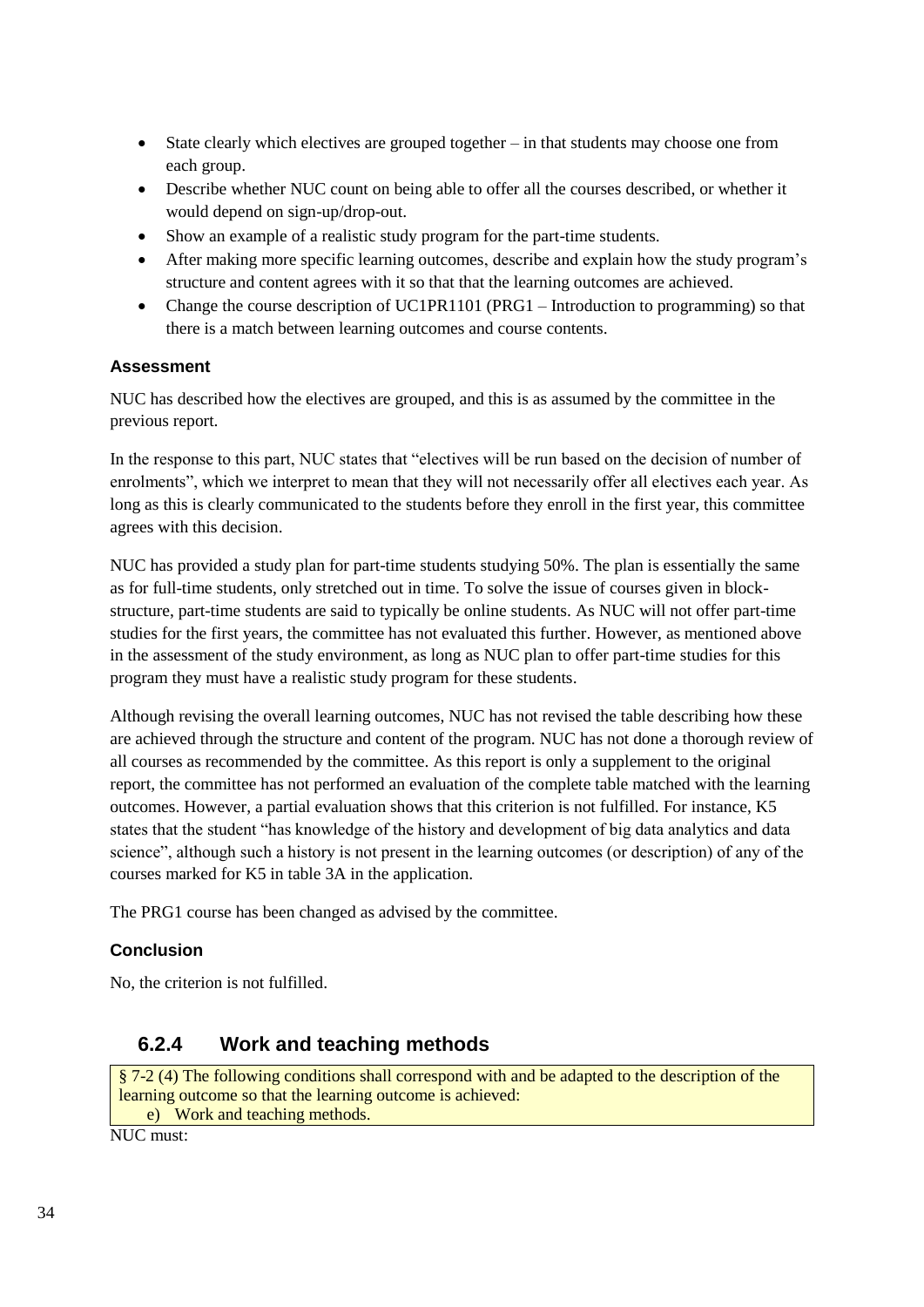- After making more specific learning outcomes, describe and explain how the chosen teaching and learning methods are appropriate for achieving the learning outcomes.
- Make explicit what they mean by "problem based learning".

NUC provides little new information under this criterion. The original conclusion therefore is unaltered.

### **Conclusion**

No, the criterion is not fulfilled.

### **6.2.5 Examination and other types of evaluation**

§ 7-2 (5) The following conditions shall correspond with and be adapted to the description of the learning outcome so that the learning outcome is achieved: f) Examination and other types of evaluation

NUC must:

 Show that they will provide exam and evaluation systems that ensure that the students achieve the learning outcomes.

#### **Assessment**

Under this criterion, NUC mainly refers to the original application previously assessed by the expert committee. The expert committee is not able to see that NUC has provided any new information and argumentation to convince the committee to change its original conclusion. The original conclusion therefore is unaltered.

#### **Conclusion**

No, the criterion is not fulfilled.

### **6.2.6 Relevance of program**

§ 7-2 (6) The program must have a clear academic relevance for employment and/or further studies.  $\overline{\text{NUC must}}$ 

- Provide a clearer case for how this Bachelor program will satisfy admissions criteria for Master programs in Data Science both nationally and internationally.
- Provide examples of relevant Norwegian job opportunities.

#### **Assessment**

NUC has provided examples of relevant job opportunities in Norway.

NUC states that TU has approved this program for Master courses at TU and elsewhere in the UK, but has not provided any details. It is therefore not clear whether these are Master programs in data science building on their existing degree. NUC seems to believe that since they cover all learning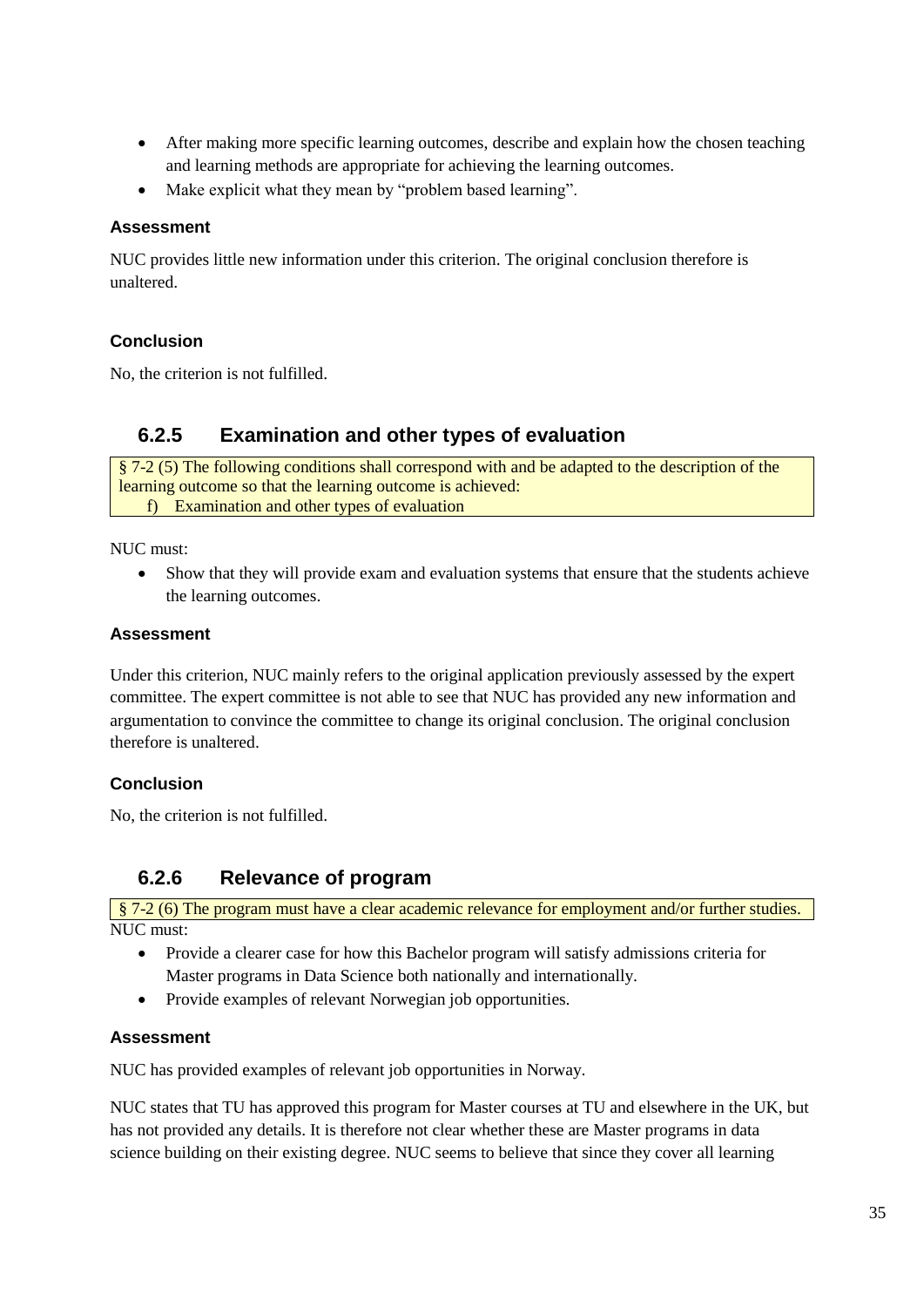outcomes for NKR level 6, their candidates will satisfy admissions criteria for master programs in Norway. However, most master programs in Norway will have specific criteria with respect to the number of credits, kind and/or level in subjects such as computer science and mathematics/statistics.

#### **Conclusion**

No, the criterion is not fulfilled.

### **6.2.7 Links to research, academic- and artistic development**

§ 7-2 (7) The program must have satisfactory links to research and academic and/or artistic development work, adapted to its level, scope and other characteristics.

NUC must:

 Provide evidence of satisfactory links to research and academic and/or artistic development work, adapted to its level, scope and other characteristics.

#### **Assessment**

The expert committee is not able to see that NUC has provided any new information and argumentation to convince the committee to change its original conclusion. The original conclusion therefore is unaltered,

#### **Conclusion**

No, the criterion is not fulfilled.

### **6.2.8 Student exchange and internationalization**

§ 7-2 (8) The program must have student exchange and internationalization arrangements, adapted to its level, scope and other characteristics.

NUC must<sup>1</sup>

- Provide at least one valid and legally binding exchange agreement relevant for the program, including a justification for how the student(s) still achieve the relevant learning outcomes and when during the program the exchange is possible.
- Show that the program has internationalization arrangements, adapted to its level, scope and other characteristics.

#### **Assessment**

NUC describes that the exchange is planned to cover participation in seminars, conferences, summer schools etc., and that the students will still need to take all the required courses at NUC. However, the agreement is still not signed.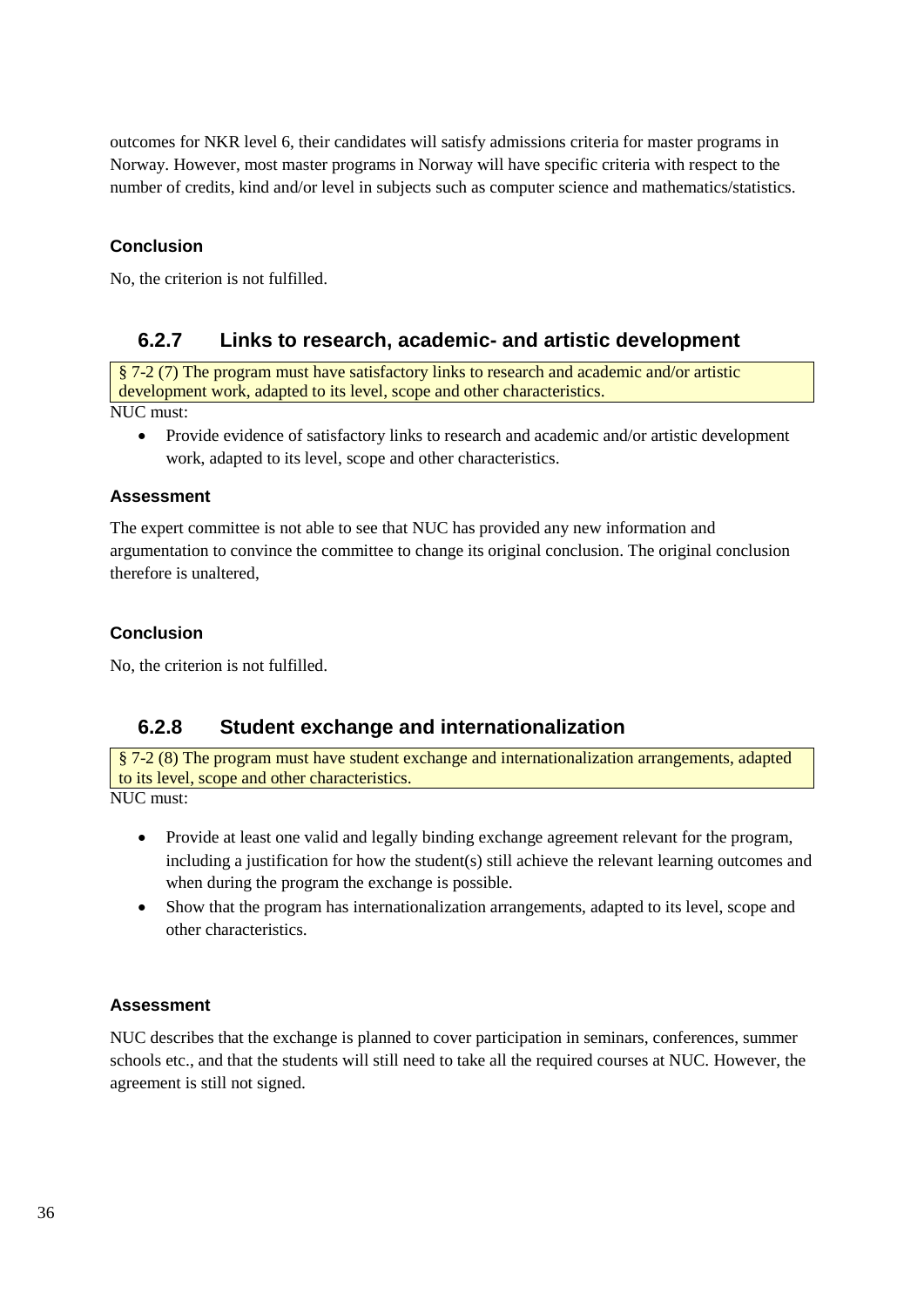### **Conclusion**

No, the criterion is not fulfilled.

### **6.2.9 Infrastructure**

§ 7-2 (9) The institution must have facilities, library services, administrative and technical services, ICT resources and working conditions for the students, which are adapted to the program. NUC must:

 Justify that the institution has facilities, library services, administrative and technical services, ICT resources and working conditions for the students, which are adapted to the program, and that can accommodate the potential large number of new students.

#### **Assessment**

NUC has only partly addressed the concerns of the committee. In particular, the concerns with respect to library facilities for online students and laptop support are not addressed.

#### **Conclusion**

No, the criterion is not fulfilled.

### <span id="page-40-0"></span>*6.3 Academic environment associated with the program (§ 7-3)*

### **6.3.1 The composition, size and competence of the academic environment**

§ 7-3 (1) The composition, size and collective competence of the relevant academic environment must be adapted to the program as described by the program description and also adequate for conducting relevant research and academic or artistic development work.

NUC must:

- Justify how the faculty staff's time is distributed between different courses and programs, and evaluate the realism of this plan
- Justify how the faculty staff is adequately equipped for conducting relevant research and academic or artistic development work relevant for the study program.
- Start the recruitment process of a new Associate Professor to cover 1,0 FTEs in the program.

#### **Assessment**

NUC's current faculty does have significant focus on data forensics, a topic within Data Science and hence as such is a match with the proposed Bachelor program. The research filed of current staff is a bit narrow. They promise to be hiring more faculty. However, there is still a major concern that the faculty will be oversubscribed, especially since they are cross-listed with the other application submitted to NOKUT and/or are heavily involved in currently running programs.

Furthermore, we see still do not see enough justification of how faculty staff is adequately equipped for conducting relevant research and academic or artistic development work, especially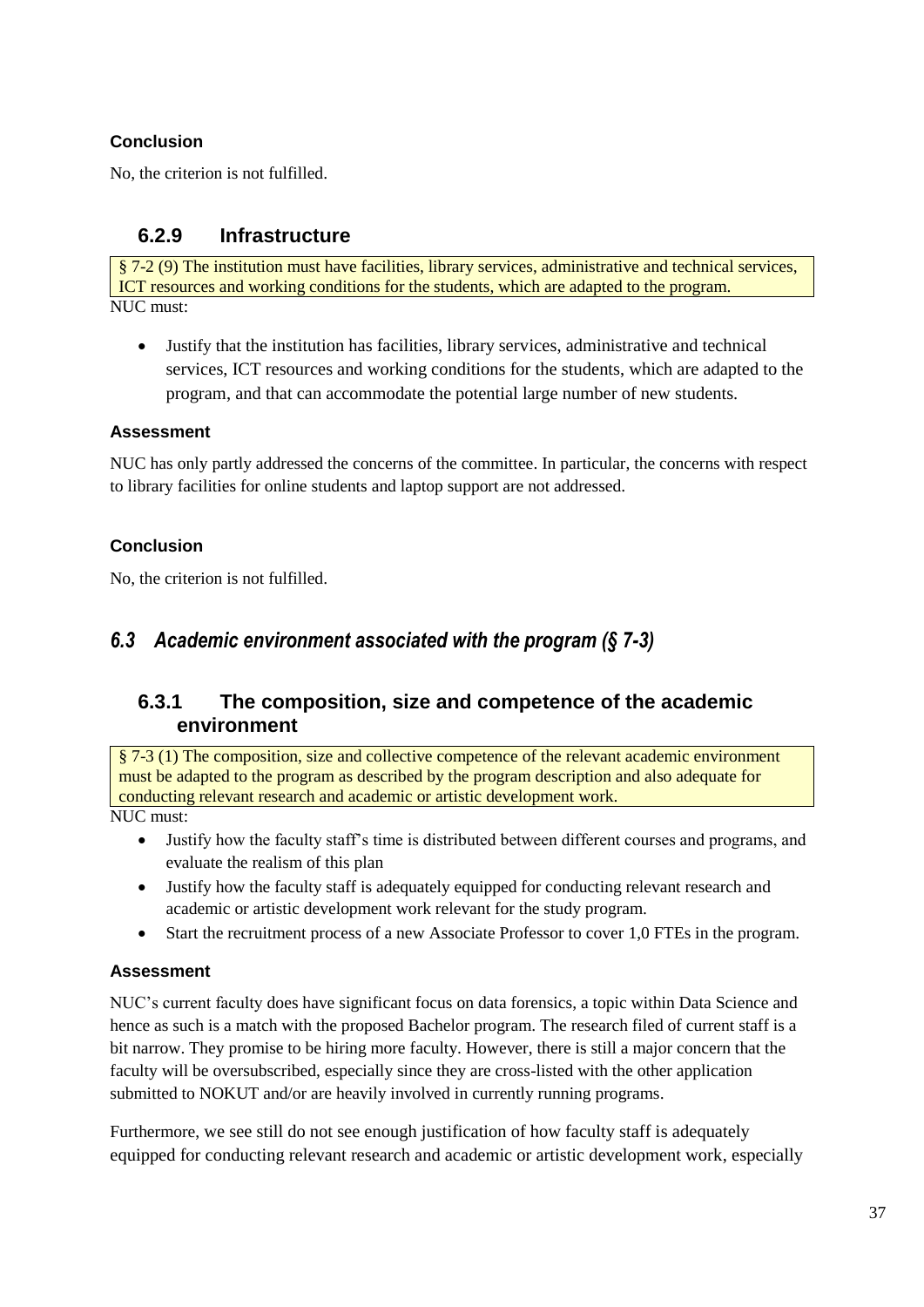taking into account the fact that several of the staff members are so heavily involved in teaching several courses and programs.

#### **Conclusion**

No, this criterion is not fulfilled.

### **6.3.2 Academic staff and employment**

§ 7-3 (3) At least 50 per cent of the academic FTEs allotted to the program must be staff with their primary employment at the institution. Of these, teachers with competence at the level of at least associate professor must be represented among those who teach the core elements of the program.

For the different cycles, the following additional requirements apply:

a) For first cycle programs, at least 20 per cent of the collective academic environment must have competence at the level of at least associate professor.

b) For second cycle programs, at least 10 per cent of the collective academic environment must be professors or docents, and an additional 40 per cent with competence at the level of at least associate professor.

NUC must:

- Justify that faculty staff with the right formal competence cover all core elements.
- Provide CVs of all relevant faculty staff members, and quality control the content against the application.

#### **Assessment**

NUC states: "NUC is of the opinion that conditional approval can be granted since the only major outstanding issue is the recruitment of one academic staff. The recruitment process has been started, and information will be submitted to NOKUT as soon as the employment contract is signed."

However, they do not quantify what kind of staff is going to be recruited or whether this person will adequately cover all of the data science courses that are needed for a solid general data science degree.

Furthermore, we see that three names are missing from the updated table 3, contributing with a total of 0,7 FTAs. These three persons were in the original table 3 of the application set to cover data visualization, cryptography and steganography, software development, network security, problem solving and research methods, data management, project management, and computing and manufacturing. One new name is added to the updated table 3, contributing with 0,6 FTAs. This person is said to cover most of the above areas, except from data visualization, and computing and manufacturing. However, for the new person two of the areas are described as information security and networking, which is not necessarily the same as cryptography, steganography and network security. From the attached CV/publication list, the research profile of the new person seems to be very much focused on diagrams, and little on core aspects for data science. NUC offers no justification as to how the current staff has the right formal competence, and that they cover all core elements.The expert committee is not able to see that NUC has provided enough new relevant information and argumentation to convince the committee to change its original conclusion. The original conclusion therefore is unaltered.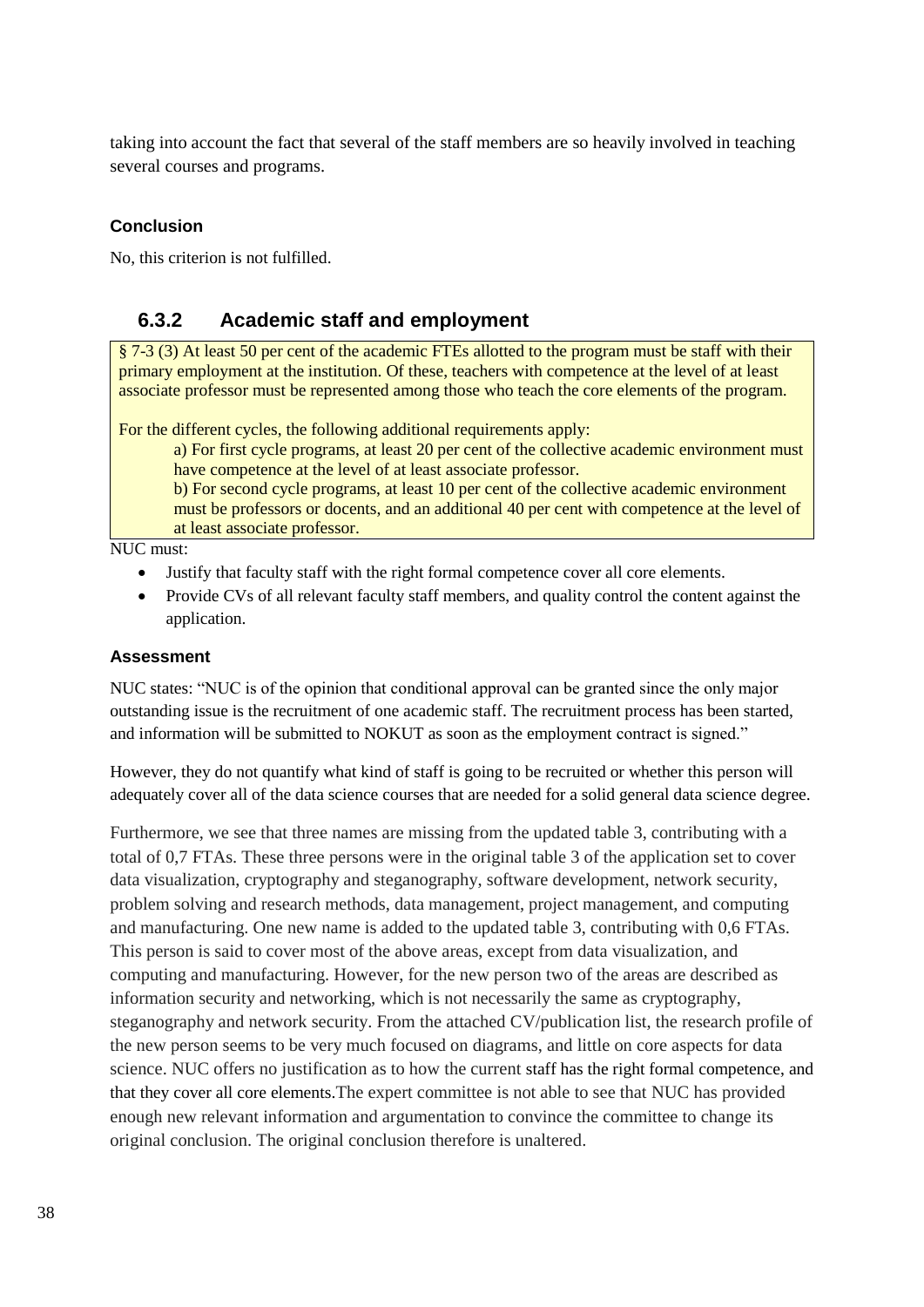### **Conclusion**

No, the criterion is not fulfilled.

### **6.3.3 The academic environment's research and development work**

§ 7-3 (4) The academic environment must be actively engaged in research, academic and/or artistic development work.

For the different cycles, the following additional requirements apply:

a) For first cycle programs, the academic environment must have documented results at a level that is satisfactory in relation to the content and level of the program.

b) For second cycle programs, the academic environment must have documented results at a high international level of quality, with satisfactory academic breadth.

NUC must:

 Provide adequate indication of how they intend to provide research-based teaching across the Data Science field.

#### **Assessment**

Under this criterion, NUC in their comment explains how students are exposed to relevant research in the study program. However, this is not what the expert committee asks for here. As discussed in the report, it is a justification that the faculty staff is adequately engaged in research or academic development work related to the field of Data Science as such we are asking for. We see that the *must*point presented in the conclusion read in isolation could suggest that we were asking for a justification of the link between the study program and relevant research, but the conclusion must be understood in light of the related assessment.

The expert committee is not able to see that NUC has provided any new information and argumentation to convince the committee to change its original conclusion. The original conclusion therefore is unaltered.

#### **Conclusion**

No, the criterion is not fulfilled.

### <span id="page-42-0"></span>*6.4 Final conclusion*

Based on the written application, attached documentation and the commentary from the institution, the expert committee concludes as follows:

### **The committee does not recommend accreditation of a bachelor degree study in Data Science at Noroff University College (NUC)**

On a final note, the expert committee would like to encourage NUC to further develop this study program and apply for accreditation at a later stage. The concept presented here, albeit not fully matured, is an interesting supplement to the current provisions in the field of data science in Norway.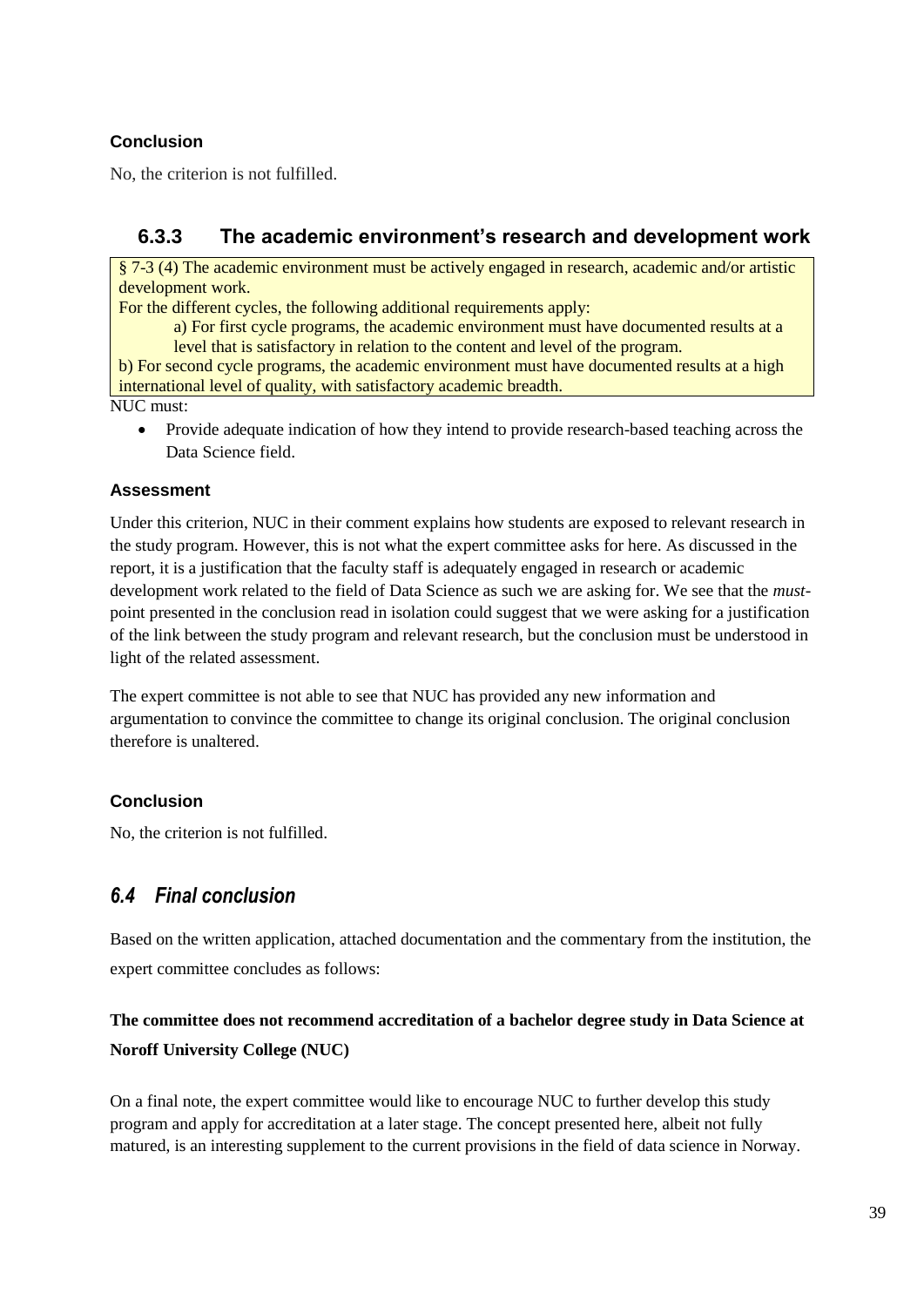# <span id="page-43-0"></span>**7 Decision**

We have assessed the criterions in NOKUT's Regulations concerning supervision of the educational [quality in higher education \(Academic Supervision Regulations\),](http://www.nokut.no/Documents/NOKUT/Artikkelbibliotek/Norsk_utdanning/Forskrifter_Kriterier_mm/Regulations_concerning_supervision_of_the_educational_quality_in_higher_education.pdf) and have reached the following **decision**:

Bachelor Degree in Data Science (180 ECTS) at Noroff University College is not accredited.

The following requirements in NOKUT's [Regulations concerning supervision of the educational](http://www.nokut.no/Documents/NOKUT/Artikkelbibliotek/Norsk_utdanning/Forskrifter_Kriterier_mm/Regulations_concerning_supervision_of_the_educational_quality_in_higher_education.pdf)  [quality in higher education \(Academic Supervision Regulations\)](http://www.nokut.no/Documents/NOKUT/Artikkelbibliotek/Norsk_utdanning/Forskrifter_Kriterier_mm/Regulations_concerning_supervision_of_the_educational_quality_in_higher_education.pdf) are not met:

- §7-1 (1) Demands laid down in the Universities and Colleges Act must be satisfied.
- § 7-1 (2) Requirements of applicable regulations and curricula set by the Ministry of Education and Research must be satisfied.
- $§$  7-1 (3) The recruitment of students to the program should be large enough to enable the institution to establish and maintain a satisfactory learning environment and a stable program.
- § 7-2 (3) The following conditions shall correspond with and be adapted to the description of the learning outcome so that the learning outcome is achieved: Content and structure of the program.
- § 7-2 (4) The following conditions shall correspond with and be adapted to the description of the learning outcome so that the learning outcome is achieved: Work and teaching methods.
- § 7-2 (5) The following conditions shall correspond with and be adapted to the description of the learning outcome so that the learning outcome is achieved: Examination and other types of evaluation.
- § 7-2 (6) The program must have a clear academic relevance for employment and/or further studies.
- § 7-2 (7) The program must have satisfactory links to research and academic and/or artistic development work, adapted to its level, scope and other characteristics.
- § 7-2 (8) The program must have student exchange and internationalization agreements, adapted to its level, scope and other characteristics.
- $§$  7-2 (9) The institution must have facilities, library services, administrative and technical services, ICT resources and working conditions for the students, which are adapted to the program.
- § 7-3 (1) The composition, size and collective competence of the relevant academic environment must be adapted to the program as described by the program description and also adequate for conducting relevant research and academic or artistic development work.
- § 7-3 (3) At least 50 per cent of the academic FTEs allotted to the program must be staff with their primary employment at the institution. Of these, teachers with competence at the level of at least associate professor must be represented among those who teach the core elements of the program.
- § 7-3 (4) The academic environment must be actively engaged in research, academic and/or artistic development work.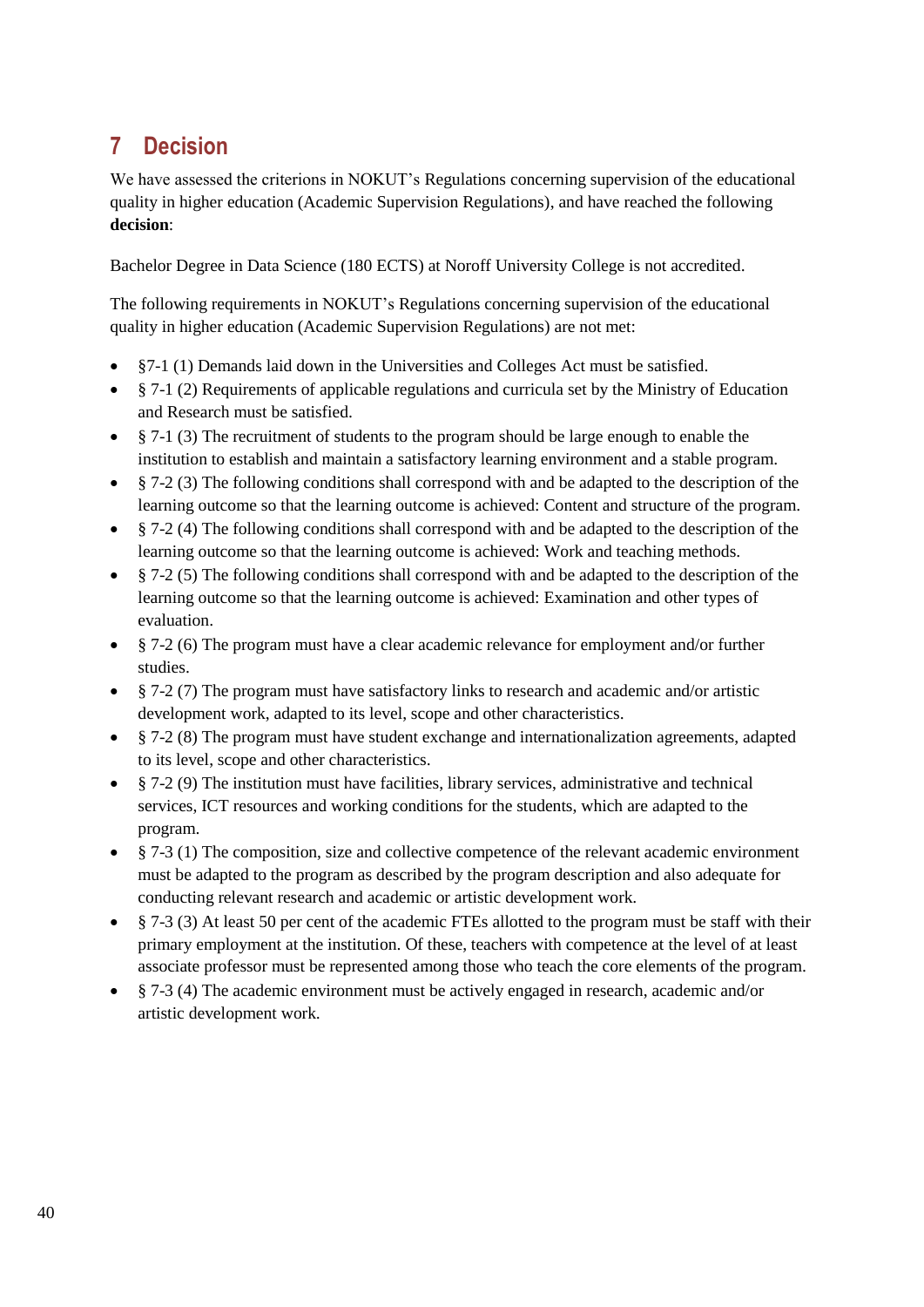# <span id="page-44-0"></span>**8 Documentation**

15/48-1, Noroff University College - søknad om akkreditering av bachelorstudiet Data Science (180 studiepoeng)

15/48-16, Tilbakemelding til sakkyndiges vurdering av Noroff University College - søknad om akkreditering av fellesgraden Bachelor in Computer Science